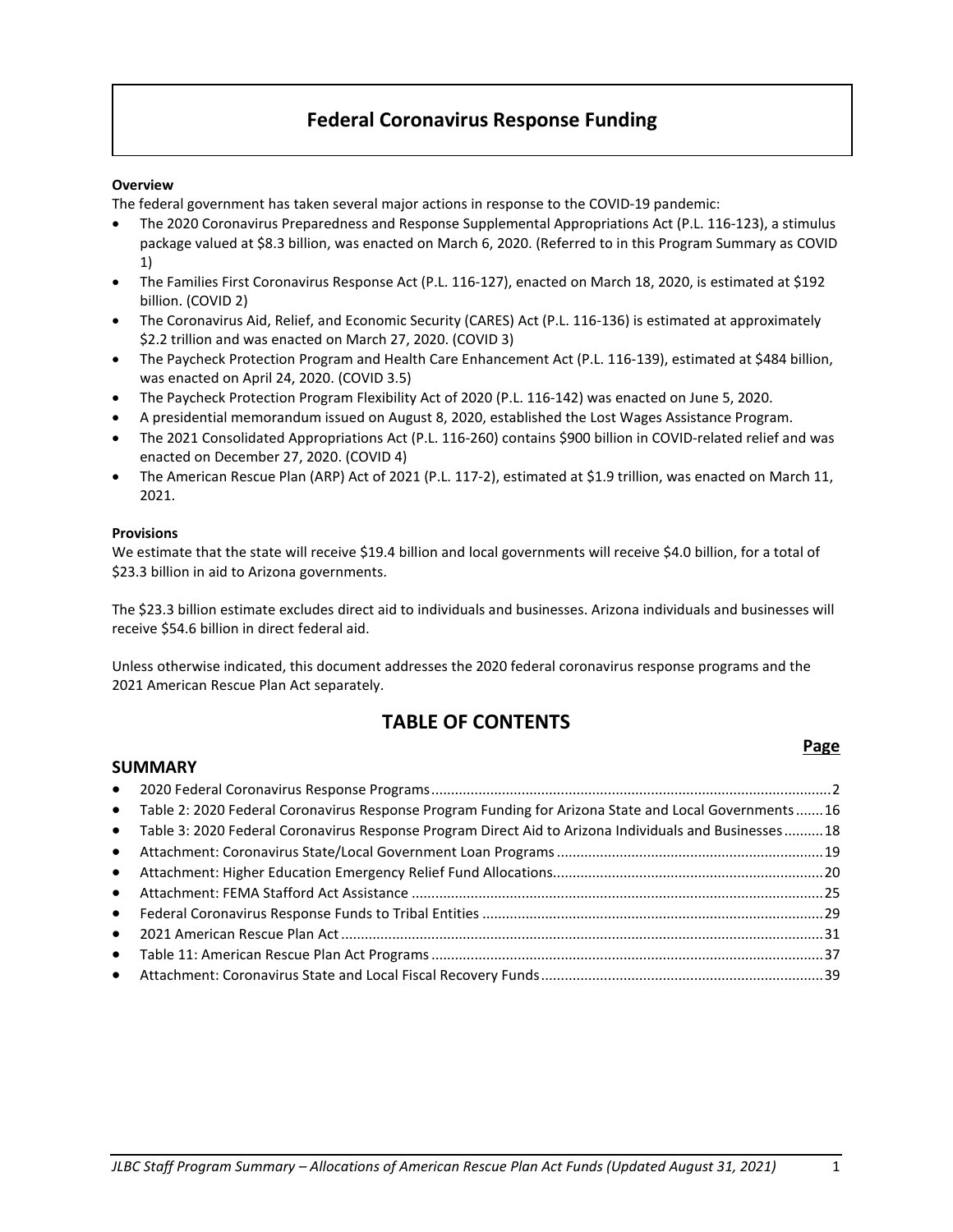# **2020 Federal Coronavirus Response Programs**

**Summary** – From the federal coronavirus response programs enacted in 2020, we estimate that the state will receive \$8.2 billion and local governments will receive \$1.4 billion, for a total of \$9.5 billion in aid to Arizona governments. *(See* Table 2 *for a summary of Arizona's share of funding from the 2020 coronavirus response legislation.)*

The \$9.5 billion estimate excludes direct aid to individuals and businesses. Arizona individuals and businesses will receive \$41.8 billion in direct federal aid. *(See Direct Aid to Individuals and Businesses section and* Table 3 *for more information.)*

Most of the following provisions were enacted as part of COVID 3. Funding included in other pieces of legislation or actions by the federal government are noted as such.

#### *Coronavirus Relief Fund*

A total of \$150 billion in federal funding was distributed to state and local governments. States are allocated funding based on their share of population, with each state guaranteed a minimum funding amount of \$1.25 billion. Based on this formula, Arizona's total allocation from the Coronavirus Relief Fund (CRF) is \$2.82 billion for both its state and local governments combined.

Monies from the CRF may only be used for costs that are: 1) necessary expenditures incurred due to the public health emergency; 2) not accounted for in the state/local government's budget most recently approved as of March 27, 2020; and 3) incurred from March 1, 2020, to December 31, 2021, as the result of COVID 4. The state budget for FY 2021 was signed into law after the federal legislation was enacted. These funds may not be used to offset revenue shortfalls.

- Of Arizona's total allocation, the state received \$1.86 billion of the \$2.82 billion. These monies have been deposited in the state's Operating Fund and are controlled by the Executive. As of March 19, 2021, of the state's CRF monies, \$1.73 billion has been committed, leaving \$123 million remaining. The following have been disclosed:
	- o \$441 million to local governments.
	- o \$416 million to reimburse state agency public health and public safety expenses.
	- o \$370 million for school districts and charter schools through the Enrollment Stabilization Grant Program.
	- o \$224 million to DHS for direct COVID-19 expenses, including testing, contact tracing, and surge capacity.
	- o \$115 million to the universities for general expenses. This amount consists of \$46 million for Arizona State University, \$46 million for the University of Arizona, and \$23 million for Northern Arizona University.
	- o \$78 million for the Arizona Express Pay Program, which will be repaid using Federal Emergency Management Agency (FEMA) Public Assistance grant monies (see Stafford Act assistance under Emergency Relief section for more information).
	- o \$58 million for deposits into the UI Trust Fund.
	- o \$15 million for administrative costs, including single audit and legal services.
	- o \$8 million to the universities for testing, surveillance, and other response efforts.
	- o \$6 million to the Secretary of State and counties for COVID-19 response efforts and early voting opportunities for the 2020 elections.
	- o \$2 million for the Arizona Virtual Teacher Institute, a partnership among Arizona State University, the Arizona Department of Education, and the non-profit Helios Education Foundation.
	- $\circ$  \$0.8 million for the AZ Stay Connected Program to provide \$10,000 technology grants to skilled nursing facilities and intermediate care facilities.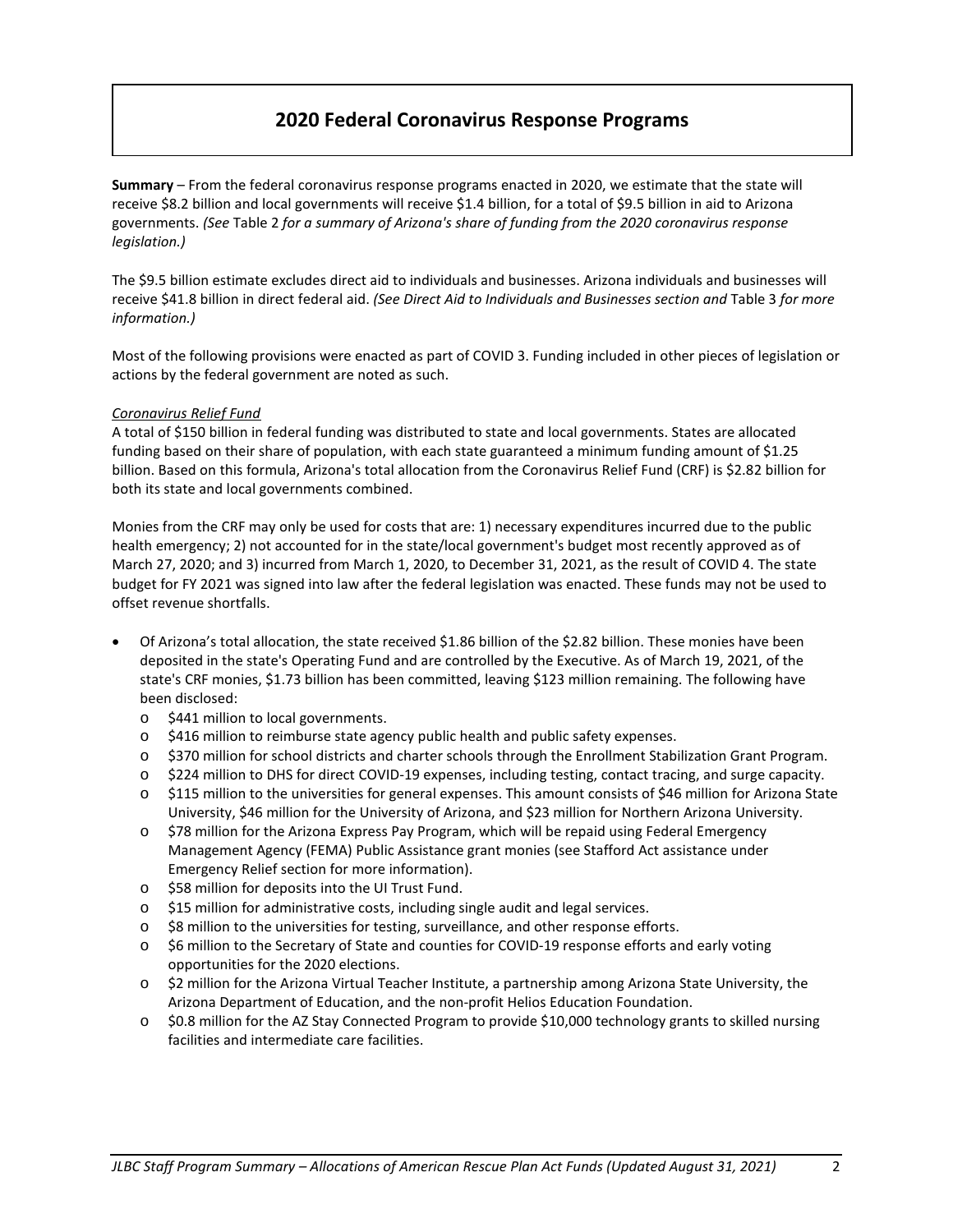| Table 1                                                                                 |                |
|-----------------------------------------------------------------------------------------|----------------|
| <b>CRF Executive Allocations 1/</b>                                                     |                |
| $(5$ in millions)                                                                       |                |
|                                                                                         | Amount         |
| <b>Initial State-Level CRF Allocation</b>                                               | \$1,857        |
|                                                                                         |                |
| <b>Agency/Funding Use</b>                                                               |                |
| Local Government Aid                                                                    | 441            |
| <b>State Government Agency Offsets</b>                                                  | 416            |
| K-12 Enrollment Stabilization Grant                                                     | 370            |
| Department of Health Services                                                           | 224            |
| - Direct COVID-19 expenses, including testing, contract tracing, and surge capacity     |                |
| Universities (General Expenses)                                                         | 115            |
| Arizona Express Pay Program                                                             | 78             |
| <b>ULAllocation</b>                                                                     | 58             |
| <b>Administrative Costs</b>                                                             | 15             |
| Universities (Testing, Surveillance, Other Response Efforts)                            | 8              |
| Elections                                                                               | 6              |
| Arizona Virtual Teacher Institute                                                       | $\overline{2}$ |
| AZ Stay Connected Program                                                               | 0.8            |
| - \$10,000 technology grants to skilled nursing facilities/intermediate care facilities |                |
| <b>Amount Remaining from Initial State-Level CRF Allocation</b>                         | 123            |
| As reported by the Executive on March 19, 2021.<br>1/                                   |                |

• Local governments (counties, cities, and towns) with populations over 500,000 were eligible to receive direct payments totaling \$965 million of the \$2.82 billion. The local governments in Arizona that received direct payments are Maricopa County (\$399 million), City of Phoenix (\$293 million), Pima County (\$87 million), City of Tucson (\$96 million), and City of Mesa (\$90 million).

## *U.S. Treasury/Federal Reserve Lending Programs*

The U.S. Treasury has \$500 billion in loan capacity for business and governmental entities. This amount includes \$46 billion in set-asides for certain industries and \$454 billion for Federal Reserve programs. Of the \$46 billion, \$29 billion is set aside for airlines and air carriers. For more information, see the bullet point on the Payroll Support Program in the Direct Aid to Individuals and Businesses section.

Of the \$454 billion for Federal Reserve programs, \$35 billion from the U.S. Treasury has been allocated for the Municipal Liquidity Facility (MLF). The Federal Reserve has allocated an additional \$465 billion of its own funds to the MLF, for a total of \$500 billion.

The MLF purchased short-term (maturity of 3 years or less) notes from states, counties with a population of at least 500,000, cities with a population of at least 250,000, and multi-state entities, with at least 2 eligible local governments per state. In Arizona, eligible governments were the state, Maricopa County, City of Phoenix, City of Mesa, City of Chandler, City of Scottsdale, City of Glendale, Pima County, and City of Tucson.

The Federal Reserve had the capacity to purchase up to \$4.2 billion in eligible notes from the state and a total of \$1.5 billion from local governments in Arizona. No governments in Arizona utilized the MLF.

This program terminated on December 31, 2020.

For more information, see the Coronavirus State/Local Government Loan Programs attachment.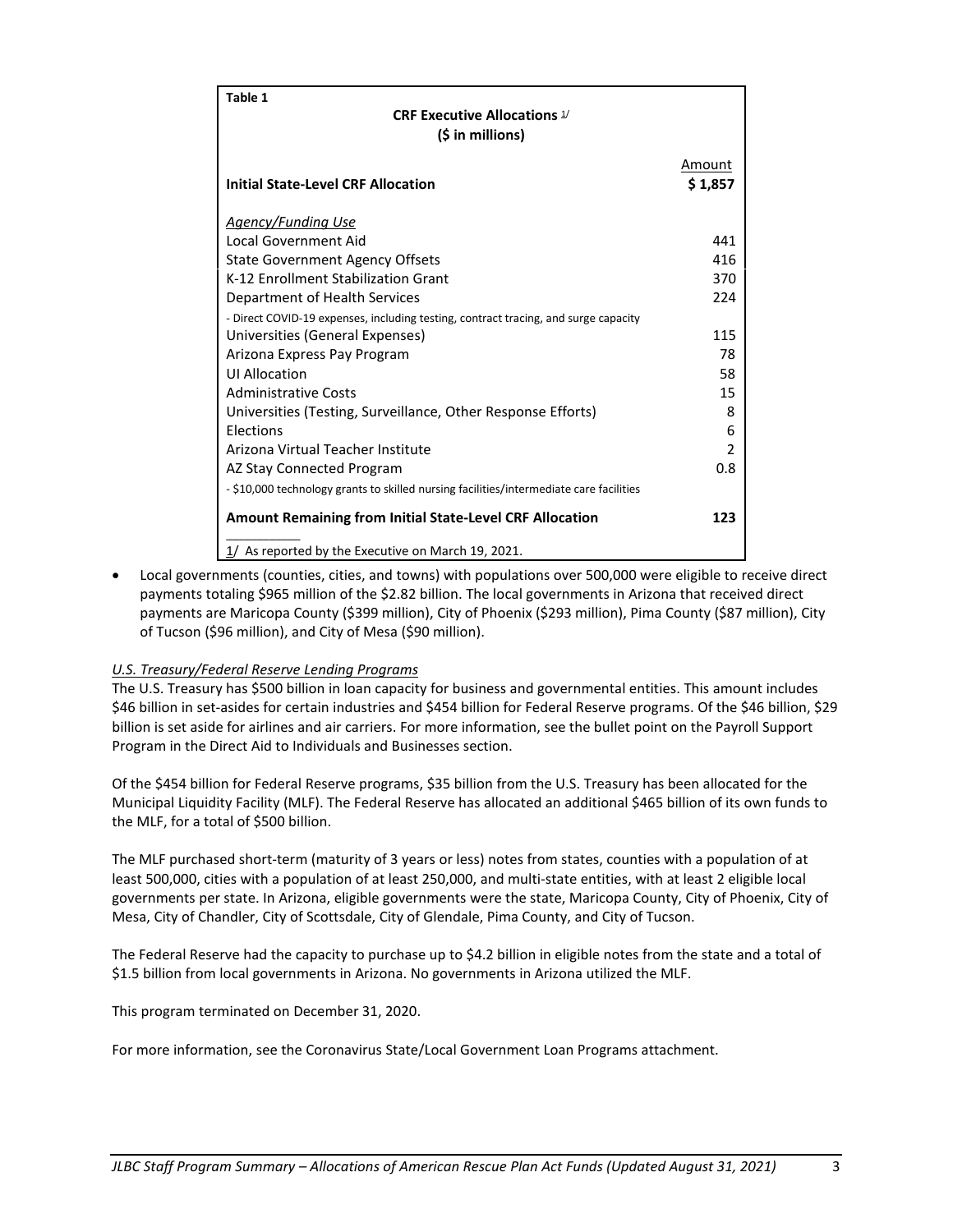#### *Unemployment Insurance*

COVID 3 established several unemployment insurance (UI) programs that are funded by the federal government. COVID 4 amended these and established an additional UI program. These programs were later extended. For an estimate of federal UI benefits to individuals, see Direct Aid to Individuals and Businesses section and *Table 3*.

- Federal Pandemic Unemployment Compensation (FPUC) (\$7.6 billion): In Arizona, the maximum state-funded weekly UI benefits are \$240. COVID 3 provided 100% federally-funded UI benefits of \$600 per week, in addition to what the individual would otherwise receive. From March 27, 2020, through July 31, 2020 (weeks ending April 4 through July 25), enrollees were eligible for a combined maximum of \$840 per week. COVID 4 re-established the program with a weekly benefit of \$300. Enrollees received these benefits from December 27, 2020, through March 14, 2021 (weeks ending January 9 through March 13). From COVID 3 and COVID 4, Arizonans received a total of \$7.6 billion in FPUC.
- Pandemic Emergency Unemployment Compensation (PEUC) (\$371 million): Under Arizona law, individuals may receive up to 26 weeks of UI benefits. COVID 3 provided enrollees that already exhausted their regular 26 weeks of UI benefits with an additional 13 weeks, for a total of 39 weeks of UI benefits. The additional 13 weeks are 100% federally-funded and were initially effective through December 31, 2020 (week ending December 26). COVID 4 extended the program and allowed enrollees to receive up to 24 weeks beyond regular state benefits, for a total of 50 weeks of UI benefits. Individuals could enroll through March 14, 2021 (week ending March 13), and continue receiving benefits through April 5, 2021 (week ending April 10). Individuals receiving these benefits were also eligible for FPUC. From COVID 3 and COVID 4, Arizonans received a total of \$371 million in PEUC.
- Pandemic Unemployment Assistance (PUA) (\$2.3 billion): COVID 3 allowed individuals who are otherwise ineligible for UI benefits, such as self-employed workers, contractors, and gig workers, to receive 100% federally-funded benefits for up to 39 weeks from March 27, 2020, through December 31, 2020 (weeks ending April 4 through December 26). COVID 4 extended the program and allowed enrollees to receive up to 50 weeks of benefits. Individuals could enroll through March 14, 2021 (week ending March 13), and continue receiving benefits through April 5, 2021 (week ending April 10). First-time applicants who enrolled after December 27, 2020, could receive payments retroactive to December 1, 2020 (week ending December 12). Guidance issued by the U.S. Department of Labor on February 25, 2021, expanded eligibility to include individuals who refuse unsafe work, provide services to educational institutions, or are experiencing a reduction of hours or a lay-off. Individuals receiving PUA benefits were also eligible for FPUC. From COVID 3 and COVID 4, Arizonans received a total of \$2.3 billion in PUA.
- Mixed Earner Unemployment Compensation: Under COVID 3, an individual with income through both traditional employment and through self-employment was eligible for either regular UI benefits based on income from traditional employment or Pandemic Unemployment Assistance based on income from selfemployment, but not a combination of both programs. COVID 4 allowed self-employed individuals with at least \$5,000 in self-employment income in the prior year to receive an additional \$100 per week, above regular UI benefits. These benefits are 100% federally-funded. States must elect to participate in this program, with benefits paid the week beginning on or after the date of the state's election through March 14, 2021 (week ending March 13). Arizona elected to participate in the program. Individuals receiving these benefits were also eligible for FPUC and PEUC.
- Waiting week (\$4 million): In Arizona, individuals may not receive UI benefits in the first week that a weekly claim is filed. COVID 3 provided 100% federally-funded benefits for the waiting week. States must elect to participate in this program, with benefits paid for waiting weeks beginning on or after the date of the state's election through December 31, 2020 (week ending December 26). Arizona elected to participate in the program. COVID 4 provided 50% federally-funded benefits for waiting weeks through March 14, 2021 (week ending March 13). Arizona also elected to participate in the COVID 4 program, with the federal government and state each contributing an estimated \$3.8 million over 11 weeks.
- For more information, see the Program Summary o[n Unemployment Insurance Program Changes.](http://www.azleg.gov/jlbc/uiprogramchanges.pdf)
- UI administration (\$19 million): Under COVID 2, Arizona will receive an initial grant of \$10 million. A supplemental grant of \$10 million will be made available if the number of UI claims increases by 10% or more over the same quarter in 2019. This threshold has been exceeded in Arizona.
- UI extension implementation grants (\$0.7 million): Arizona received approximately \$0.7 million to implement extensions of UI provisions in COVID 4.
- Short-Time Compensation (STC) administration (\$2 million): The Arizona Shared Work program allows employees working reduced hours to receive a pro-rated portion of UI benefits. Employers may qualify for the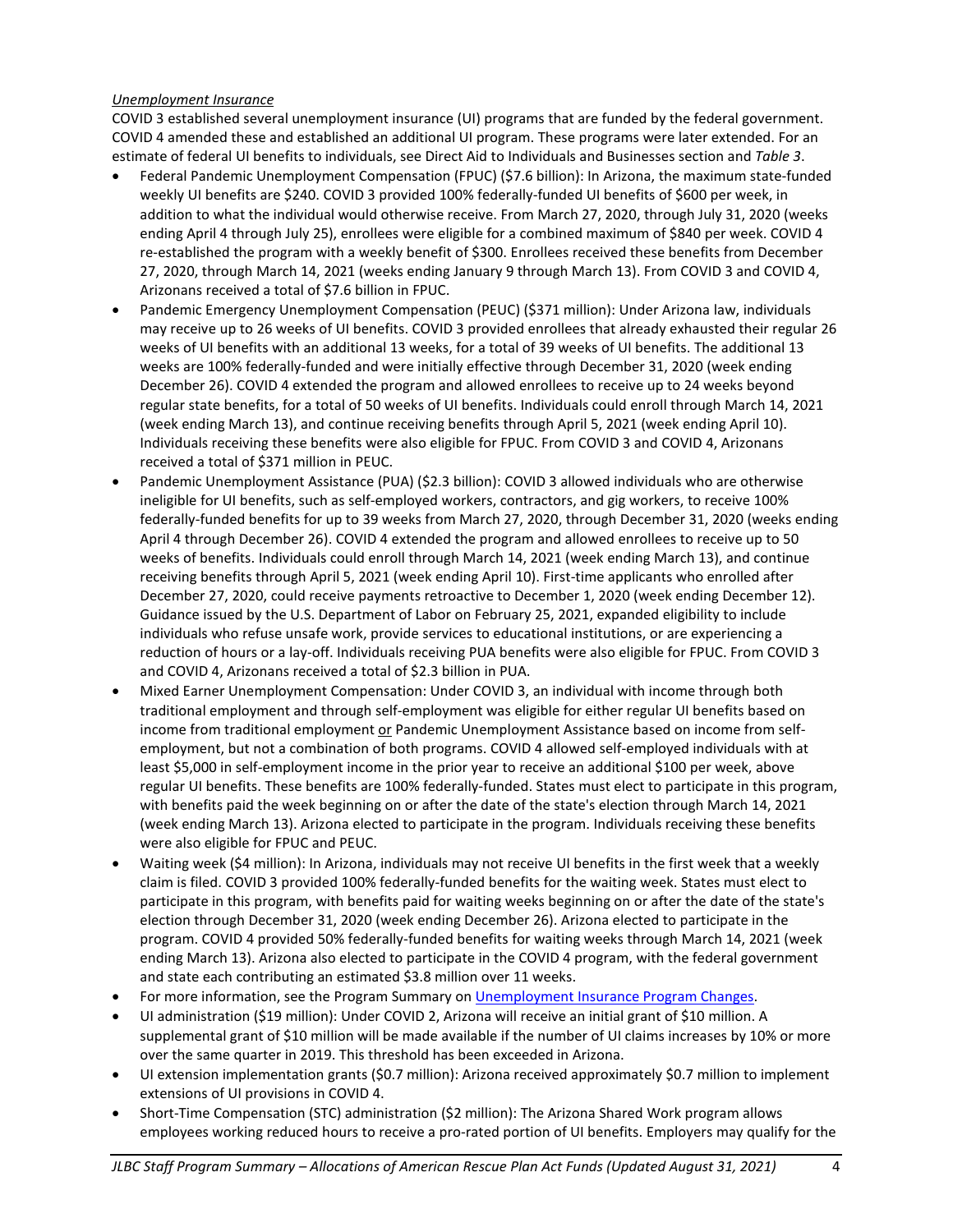program if employees' hours have been reduced by at least 10% and no more than 60%, and employers must continue to provide health and retirement benefits to participating employees. Employees in the program received a \$600 weekly increase from March 29, 2020, through July 25, 2020. UI benefits paid through the STC program and the \$600 increase were 100% federally-funded. DES received \$2 million for administrative costs. Of the \$2 million award, one-third of funds (\$0.6 million) are for improved administration of the STC program and two-thirds (\$1.3 million) are for the promotion of the STC program and enrollment of employers in the program.

- Dislocated Worker Grants (\$1 million): DES received funds for disaster-relief cleanup, humanitarian assistance, and employment and training activities. These monies may also be used for contact tracing.
- Reimbursing employers (\$47 million): State and local governmental entities, certain nonprofits, and tribes were to be refunded 50% of the cost of unemployment claims made against the reimbursing employer between March 13, 2020, and March 14, 2021, as established by COVID 3 and amended by COVID 4. As of February 20, \$47 million has been reimbursed. While a portion of these dollars may have been reimbursed to non-governmental entities, we have included this entire figure in *Table 2*.
- Fraud investigation (\$2 million): Arizona received \$2 million in funding for fraud investigation activities in the PUA and PEUC programs.

### **For the remaining program descriptions, the amounts indicated below in parentheses represent estimates of Arizona's share of funding.**

#### *Education*

The Education Stabilization Fund (ESF) allocates \$112.6 billion to states, school districts/charter schools, and higher education institutions. Of this amount, \$30.75 billion was appropriated by COVID 3 and \$81.88 billion by COVID 4. Arizona is expected to receive a total of \$2.3 billion in ESF monies from COVID 3 and COVID 4. The federal legislation does not contain "supplement-not-supplant" language, but the state must meet maintenance-of-effort (MOE) requirements to receive ESF monies for the Governor's Fund, K-12 Education Fund, and Private Schools Fund. The MOE requirements differ between COVID 3 and COVID 4 monies.

- Governor's Emergency Education Relief Fund (\$100 million): These funds may be allocated at the Governor's discretion to local education agencies, higher education institutions, or other education-related entities. Monies must be allocated to eligible entities within 1 year of receipt. Arizona received \$69 million from COVID 3 and will receive \$31 million from COVID 4 for these entities. COVID 3 monies must be spent by September 30, 2022, and COVID 4 monies by September 30, 2023.
	- o To receive the Governor's Fund monies, the state must meet certain MOE requirements. See the bullets under MOE requirements for discussion of these levels of spending.
	- o The COVID 3 monies are allocated as follows:
		- \$40 million for installation of broadband infrastructure along I-17 between Sunset Point and Flagstaff and along I-19 between Tucson and Nogales.
		- \$19 million for Acceleration Academy Grants, which are one-time grants to high-need schools for contracted services and training for existing teaching staff.
		- \$6 million for the Arizona Teachers Academy to provide tuition grants to postsecondary students in exchange for a commitment to teach in Arizona K-12 public schools after graduation.
		- \$2 million in grants to support innovative practices responding to the COVID-19 pandemic. A for Arizona, a nonprofit organization, will oversee the program and provide a private match of these monies.
		- \$1 million for vehicles for the Arizona State Schools for the Deaf and the Blind.
		- \$0.7 million for leadership development in rural and underperforming schools through the Beat the Odds School Leadership Academy.
		- **50.5 million for tutoring from Teach for America.**
		- **50.5 million for the Arizona Virtual Teacher Institute.**
- Emergency Assistance to Non-Public Schools (EANS) grants (\$54 million): Arizona will receive \$54 million in EANS grants from the private school set-aside in COVID 4. These funds will be distributed by the Governor and administered to private schools by ADE, which may retain up to 0.5%, or \$0.3 million, for administrative costs. Private schools receiving these funds may not receive a Paycheck Protection Program loan on or after December 27, 2020. (In *Table 2*, these monies are listed separately from the Governor's Fund line.) To receive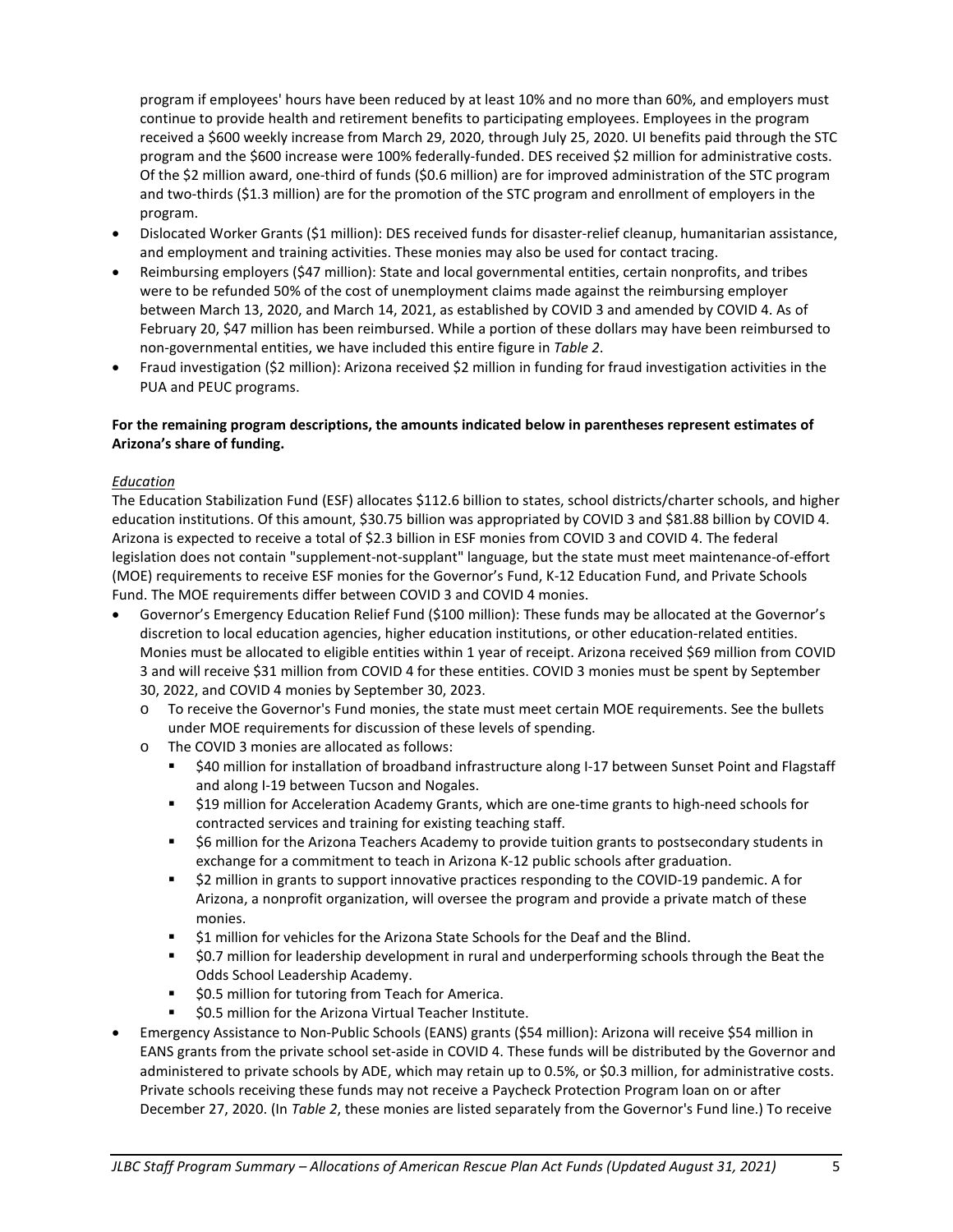the EANS monies, the state must meet certain MOE requirements. See the bullets under MOE requirements for discussion of these levels of spending.

- Elementary and Secondary School Emergency Relief Fund (\$1.4 billion): Arizona received \$277 million from COVID 3 and \$1.1 billion from COVID 4. School districts and charter schools will receive at least 90% of the state allocation, in proportion to the amount of Title I-A funding received. Schools received \$250 million from COVID 3 and \$1.0 billion from COVID 4, for a combined total of \$1.3 billion. The state may retain up to 0.5% for administrative costs, or \$1 million from COVID 3 and \$6 million from COVID 4, for a combined total of \$7 million. Up to 9.5% will be distributed at ADE's discretion to address coronavirus-related emergency needs. ADE received \$26 million from COVID 3 and \$109 million from COVID 4, for a combined total of \$135 million. Monies must be allocated to schools within 1 year of receipt. COVID 3 monies must be spent by September 30, 2022, and COVID 4 monies by September 30, 2023. Se[e here](https://www.azed.gov/sites/default/files/cares/files/2020/05/Arizona-ESSER-Fund-Application-Part-C.pdf) for ADE's federal application for these funds, which has been approved by the U.S. Department of Education.
	- o To receive the K-12 Education Fund monies, the state must meet certain MOE requirements. See the bullets under MOE requirements for discussion of these levels of spending.
	- o The \$26 million portion controlled by ADE from COVID 3 is allocated as follows:
		- \$15 million for schools that are not eligible for formula funds from the K-12 Education Fund. Over 180 schools will receive monies based on the number of low-income students and the size of the school, with each entity receiving at least \$50,000.
		- \$6 million for distance learning grants to school districts and charter schools. Awards will be based on need and impact of COVID-19.
		- **55 million for special education compensatory education.**
		- \$0.3 million for social-emotional learning and trauma-informed training for school teachers and leaders.
	- o Funds from the \$109 million portion controlled by ADE from COVID 4 are allocated to provide a minimum of \$150,000 for all school districts and charter schools, with rural schools (not in Maricopa or Pima Counties, or located more than 10 miles from a municipality with a population of 50,000 or more) receiving a minimum of \$175,000 and rural and remote schools (in a census-defined rural territory) receiving a minimum of \$200,000.
- Higher Education Emergency Relief Fund (\$761 million): Federal Funds are distributed directly to institutions of higher education (IHEs). Arizona IHEs received \$307 million from COVID 3. Of this amount, approximately \$122 million went to public universities, \$85 million to community colleges, and \$101 million to private institutions. So far, Arizona IHEs have been allocated \$454 million from COVID 4 and are expected to receive additional funds. Of the \$454 million, \$205 million will be distributed to public universities, \$182 million to community colleges, and \$67 million to private institutions. For both COVID 3 and COVID 4, some of these monies must be used for student grants, while the remainder may be used to offset revenue shortfalls. For public universities, a total of at least \$118 million must be distributed as student grants. COVID 3 monies must be spent by September 30, 2022, and COVID 4 monies by September 30, 2023.
	- o The MOE requirements may affect the state's eligibility to receive GEERF, EANS, and ESSERF monies, but do not impact HEERF monies distributed directly to IHEs.
	- o See the Higher Education Emergency Relief Fund Allocations attachment for a breakdown of HEERF funds received by Arizona IHEs.
- MOE requirements:
	- o To receive COVID 3 Governor's Fund and K-12 Fund monies, the state must (1) keep its General Fund spending for K-12 in FY 2020 and FY 2021 at or above the average levels of K-12 spending in FY 2017-FY 2019 and (2) keep its General Fund spending for higher education in FY 2020 and FY 2021 at or above the average levels of higher education spending in FY 2017-FY 2019.
		- According to the COVID 3 MOE, the state must maintain a spending level of \$4.33 billion for elementary and secondary education in FY 2020 and FY 2021. The FY 2020 budget provides \$866 million in state support above the MOE spending level, and the FY 2021 budget provides \$1.27 billion in state support above the MOE spending level. Therefore, all of the K-12 Education Fund monies could potentially be used to supplant state General Fund spending for K-12. The state also has the option to use some or all of the monies to supplement current K-12 funding levels.
		- According to the COVID 3 MOE, the state must maintain a spending level of \$721 million for higher education in FY 2020 and FY 2021. The FY 2020 budget provides \$66 million in state support above the MOE spending level, and the FY 2021 provides \$22 million in state support above the MOE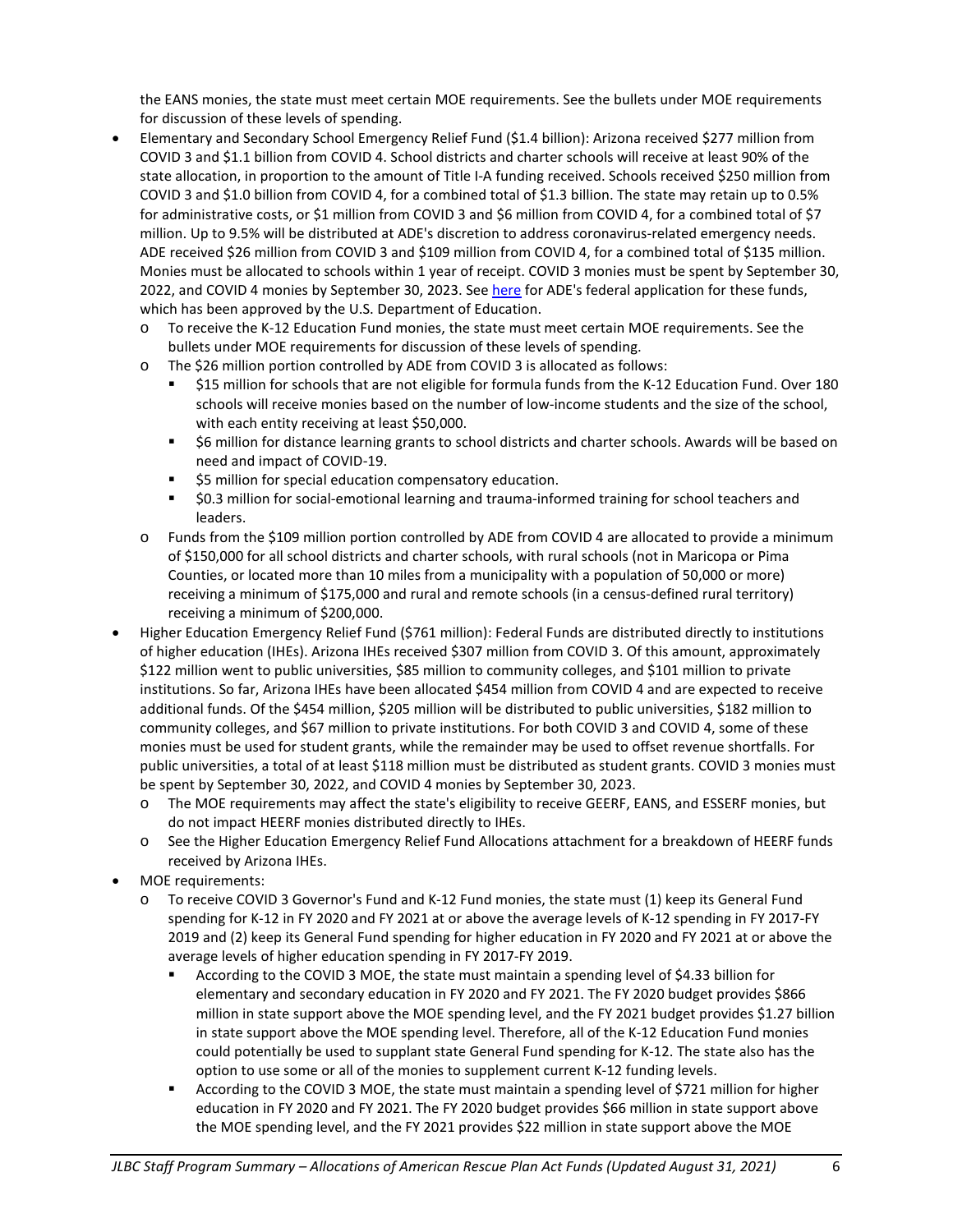spending level. Therefore, up to \$66 million in FY 2020 and \$22 million in FY 2021 could potentially be supplanted.

- o To receive COVID 4 Governor's Fund, K-12 Fund, and EANS monies, the state must (1) keep its General Fund spending for K-12 in FY 2022 at or above the average proportional levels of K-12 spending relative to overall spending in FY 2017-FY 2019 and (2) keep its General Fund spending for higher education in FY 2022 at or above the average proportional levels of higher education spending relative to overall spending in FY 2017-FY 2019.
- Head Start (\$16 million): Arizona received \$12 million from COVID 3 and is estimated to receive \$4 million from COVID 4.

### *Health*

- Temporary Medicaid Match Rate Increase (\$907 million): COVID 2 includes a temporary increase of 6.2% in each state's Federal Medical Assistance Percentage (FMAP) used to fund the Medicaid program and Title IV-E child welfare services. The increase is retroactive to January 1, 2020, and is effective for the duration of the federally-declared public health emergency in response to COVID-19. We estimate that the 6.2% increase reduced Arizona's state General Fund costs by \$(208) million in FY 2020, including \$(153) million for Medicaid services provided by AHCCCS, \$(45) million for DES, and \$(10) million for Title IV-E child welfare services provided by DCS. The actual net savings to the General Fund, however, will be lower, as the above savings do not account for caseload growth and other technical factors that impact General Fund spending for Medicaid and Title IV-E. We anticipate that savings will be \$(432) million in FY 2021 and \$(267) million in the first two quarters of FY 2022. The combined projected FY 2020, FY 2021, and FY 2022 savings is \$(907) million.
- Medicare State Survey and Certification (\$0.2 million): DHS received \$0.2 million in formula grants.
- CDC grants (\$672 million): DHS received \$16 million in Public Health Emergency Preparedness Grants from COVID 1, \$8 million in Immunization Cooperative Agreements from COVID 3, and \$13 million in Epidemiology and Laboratory Capacity Grants from COVID 1 and COVID 3. Funding may be used for lab capacity, infection control, and other preparedness and response activities. COVID 3.5 provided an additional \$150 million in Epidemiology and Laboratory Capacity Grants to DHS for testing and contract tracing. Arizona will also receive \$66 million for vaccine distribution and \$419 million for testing and contact tracing from COVID 4. See Tribal Relief section for monies distributed to tribal entities. ADE also received \$0.3 million from COVID 3 to address student health.
- Emergency Response Grants (\$5 million): AHCCCS received \$2 million from COVID 3 and \$3 million from COVID 4, for a total of \$5 million, to address mental health, substance use disorders, and to support youth and the homeless.
- Emergency Response for Suicide Prevention grants (\$0.8 million): AHCCCS received these funds to address suicide prevention during the COVID-19 pandemic. In addition, tribal entities received \$0.8 million, and the EMPACT-Suicide Prevention Center received \$0.8 million (see Tribal Relief section and *Table 3*). COVID 4 provided an additional \$50 million nationwide for suicide prevention programs.
- Hospital Preparedness Program (\$5 million): DHS and AHCCCS received approximately \$1 million in total from COVID 1 and \$4 million in total from COVID 3 to assist hospitals and the health care system in preparing for and responding to public health emergencies, including bioterrorism.
- Ryan White HIV/AIDS (\$0.4 million to the state, \$0.4 million to local governments, and \$0.4 million to nongovernmental entities): State funds (Part B) improve HIV health care and support services, including AIDS Drug Assistance Program grants. Monies received by local governments (Part A) fund medical and support services in counties and cities that are the most severely affected by the HIV/AIDS epidemic. Local community-based organizations use funds (Parts C, D, and F) to provide outpatient health care services and clinician training.
- Substance Abuse Prevention and Treatment Block Grant (\$38 million): Arizona received \$38 million from COVID 4. At least 20% of funds, or \$8 million, must be spent on primary prevention.
- Community Mental Health Services Block Grant (\$23 million to the state): Arizona received \$44 million from COVID 4. At least 50% of funds, or \$23 million, are provided directly to facilities (see *Table 3*).
- For funds directed to hospitals and community health centers, see Direct Aid to Individuals and Businesses section.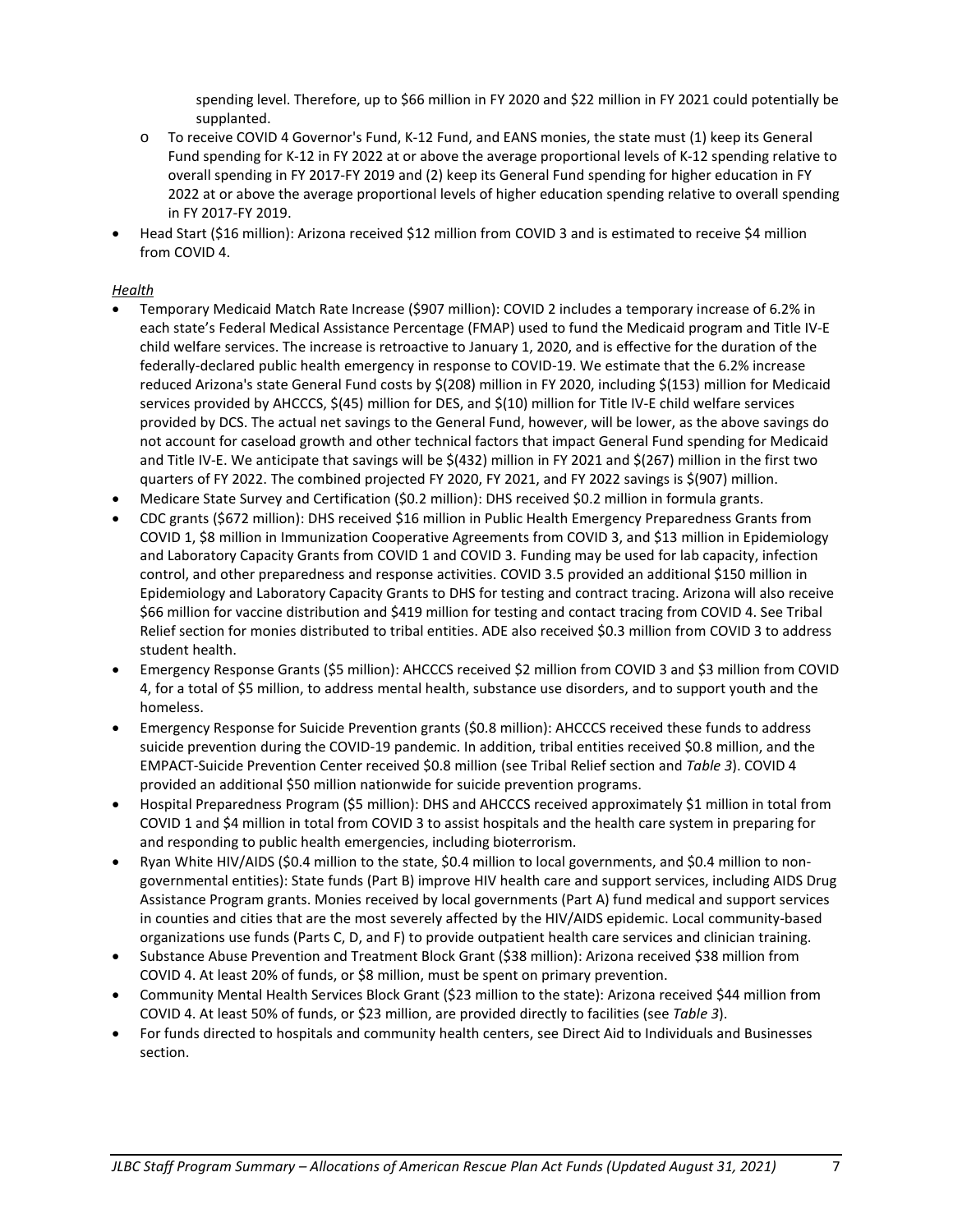### *Emergency Relief*

- Emergency Management Performance Grants (\$2 million): ADOA and DEMA are eligible to apply to FEMA for these grants, which support coordination of communications and logistics among state, local, and tribal governments. The 50% state match requirement is not waived.
- Emergency Food and Shelter Program (\$0.6 million to the state and \$5 million to local governments): Grants are given to jurisdictions to provide food, lodging in a mass shelter or hotel, one month's rent or mortgage payment, one month's utility bill, or equipment necessary to feed or shelter people, up to a \$300 limit per item, for individuals or families in economic crisis.
- Assistance to Firefighters Grants (\$0.8 million to local governments): Assistance to Firefighters Grants (AFG) can be used by firefighters and other first responders to obtain equipment, protective gear, emergency vehicles, training, and other necessary resources.
- Stafford Act assistance (\$176 million to the state and \$12 million to local governments): The national emergency declaration on March 13, 2020, and the major disaster declaration for Arizona on April 4, 2020, made Arizona eligible for Stafford Act assistance. Arizona is eligible to receive FEMA funding for Public Assistance emergency protective measures. The 25% state cost share requirement has been waived. As of August 23, 2021, FEMA has obligated \$168 million in federal support to the state and \$12 million to local governments through the PA program. Tribal governments and nonprofits also received some PA funds (see Tribal Relief section and *Table 3*). Arizona has also received \$8 million in grants for the Crisis Counseling Program. We anticipate that these amounts of federal assistance will grow as additional expenses are approved by FEMA. This amount includes federal funding for National Guard deployments. For more information, see the FEMA Stafford Act Assistance attachment.

#### *Food Assistance*

- The Emergency Food Assistance Program (TEFAP) commodities (\$14 million): TEFAP provides emergency food and nutrition assistance. Funding came from COVID 2 (\$7 million) and COVID 3 (\$7 million).
- TEFAP administration (\$16 million): TEFAP is administered by DES. Funding was provided by COVID 2 (\$2 million) and COVID 3 (\$4 million). Arizona is also estimated to receive an additional \$10 million from COVID 4. These monies are for commodities and administration.
- Special Supplemental Nutrition Program for Women, Infants, and Children (\$10 million): COVID 2 provides \$10 million in funding. WIC provides assistance to low-income women and mothers with young children who are unemployed due to the COVID-19 pandemic.
- National School Lunch Program (\$140 million)
- Supplemental Nutrition Assistance Program (SNAP) administration (\$2 million): Arizona received \$2 million from COVID 4.
- Reimbursement for nutrition programs: COVID 4 allows states to be reimbursed for 55% of emergency operational costs incurred between March and June 2020 for school meal programs and child and adult care food programs. States may use 1% of funds for administrative costs. Monies remain available until September 30, 2021.

## *Children and Families*

- Child Care and Development Block Grant (\$337 million): Funding assists child care providers and provides child care subsidies for essential employees. These funds require legislative appropriation and may not supplant child care assistance for low-income families. Arizona received \$88 million from COVID 3, and these funds will remain available through September 30, 2021. Payments of COVID 3 monies may be obligated from FY 2020- FY 2022. Arizona also received \$249 million from COVID 4, and the state must report how the funds were spent by October 31, 2022.
- Title IV-B (\$3 million): DCS uses Title IV-B monies primarily to fund caseworkers and other DCS staff. The state match requirement is waived. For child welfare services, DCS received \$1 million from COVID 3. For the Promoting Safe and Stable Families Program, DCS received \$2 million and the courts received \$0.2 million from COVID 4 for FY 2021. See Tribal Relief section for monies distributed to tribal entities.
- Chafee Foster Care Program for Successful Transition to Adulthood (\$12 million): Arizona received \$10 million for the Chafee program and \$2 million for education and training vouchers for youth who age out of foster care from COVID 4. See Tribal Relief section for monies distributed to tribal entities.
- Family violence prevention and services formula grants (\$1 million): The non-federal match requirements are waived.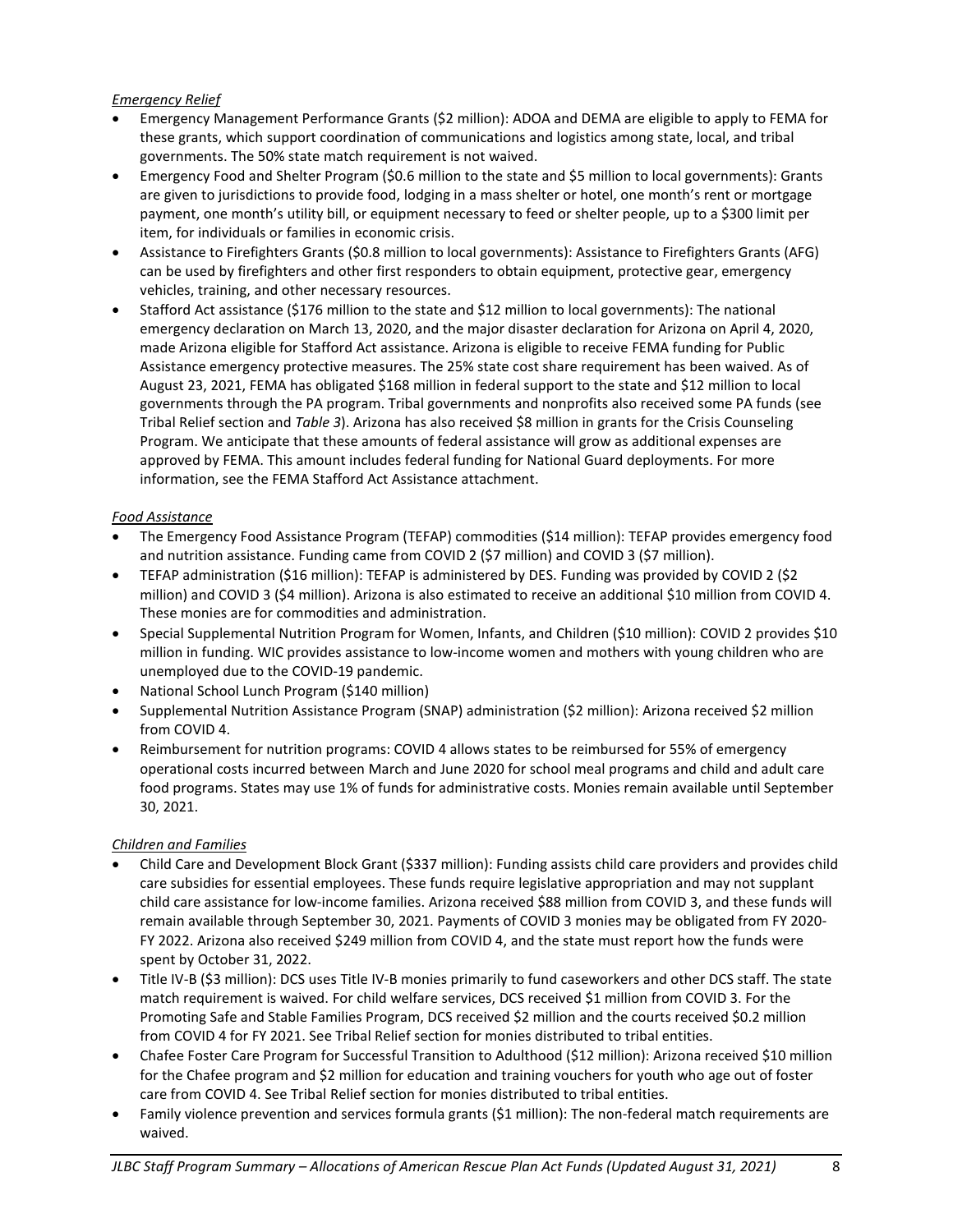### *Elderly and Community Living*

- Older Americans Act:
	- o Congregate and Home-Delivered Meals (\$20 million): COVID 2 provides \$5 million in funding for congregate and home-delivered meals. Arizona received an additional \$11 million from COVID 3 and \$4 million from COVID 4 for home-delivered meals. These programs are run by DES. The non-federal match requirements are waived.
	- o Supportive services (\$4 million)
	- o Supportive services for family caregivers (\$2 million)
	- o Title VII Protection of Vulnerable Older Americans activities (\$0.5 million): Arizona received \$0.4 million from COVID 3 and \$0.1 million from COVID 4 for the long-term care ombudsman program.
	- o Discretionary projects (\$1 million): These funds will be used by DES for the Arizona Bridges of Care project.
- Low Income Home Energy Assistance Program (\$29 million): Funding provides energy assistance to lowincome residents. Arizona received \$16 million from COVID 3 and \$13 million from COVID 4. See Tribal Relief section for monies distributed to tribal entities.
- Community Services Block Grants (\$8 million): DES received monies for various programs related to poverty. Federal law requires 90% of these monies, or \$7 million, to be passed through to local entities.
- Aging and Disability Resource Centers (\$1 million)
- Adult Protective Services (\$2 million): Arizona received \$2 million from COVID 4.
- Vaccine Access (\$2 million): Arizona received a total of \$2 million from COVID 4.

#### *Housing and Urban Development*

- Community Development Block Grants (\$32 million to the state and \$74 million to local governments): Funding is used to provide housing and expand economic opportunities for persons of low or moderate income.
- Homeless Assistance/Emergency Solutions Grant (\$22 million to the state and \$50 million to local governments): The \$72 million to state and local governments represents Arizona's share of the \$2 billion in federal funding distributed according to FY 2020 allocations and the additional \$2 billion distributed by the U.S. Secretary of Housing and Urban Development. Funding is used to increase the number and quality of emergency shelters which provide short-term accommodations for people who are homeless or experiencing a housing crisis, and to assist in operating those shelters. Of the state's allocation, \$4 million was distributed to shelters, programs, and services that assist individuals and families experiencing homelessness, \$2 million to services and programs that work to prevent homelessness. The remaining \$16 million was used to support organizations that provide emergency shelter and connect those experiencing homelessness with needed services, as well as fund a non-competitive grant program through DES.
- Public Housing Operating Fund (\$3 million to local governments): Funding supports public housing agencies to help maintain normal operations as well as take necessary action to minimize the impacts of COVID-19 on public housing services. These monies are awarded directly to local Public Housing Authorities.
- Tenant-Based Rental Assistance (\$3 million to local governments): Funding provides rental assistance to lowincome Arizonans to cover the monthly cost of rental units. These monies are used for adjustments to Section 8 renewal funding allocations due to the COVID-19 pandemic. Local governments received approximately \$3 million. The Arizona Department of Housing received \$22,500, and the Arizona Behavioral Health Corporation received \$16,300 (see *Table 3*).
- Supportive Housing for Persons with Disabilities (\$0.7 million to local governments): Funding subsidizes rental housing and provides supportive services for very low- and extremely low-income adults with disabilities. Local governments received \$0.7 million, and the Arizona Behavioral Health Corporation received \$0.1 million (see *Table 3*).
- Housing Opportunities for Persons with AIDS (\$0.1 million to the state and \$0.8 million to local governments): Funding provides housing assistance and supportive services to low-income persons living with HIV/AIDS who are or at risk of being homeless. The state received \$0.1 million and local governments received \$0.6 million in formula funding. Pima County and Cochise County also received \$0.2 million in competitive grants.
- Rental assistance (\$290 million to the state and \$202 million to local governments): The \$25 billion nationwide in rental assistance from COVID 4 will be distributed to states and localities using the Coronavirus Relief Fund allocation formula. States are allocated funding based on their share of population, with each state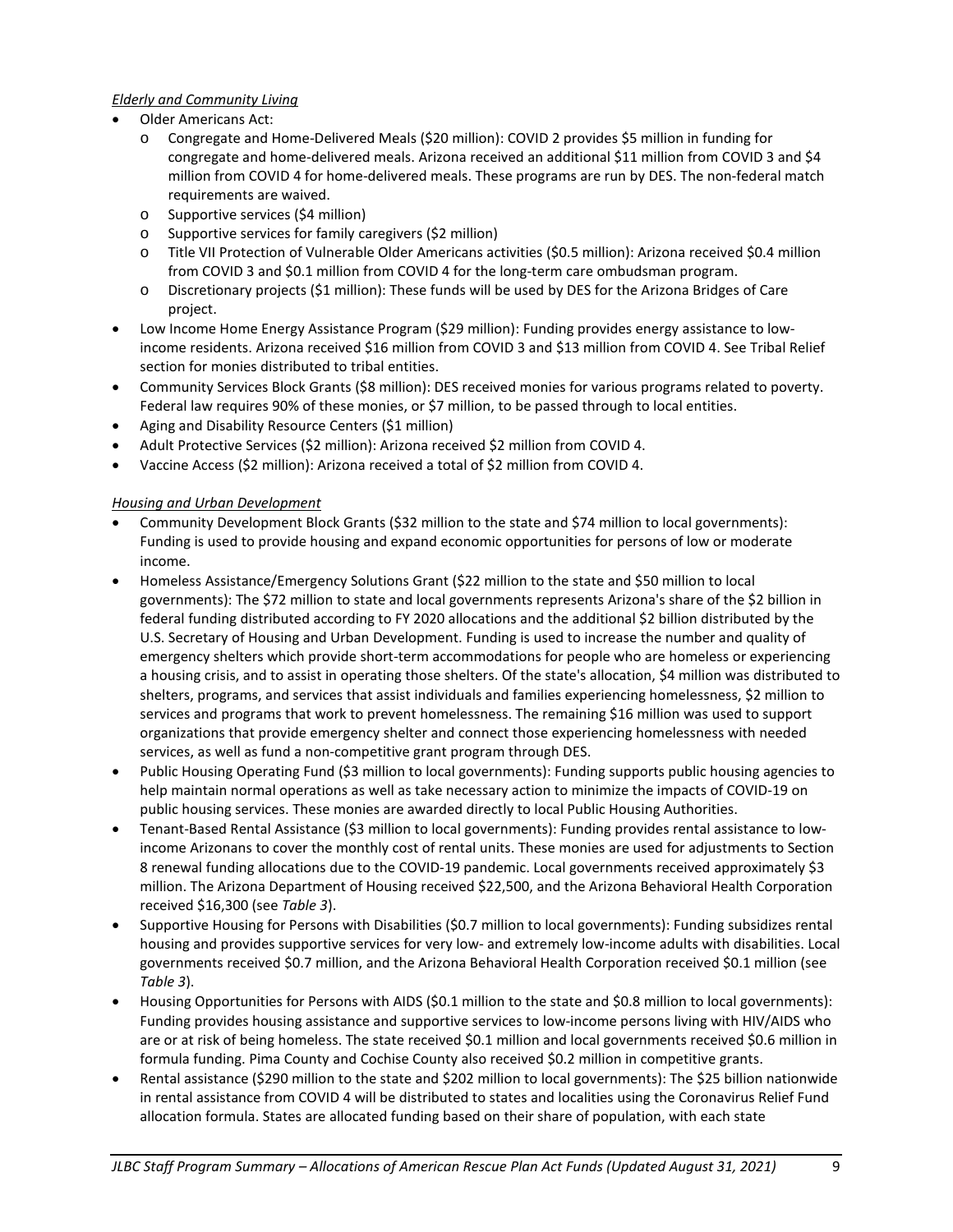guaranteed a minimum funding amount of \$200 million. Arizona's total allocation is \$492 million for both its state and local governments combined. Of this amount, the state received \$290 million, and local governments received \$202 million. The National Low Income Housing Coalition projects that Arizona has obligated 6.45% of its funds as of August 23, 2021. Beginning on September 30, 2021, the U.S. Secretary of the Treasury may reallocate funds to grantees that have obligated at least 65% of their original allocation. Funds will remain available through December 31, 2021.

o Local governments with populations over 200,000 are eligible to receive direct payments. The local governments in Arizona that received direct payments are: Maricopa County (\$46 million), Mohave County (\$6 million), Pima County (\$15 million), Pinal County (\$14 million), Yavapai County (\$7 million), Yuma County (\$6 million), Chandler (\$8 million), Gilbert (\$8 million), Glendale (\$8 million), Mesa (\$16 million), Phoenix (\$51 million), and Tucson (\$17 million). Scottsdale was also eligible but did not receive rental assistance monies.

## *Transportation*

- Public Transit Grants provide funding for capital, planning, and operating assistance to state, local, and tribal governments to support public transportation. Arizona entities received \$313 million from COVID 3 and is estimated to receive an additional \$102 million from COVID 4, for a total of \$415 million.
	- o Urbanized Areas (\$372 million): Arizona received a total of \$268 million from COVID 3 and \$103 million from COVID 4. Cities with populations of 50,000 or more are eligible for funding. Phoenix-Mesa received \$188 million from COVID 3 and \$85 million from COVID 4, for a total of \$273 million. Tucson received \$44 million from COVID 3 and \$18 million from COVID 4, for a total of \$62 million. The other urbanized areas that received monies are: Avondale-Goodyear, Casa Grande, Flagstaff, Lake Havasu City, Prescott Valley-Prescott, Sierra Vista, and Yuma. Allocations for these areas totaled \$36 million from COVID 3. Urbanized areas may not receive combined allocations from COVID 3 and COVID 4 in excess of 75% of that area's 2018 operating costs.
	- o Nonurbanized (Rural) Area Formula (\$42 million): Grant funding is allocated to state and tribal governments to distribute to areas with populations of less than 50,000. Funds are apportioned to states based on a formula that includes land area, population, revenue vehicle miles, and low-income individuals in rural areas. States may not receive combined allocations from COVID 3 and COVID 4 in excess of 125% of that state's total rural operating costs.
	- o See Tribal Relief section for monies distributed to tribal entities.
- Highway Infrastructure Program (\$150 million to the state and \$32 million to local governments): Arizona received \$182 million from COVID 4. Of this amount, Phoenix-Mesa received \$25 million, Tucson \$6 million, and all other areas \$150 million. Monies for rural areas fall under the jurisdiction of ADOT. Of the \$150 million to the state, \$33 million has been allocated for the Gila River Bridge project and \$117 million for pavement rehabilitation of 19 projects and 648 lane miles statewide. These funds must be spent by September 30, 2024.
- Grants for airports (\$225 million): Airports in Arizona received \$225 million from COVID 3. COVID 4 provided an additional \$2 billion in funds nationwide. Airports that received funds in excess of 4 years of operating costs from COVID 3 are not eligible to receive grants from COVID 4. Through February 15, 2021, airports must maintain at least 90% of employees as of March 27, 2020.
- Airport Improvement Program (\$71 million): Arizona received \$21 million from COVID 3 and is estimated to receive \$50 million from COVID 4.
- Supplemental Discretionary grants (\$10 million)
- Surface Transportation Block Grant Program (\$182 million): ADOT is estimated to receive \$182 million in formula funding from COVID 4. Funds are available until September 30, 2024.
- Enhanced Mobility of Seniors and Individuals with Disabilities (\$0.2 million to the state and \$0.8 million to local governments): Arizona received \$0.2 million in formula funding from COVID 4. In addition, Phoenix-Mesa is allocated \$0.6 million and Tucson is allocated \$0.2 million.
- The Real ID deadline for states is extended from October 1, 2020, to September 30, 2021.

#### *Other*

• Byrne Justice Assistance Grants (\$12 million to the state and \$6 million to local governments): The U.S. Department of Justice announced that state, local, and tribal governments in Arizona will receive a total of \$19 million. Funding supports a range of program areas, including law enforcement, prosecution, indigent defense, courts, crime prevention and education, corrections and community corrections and drug treatment and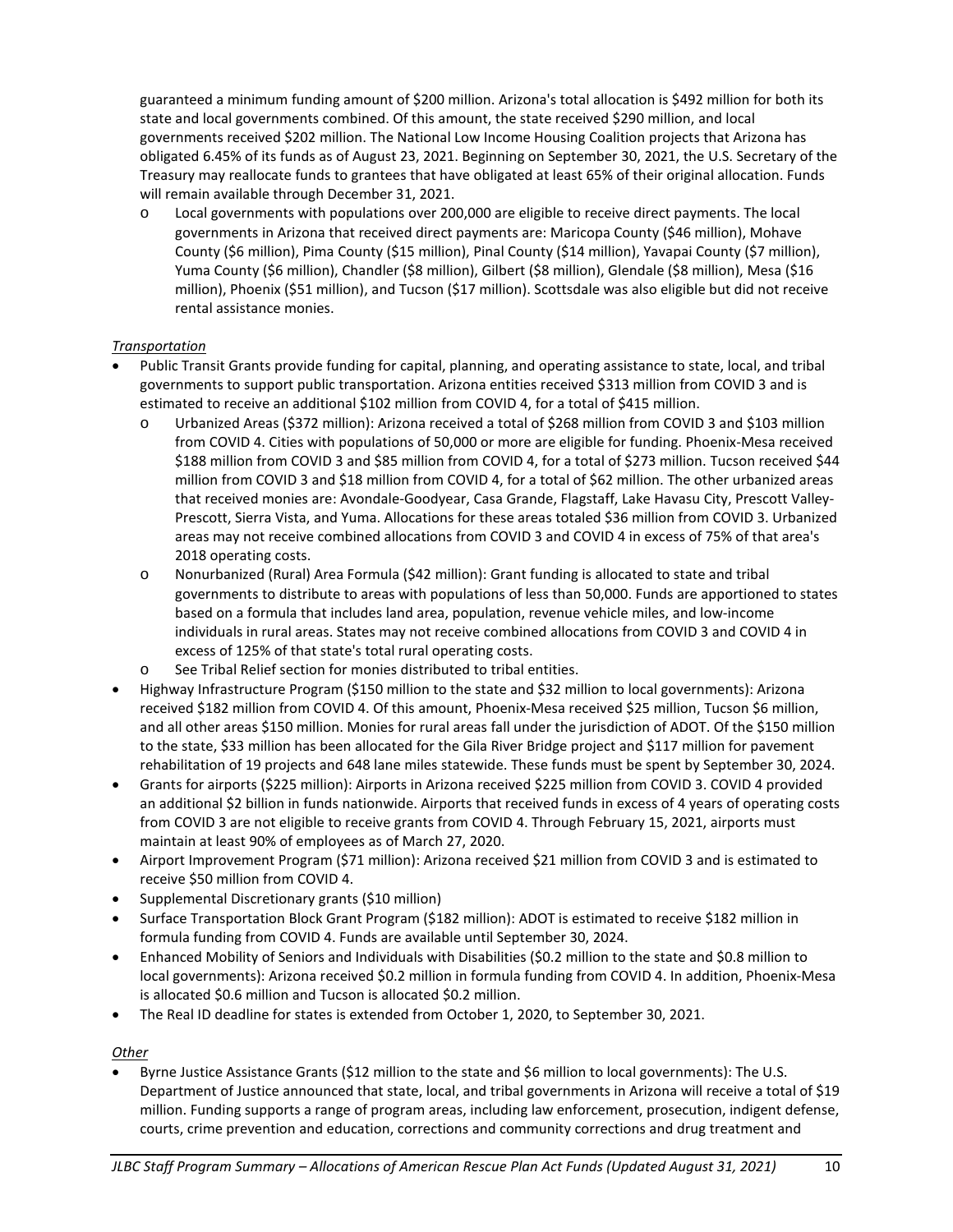enforcement. The Arizona Criminal Justice Commission receives the state's allocation. Of the \$7 million to local governments, approximately \$1 million is allocated for Arizona tribes. (See Tribal Relief section.)

- Coronavirus Emergency Supplemental Funding Program (\$12 million to the state and \$7 million to local governments): Funding may be used for PPE and supplies, personnel expenses, and medical needs of inmates in state, local, and tribal prisons, jails, and detention centers. The Arizona Criminal Justice Commission received the state's allocation.
- Economic Adjustment Assistance grants (\$1 million to local governments): The Recovery Assistance grant recipients are the Central Arizona Governments, Northern Arizona Council of Governments, and Southeastern Arizona Governments Organization. For information on grants to businesses, see Direct Aid to Individuals and Businesses section.
- Elections (\$8 million): These election security grants are to prevent, prepare for, and respond to coronavirus in the 2020 federal election cycle. To receive these monies, Arizona must provide a 20% match (\$2 million) within 2 years of receiving funds. In-kind sources by state and local jurisdictions may be used to meet the state match. These Federal Funds may not be used to pay for expenses currently paid with state or local funds, such as regularly-anticipated demand for mail ballots. Instead, allowable costs would include such items as the marginal cost of printing additional ballots, cleaning supplies and protective masks, deep cleaning of polling places, and upgrades of statewide or local databases. These monies require legislative appropriation. Monies not used by December 31, 2020, reverted to the Treasury. These monies were not appropriated, and the Governor has allocated \$9 million from the Coronavirus Relief Fund for this purpose (see Coronavirus Relief Fund section).
- Manufacturing Extension Partnership (\$0.7 million): The Arizona Commerce Authority will receive \$0.7 million from the National Institute of Standards and Technology's Manufacturing Extension Partnership to assist small- and medium-sized manufacturers. The state match requirements have been waived for these monies.
- Institute of Museum and Library Services Grants (\$0.7 million): These monies will be distributed to the Arizona State Library within the Arizona Secretary of State's office. Funds are used to expand digital network access and provide technical support. As Arizona's State Library Administrative Agency, the Arizona State Library may distribute the \$0.7 million through competitive subawards or cooperative agreements. Amerind Museum in Cochise County received \$0.2 million as a direct award (see *Table 3*).
- Arts and humanities (\$0.5 million to the state and \$0.5 million to non-governmental entities): Of the \$60 million in federal funding that is distributed to states, Arizona's allocation is \$1 million. The Arizona Commission on the Arts will receive \$0.5 million, and the Arizona Humanities Council, which is not a state entity, will receive \$0.5 million (see *Table 3*). An additional \$90 million in federal funding will be distributed through direct grants.

## *Tribal Relief*

We do not have a comprehensive list of tribal allocations for specific programs, but relief includes:

- Education Stabilization Fund (\$7 million): Diné College and Tohono O'odham Community College received \$7 million from the Higher Education Emergency Relief Fund from COVID 3. See Education section for more details. These monies are included in *Table 2* and are allocated through a different formula than the Tribal Colleges and Universities (TCUs) set-asides.
- Education Stabilization Fund K-12 and TCU set-asides (\$89 million): K-12 schools received \$28 million from COVID 3 and \$58 million from COVID 4. TCUs received \$4 million from COVID 3.
- \$750 million nationwide to tribes, tribal organizations, urban Indian health organizations, and health service providers to tribes for coronavirus testing from COVID 3.5.
- \$210 million to the Indian Health Service for vaccine distribution from COVID 4.
- \$790 million to the Indian Health Service for coronavirus testing and contact tracing from COVID 4.
- \$500 million nationwide to the Indian Health Service and tribal hospitals, clinics, and urban health centers.
- At least \$125 million nationwide for tribes, tribal organizations, urban Indian health organizations, or health service providers to tribes for Substance Abuse and Mental Health Services Administration programs from COVID 4.
- \$115 million nationwide for the Tribal Transportation Program.
- \$1 billion nationwide for tribal broadband programs from COVID 4.

For a breakdown of Federal Funds received by each Arizona tribal entity for other programs, see the Federal Coronavirus Response Funds to Tribal Entities attachment.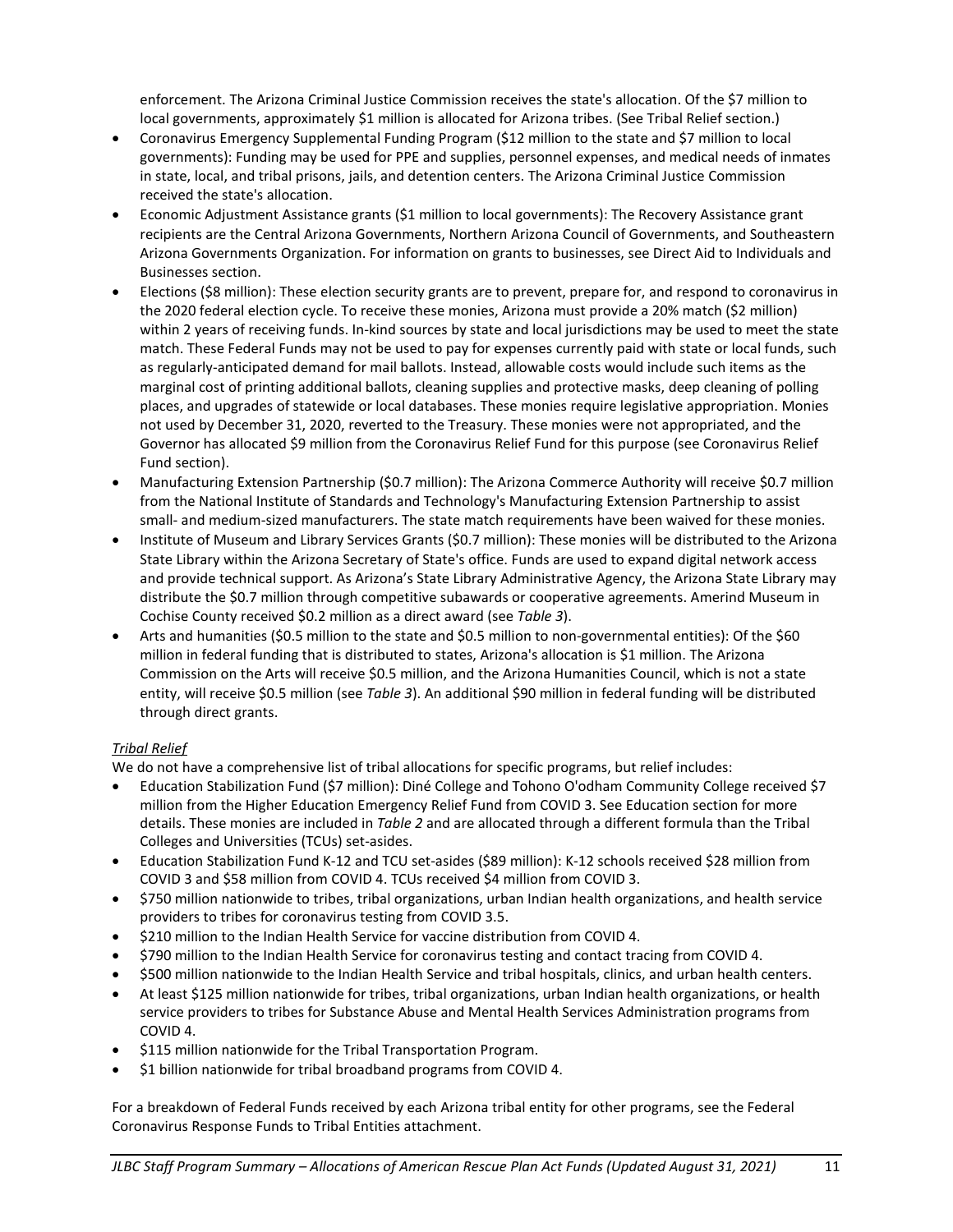#### *Direct Aid to Individuals and Businesses*

- UI benefits (\$11.2 billion): See Unemployment Insurance section for more information on federally-funded UI programs. As of March 13, 2021, individuals in Arizona had received \$11.2 billion in federally-funded UI benefits through these programs. This amount includes the \$949 million in benefits from the Lost Wages Assistance Program (established by a presidential memorandum), which provided a federally-funded \$300 increase above Arizona's regular UI benefits between the weeks ending August 22, 2020, and September 12, 2020. While UI programs were later extended by ARP through September 6, 2021, the \$11.2 billion amount excludes ARP UI benefits.
- SNAP emergency allotments (\$830 million): SNAP benefits are 100% federally-funded. Under COVID 2, SNAP households may receive emergency allotments, which increase the household's allotment up to the maximum allotment. Arizona SNAP households received emergency allotments benefits beginning in April, and these benefits will continue until the end of the federally-declared COVID-19 public health emergency or until the expiration of the state-issued emergency or disaster declaration. According to DES, emergency allotments benefits totaled \$39 million in April 2020, \$42 million in May 2020, \$40 million in June 2020, \$42 million in July 2020, \$42 million in August 2020, \$41 million in September 2020, \$42 million in October 2020, \$43 million in November 2020, \$45 million in December 2020, \$47 million in January 2021, \$55 million in February 2021, \$53 million in March 2021, \$57 million in April 2021, \$95 million in May 2021, \$74 million in June 2021, and \$71 million in July 2021. COVID 4 also increases the monthly SNAP benefit level by 15% from January 1, 2021, to June 30, 2021, excludes Federal Pandemic Unemployment Compensation from household income calculations for SNAP, and extends SNAP eligibility to college students who are eligible for work-study or have an expected family contribution of \$0.
- Pandemic Electronic Benefit Transfer (P-EBT) (\$903 million): COVID 2 authorized P-EBT to provide assistance to households with children who are eligible for free or reduced-price school meals while schools are out of session due to the COVID-19 pandemic. The Continuing Appropriations Act, 2021 and Other Extensions Act (P.L. 116-159) extends P-EBT availability from September 30, 2020, through September 30, 2021, and expands the program beginning October 1, 2020, to cover households with children at affected child care centers. Households received \$69 for March 2020, \$126 for April 2020, and \$120 for May 2020 per child. These benefits are 100% federally-funded. According to DES, emergency allotments benefits totaled \$29 million in April 2020, \$151 million in May 2020, \$2 million in June 2020, \$10 million in July 2020, \$8 million in August 2020, and \$1 million in September 2020, \$15 million in March 2021, \$136 million in April 2021, \$304 million in May 2021, \$191 million in June 2021, and \$56 million in July 2021.
- Emergency Broadband Benefit Program: COVID 4 authorized \$3.2 billion nationwide in emergency broadband benefits to families. The benefits are effective beginning from December 27, 2020, until 6 months after the end of the federally-declared public health emergency in response to COVID-19. Low-income families may receive up to \$50 per month, or \$75 per month if the household is on tribal land, for broadband access, as well as up to \$100 for one connected device per household. Families may qualify if at least one member of the household is eligible for free or reduced-price lunch, Pell Grant, or Federal Communications Commission's Lifeline program, or have experienced a substantial loss of income since February 29, 2020.
- Economic Impact Payments (\$9.0 billion): Individual taxpayers below certain income thresholds will receive 2 one-time direct payments from the federal government. The first round was authorized by COVID 3. In the first round, 3,484,125 individuals in Arizona received a total of \$5.9 billion in stimulus payments. The second round was authorized by COVID 4. In the second round, as of early February 2021, 3,176,360 individuals in Arizona received a total of \$3.1 billion in stimulus payments. In total, individuals received \$9.0 billion from COVID 3 and COVID 4 stimulus payments. This amount excludes ARP economic impact payments. For more information, see the American Rescue Plan Act section.
	- o COVID 3: Single filers with an adjusted gross income (AGI) of less than \$75,000 on TY 2019 filings receive a one-time payment of \$1,200. Joint filers with AGI of less than \$150,000 on TY 2019 filings receive a onetime check of \$2,400, plus an additional \$500 per dependent child. For each \$100 in income over these limits, payments are reduced by \$5. As a result, there are no payments for single filers with AGI above \$99,000 and joint filers with no children with AGI above \$198,000.
	- o COVID 4: Single filers with AGI of less than \$75,000 on TY 2019 filings receive a payment of \$600. Joint filers with AGI of less than \$150,000 on TY 2019 filings receive a check of \$1,200, plus an additional \$600 per dependent child. For each \$100 in income over these limits, payments are reduced by \$5. As a result, there are no payments for single filers with AGI above \$87,000 and joint filers with no children with AGI above \$174,000.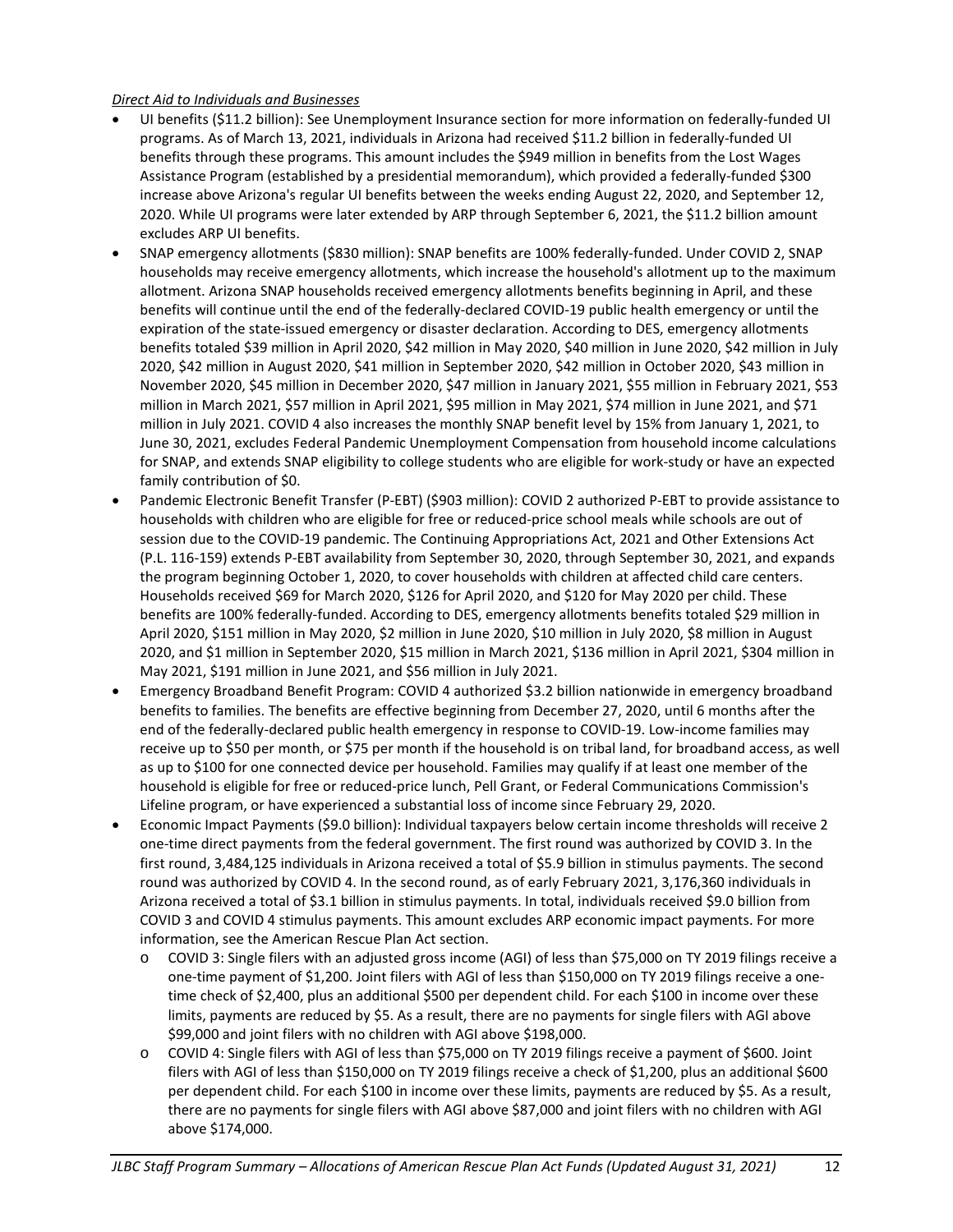- Paid Sick and Family Leave: COVID 2 requires employers with fewer than 500 employees and government employers to provide 2 weeks of paid sick leave to employees advised to self-quarantine or caring for a child or family member who has been advised to self-quarantine. Employees advised to self-quarantine may receive 100% of their regular pay, up to \$511 per day and \$5,110 in total, and employees caring for a child or family member may receive two-thirds of their regular pay, up to \$200 per day and \$2,000 in total. Employees who have been employed for at least 30 calendar days are also eligible for up to 12 weeks of paid family leave. After the first 10 days of leave, employees receive at least two-thirds of their average pay, up to \$200 per day and \$10,000 in total. COVID 4 extends these requirements for non-government employers through March 31, 2021.
- Sick and Family Leave Credits: COVID 2 allows a refundable tax credit equal to 100% of paid sick and family leave for employers required to provide paid sick and family leave. For TY 2020, governments are subject to paid leave requirements but are not eligible for these tax credits. COVID 4 extends these credits through March 31, 2021.
- Employee Retention Credit (\$1 billion): Under COVID 3, employers required by a government order to suspend operations due to COVID-19 or whose gross receipts decline by at least (50)% compared to the same quarter in the prior year are allowed a refundable payroll tax credit of 50% of qualified wages paid after March 12, 2020, through and including December 31, 2020, up to \$10,000 per employee. Qualified wages include wages paid to an employee not providing services due to a government-ordered closure and as well as health plan expenses. The Joint Committee on Taxation estimates that this credit will result in \$55 billion to employers. We estimate that Arizona businesses, which make up roughly 1.8% of businesses nationwide, will receive approximately \$1 billion. COVID 4 expands and extends the tax credit through June 30, 2021. During this extension (between January 1, 2021, and June 30, 2021), the level of the credit is increased to 70% of qualified wages, up to \$10,000 per employee per quarter. Employers are eligible during the extension period if gross receipts decline by at least (20)% compared to the same quarter in 2019 or the prior quarter.
- Charitable contribution deductions for individuals: Up to \$300 in charitable contributions may be deducted from TY 2020 federal adjusted gross income (FAGI) for filers that claim the standard deduction. For filers that itemize, the limit on charitable contributions that may be claimed is raised from 60% to 100% of the filer's FAGI in TY 2020.
- Charitable contribution deductions for corporations: For charitable contributions of cash, the deduction limit is raised from 10% to 25% of the taxpayer's modified taxable income in TY 2020. For contributions of food inventory, the limit is raised from 15% to 25% of taxable income for C corporations or net aggregate income for all other taxpayers in TY 2020.
- Business interest expense deductions: For TY 2019 and TY 2020, the limitation on business interest expense deductions is raised from 30% to 50% of the corporation's adjusted taxable income.
- Net operating losses (NOLs): The 80% taxable income limitation for NOL carryovers is suspended for TY 2018- TY 2020. NOLs arising in TY 2018-TY 2020 may also be carried back for five years.
- Qualified improvement property (QIP) depreciation: Retroactive to TY 2018, the QIP depreciation period is decreased from 39 to 15 years. QIP is also now eligible for 100% bonus depreciation.
- Paycheck Protection Program (PPP) (\$12.6 billion): Small businesses are eligible to apply for 250% of their average monthly payroll expenses in potentially forgivable loans. The first round of the PPP closed on August 8, 2020, and the second round closed on May 31, 2021. Arizona businesses were approved for \$8.7 billion in first draw loans and \$3.9 billion in second draw loans, for a total of \$12.6 billion.
	- o Under COVID 3, businesses with fewer than 500 employees were eligible to apply for PPP loans, and the maximum loan amount was \$10 million. Under COVID 4, businesses must have fewer than 300 employees and must demonstrate a revenue reduction of (25)% to be eligible to apply, and the maximum loan amount is \$2 million. COVID 4 also expands PPP eligibility to include 501(c)(6) nonprofits.
	- o Loans are 100% backed by the Small Business Administration (SBA) and are obtained through participating banks.
	- o Loan monies used for payroll and interest on rent payments and utility services are forgivable.
	- $\circ$  If no employees are laid off, then the entire loan is forgiven. If some employees are laid off, then the forgivable amount of the loan is reduced by the percentage of employees that were laid off.
	- o Loan amounts that are forgiven may be excluded from the businesses' gross income for federal income tax purposes.
	- o COVID 3 established the program and provided \$349 billion for PPP loans. COVID 3.5 provided an additional \$310 billion. Of the amount added by COVID 3.5, \$60 billion is reserved for lending by small-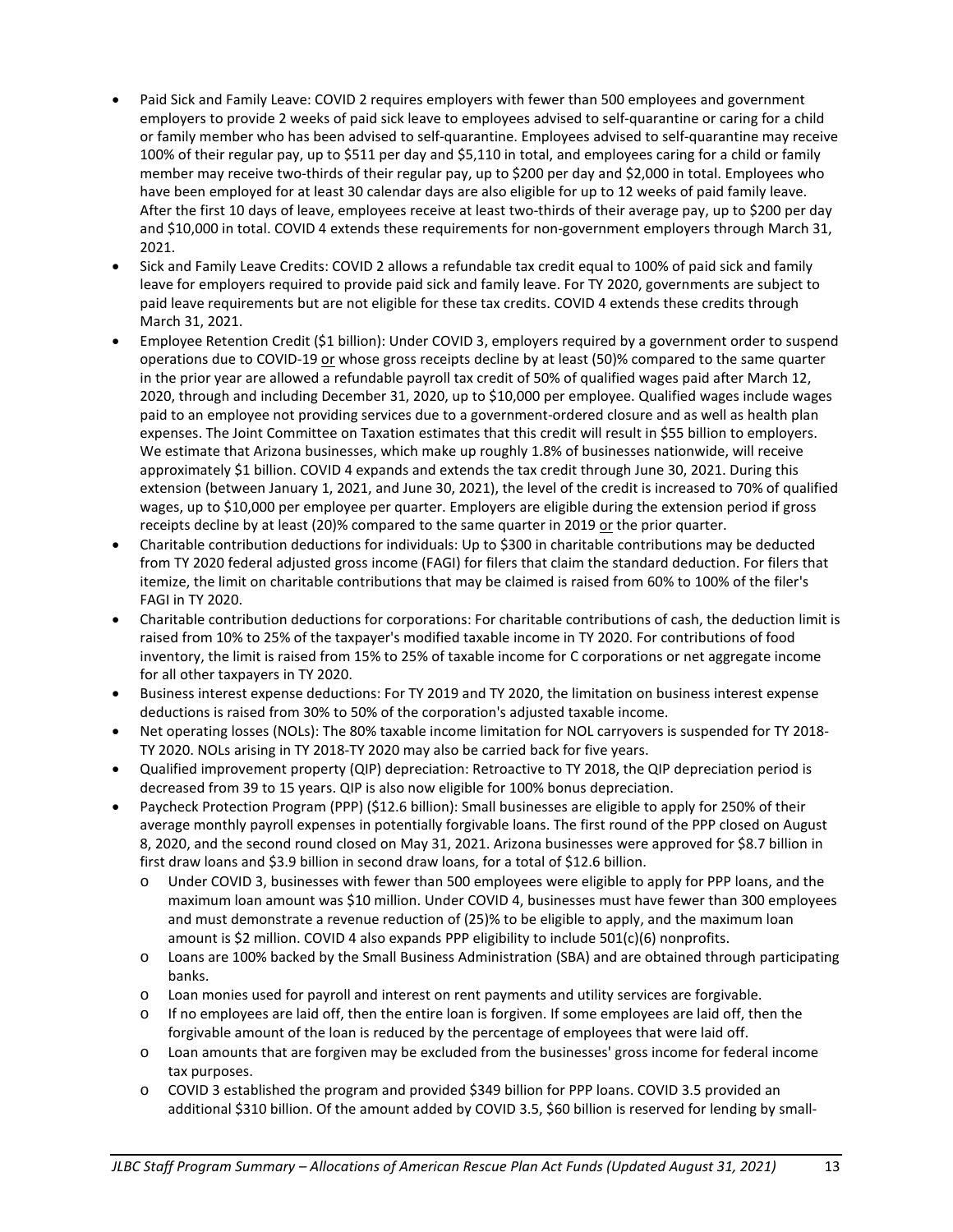and medium-sized financial institutions and those serving minority or underserved areas. COVID 4 appropriated an additional \$284.5 billion for a second round of PPP loans.

- o Under the Paycheck Protection Program Flexibility Act, the covered period was extended from 8 weeks to 24 weeks or December 31, 2020, whichever is earlier. COVID 4 continues to allow businesses to select a covered period of 8 weeks or 24 weeks.
- o COVID 4 allows businesses to take tax deductions for expenses covered by forgiven PPP loans.
- Economic Injury Disaster Loans (EIDLs) (\$4.2 billion): Small businesses and non-profits may apply for EIDLs of up to \$2 million to cover operating expenses, including sick leave, wages, supply chain cost increases, rent, and other liabilities that cannot be paid due to revenue decreases. EIDLs may not be forgiven. COVID 3.5 provided additional funds for the program and made agricultural enterprises with fewer than 500 employees eligible for the loans. A total of 63,518 Arizona businesses received \$4.2 billion in loans.
- Emergency EIDL Advances (\$365 million): Small businesses and non-profits may apply for emergency grants of up to \$10,000 made within 3 days of application. Advances may be converted into grants if used to cover operating expenses, including sick leave, wages, supply chain cost increases, rent, and other liabilities that cannot be paid due to revenue decreases, even if the application for a loan is not subsequently approved. COVID 3 established the program and appropriated \$10 billion, COVID 3.5 provided an additional \$10 billion, and COVID 4 added \$20 billion. Arizona businesses have received \$329 million in 2020 advances and \$36 million in 2021 targeted advances.
- Relief for existing loans: Small businesses with existing SBA loans may apply for funds to cover 6 months of payments. COVID 3 appropriated \$17 billion nationwide, and COVID 4 provided an additional \$3.5 billion nationwide.
- Payroll Support Program (\$174 million): Under COVID 3, passenger carriers, cargo carriers, and contractors were eligible to apply for loans; COVID 4 extended the program for passenger carriers and contractors. Businesses received a total of \$111 million under COVID 3 and \$63 million under COVID 4, for a total of \$174 million.
- Coronavirus Food Assistance Program (\$136 million): Producers of certain agricultural commodities who have suffered price declines of at least 5%, and who face substantial marketing costs for inventories, are eligible for payments of up to \$250,000 per person or legal entity, or \$750,000 per corporate entity. COVID 3 established the program, and COVID 4 provided additional funding. As of August 15, 2021, Arizona producers had received a total of \$136 million from both rounds of the program (CFAP 1 and CFAP 2).
- Poison Control Centers (\$0.1 million): Funding would increase capacity of poison control centers to respond to increased calls.
- NIH research grants (\$8 million)
- Hospitals and health care providers (\$2.3 billion): COVID 3 provides \$100 billion to hospitals and health care providers nationwide, and COVID 3.5 provides an additional \$75 billion nationwide. Arizona hospitals and providers have been allocated \$2.3 billion. This allocation for Arizona entities includes \$823 million as a proportionate amount based on providers' share of 2019 Medicare fee-for-service reimbursements, \$214 million for areas particularly impacted by COVID-19, \$127 million for rural providers, \$86 million for skilled nursing facilities, and \$84 million to Indian Health Service and tribal entities. This amount also includes an estimated \$279 million for safety net hospitals. The remaining COVID 3 funding will be targeted to providers to uninsured Americans, the Indian Health Service, and providers that solely take Medicaid. COVID 4 also provides an additional \$3 billion nationwide for health care-related expenses or lost revenue directly attributable to the COVID-19 pandemic. See Tribal Relief section for monies distributed to tribal entities.
- Community Health Centers (\$40 million): These monies will be distributed directly to Arizona's 23 community health centers (CHCs) to detect, diagnose, prevent, and treat COVID-19. Federal funding will expire on November 30, 2020. COVID 1 provides an initial \$2 million in funding. COVID 3 provides \$24 million, and COVID 3.5 provides an additional \$13 million. See Tribal Relief section for monies distributed to tribal entities.
- Certified Community Behavioral Health Clinic Expansion Grants (\$8 million): Valle del Sol and Southeastern Arizona Behavioral Health Services received a total of \$8 million from COVID 4.
- Primary Care Association (\$0.1 million): Each state's Primary Care Association received funding for training and technical assistance related to the COVID-19 pandemic. The Arizona Association of Community Health Centers received \$0.1 million.
- Rural Health Clinics (\$2 million): COVID 3.5 provided a flat amount of nearly \$50,000 to each rural health clinic (RHC). In Arizona, 33 RHCs received a total of approximately \$2 million.
- Health Center Controlled Networks (\$0.1 million): CHC Collaborative Ventures received funding to strengthen health IT support.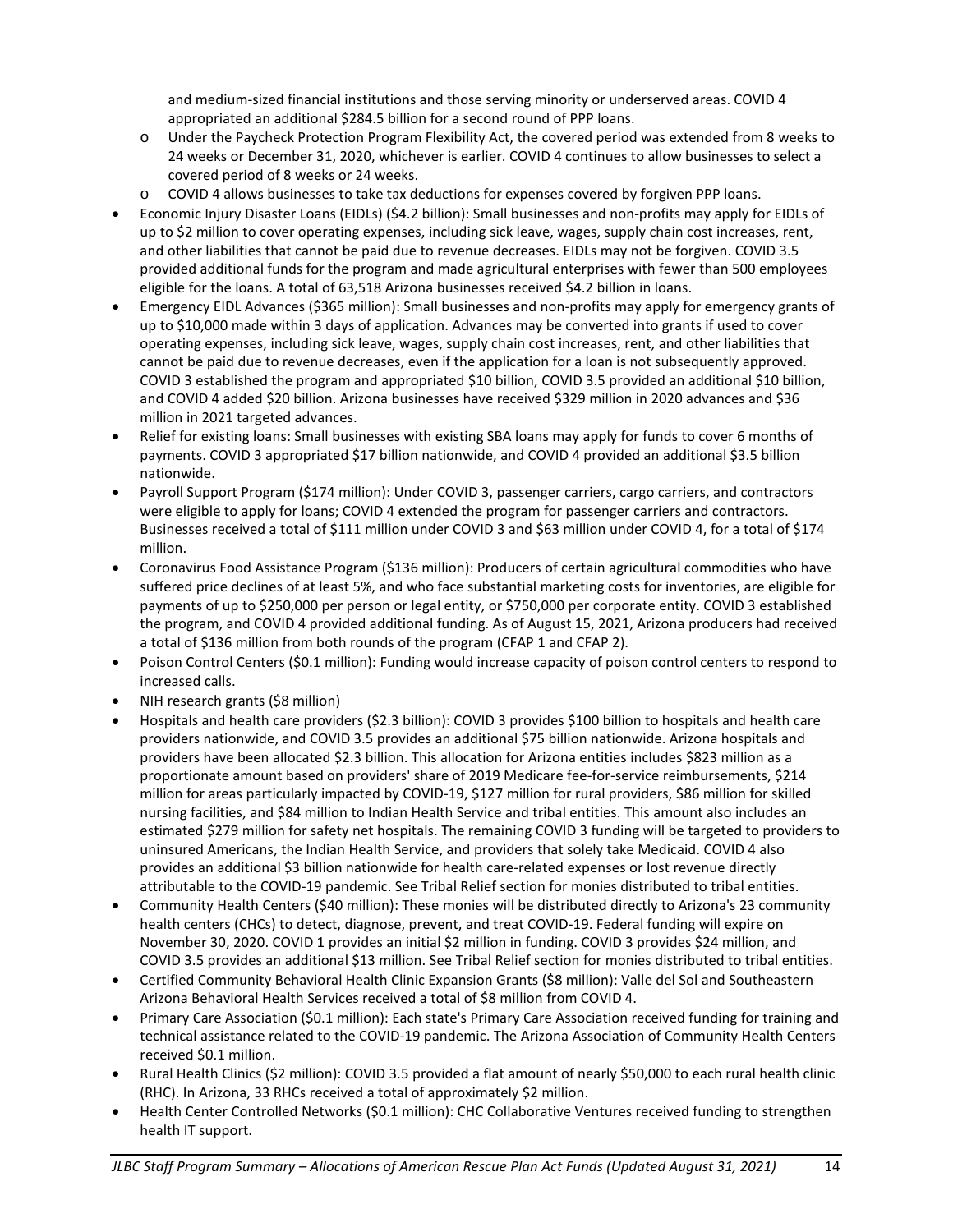- Telehealth Program grants (\$2 million)
- Small Rural Hospital Improvement Program (\$1 million)
- Runaway and Homeless Youth Act (\$0.5 million): These monies must be used to supplement, not supplant, existing funds.
- Centers for Independent Living (\$2 million): Funding serves individuals with significant disabilities, regardless of age or income.
- Economic Adjustment Assistance grants (\$2 million): PPEP Microbusiness and Housing Development Corporation received a Revolving Loan Fund grant, and Northern Arizona University received a University Center grant.
- Health Information Exchange Program (\$0.6 million): Arizona Health-e Connection received \$0.5 million to facilitate electronic state and federal hospital reporting for public health surveillance.
- National Science Foundation grants (\$7 million): Recipients of COVID-related research grants included Arizona State University (\$3 million), Flora Coatings LLC (\$0.9 million), Northern Arizona University (\$1 million), Translational Genomics Research Institute (\$0.2 million), the University of Arizona (\$0.8 million), and US Air Tech, LLC (\$0.3 million).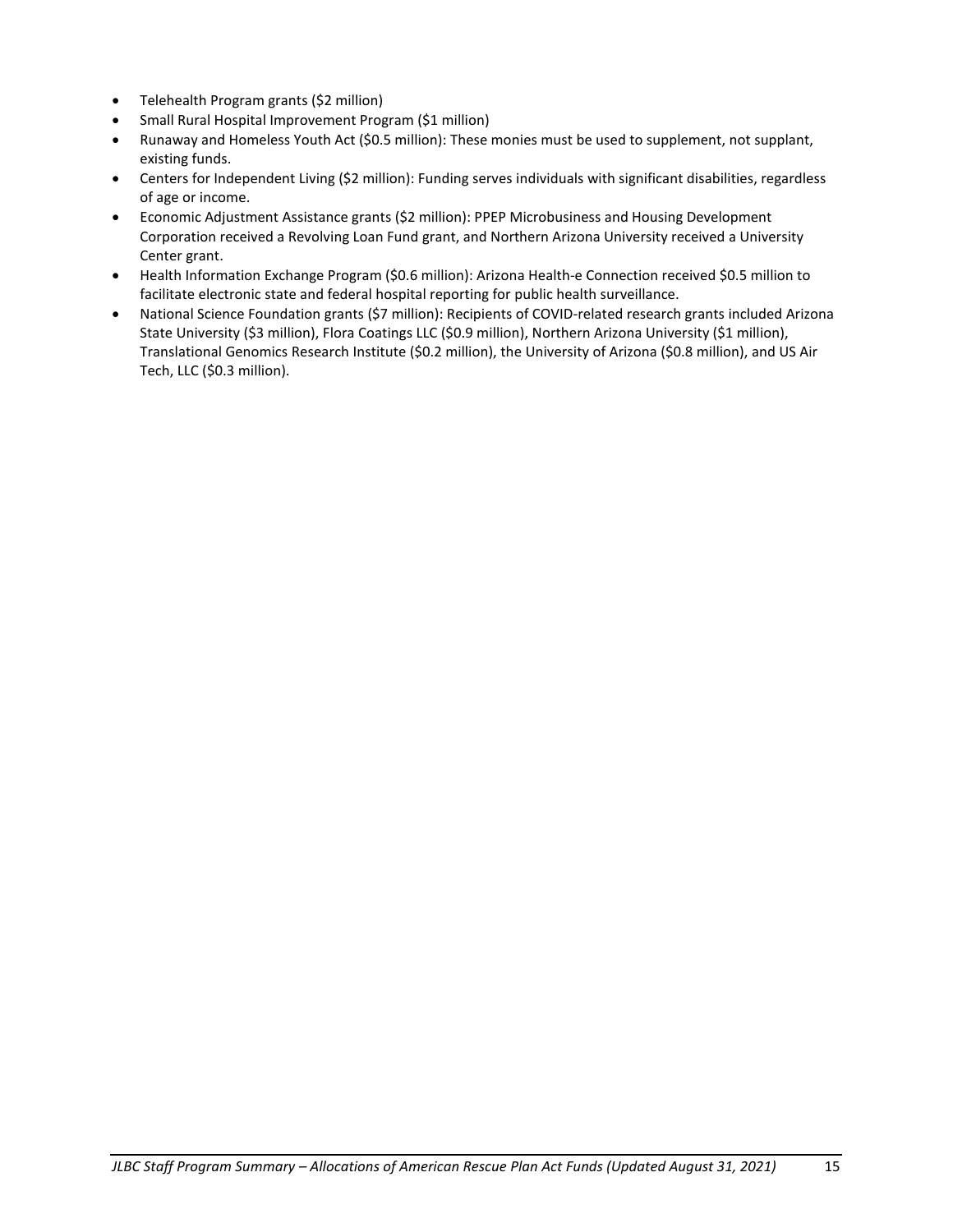| Table 2                                                                                                       |                     |                  |
|---------------------------------------------------------------------------------------------------------------|---------------------|------------------|
| 2020 Federal Coronavirus Response Program Funding for Arizona State and Local Governments<br>(\$ in millions) |                     |                  |
|                                                                                                               | State Aid           | <b>Local Aid</b> |
| Coronavirus Relief Fund                                                                                       | \$1,857             | \$965            |
| U.S. Treasury/Federal Reserve Lending Programs                                                                | $N/A$ $\frac{1}{2}$ | $N/A$ $1/$       |
| <b>Unemployment Insurance</b>                                                                                 |                     |                  |
| UI Administration (Initial and Supplemental Grants)                                                           | 19                  |                  |
| <b>Extension Implementation Grants</b>                                                                        | 0.7                 |                  |
| Short-Time Compensation Administration                                                                        | 2                   |                  |
| <b>Dislocated Worker Grants</b>                                                                               | $\mathbf{1}$        |                  |
| <b>Reimbursing Employers</b>                                                                                  | 47                  |                  |
| Fraud Investigation                                                                                           | 2                   |                  |
|                                                                                                               |                     |                  |
| Education<br><b>Education Stabilization Fund</b>                                                              |                     |                  |
| <b>Governor Emergency Education</b>                                                                           | 100                 |                  |
| Private Schools Set-Aside                                                                                     | 54                  |                  |
| $K-12$                                                                                                        | 1,427               |                  |
| <b>Higher Education</b>                                                                                       | 761                 |                  |
| <b>Head Start</b>                                                                                             | 16                  |                  |
|                                                                                                               |                     |                  |
| Health                                                                                                        |                     |                  |
| <b>FMAP Increase</b>                                                                                          | 907                 |                  |
| Medicare State Survey and Certification                                                                       | 0.2                 |                  |
| <b>CDC Grants</b>                                                                                             | 672                 |                  |
| <b>Emergency Response Grants</b>                                                                              | 5                   |                  |
| <b>Emergency Response for Suicide Prevention</b>                                                              | 0.8                 |                  |
| Hospital Preparedness Program                                                                                 | 5                   |                  |
| Ryan White HIV/AIDS                                                                                           | 0.4                 | 0.4              |
| Substance Abuse Prevention and Treatment Block Grant                                                          | 38                  |                  |
| Community Mental Health Services Block Grant                                                                  | 23                  |                  |
| <b>Emergency Relief</b>                                                                                       |                     |                  |
| <b>Emergency Management Performance Grants</b>                                                                | 2                   |                  |
| <b>Emergency Food and Shelter Program</b>                                                                     | 0.6                 | 5                |
| Assistance to Firefighters Grants                                                                             |                     | 0.8              |
| <b>Stafford Act Assistance</b>                                                                                | 176                 | 12               |
| <b>Food Assistance</b>                                                                                        |                     |                  |
| <b>TEFAP</b>                                                                                                  | 30                  |                  |
| <b>WIC</b>                                                                                                    | 10                  |                  |
| National School Lunch Program                                                                                 | 140                 |                  |
| <b>SNAP Administration</b>                                                                                    | 2                   |                  |
| Reimbursement for Nutrition Programs                                                                          | $N/A$ <sup>1/</sup> |                  |
| <b>Children and Families</b>                                                                                  |                     |                  |
| Child Care and Development Block Grant                                                                        | 337                 |                  |
| Title IV-B                                                                                                    | 3                   |                  |
| Chafee Foster Care Program                                                                                    | 12                  |                  |
| Family Violence Prevention and Services                                                                       | 1                   |                  |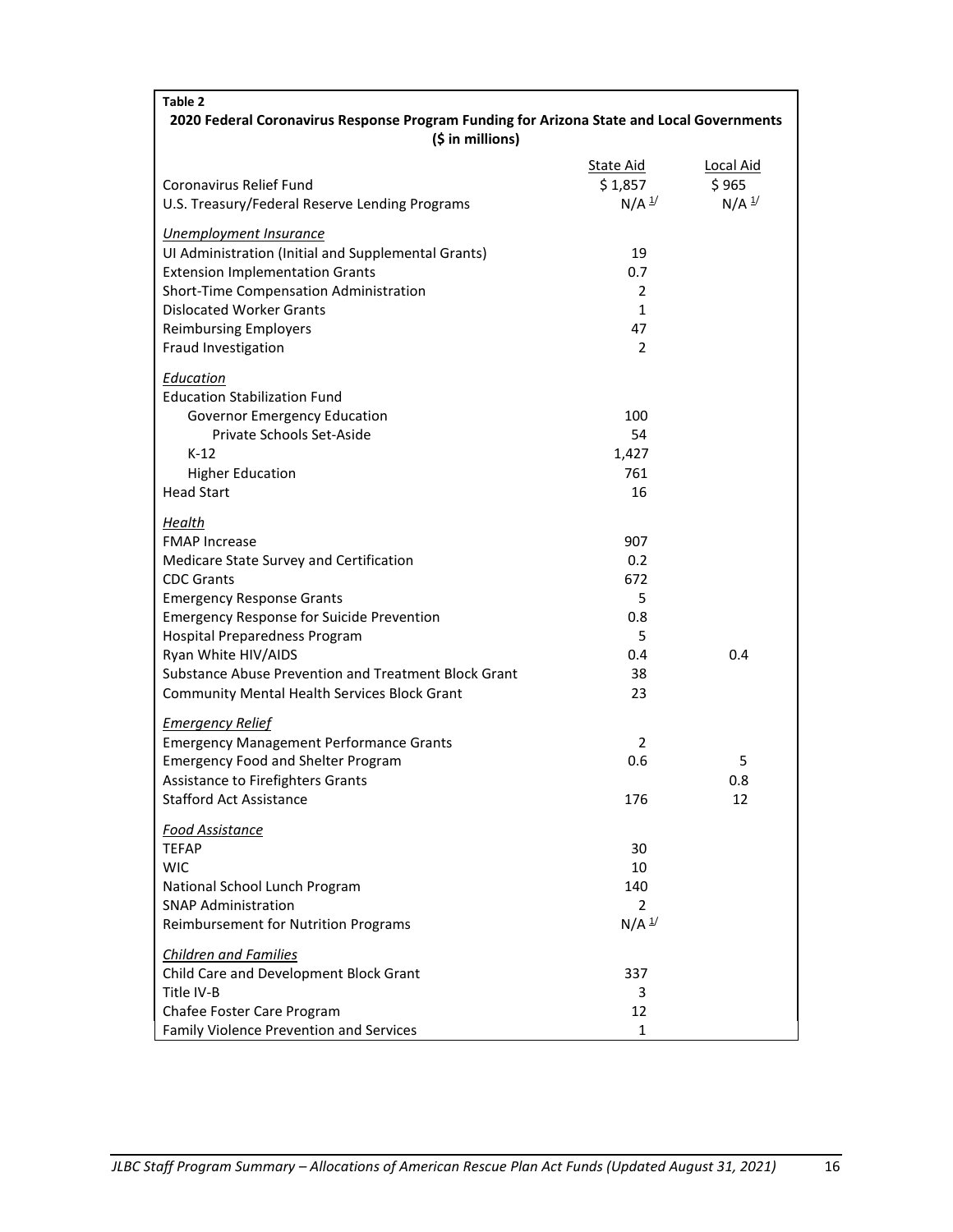| <b>Table 2 Continued</b>                                                                                                                                                                                                                                                                                                                                                                                                                                                       |                     |                  |
|--------------------------------------------------------------------------------------------------------------------------------------------------------------------------------------------------------------------------------------------------------------------------------------------------------------------------------------------------------------------------------------------------------------------------------------------------------------------------------|---------------------|------------------|
| 2020 Federal Coronavirus Response Program Funding for Arizona State and Local Governments<br>(\$ in millions)                                                                                                                                                                                                                                                                                                                                                                  |                     |                  |
|                                                                                                                                                                                                                                                                                                                                                                                                                                                                                |                     |                  |
| <b>Elderly and Community Living</b>                                                                                                                                                                                                                                                                                                                                                                                                                                            | <b>State Aid</b>    | <b>Local Aid</b> |
| <b>Older Americans Act</b>                                                                                                                                                                                                                                                                                                                                                                                                                                                     |                     |                  |
| Congregate and Home-Delivered Meals                                                                                                                                                                                                                                                                                                                                                                                                                                            | 20                  |                  |
| <b>Supportive Services</b>                                                                                                                                                                                                                                                                                                                                                                                                                                                     | 4                   |                  |
| <b>Family Caregivers Supportive Services</b>                                                                                                                                                                                                                                                                                                                                                                                                                                   | 2                   |                  |
| Title VII Protection of Vulnerable Older Americans                                                                                                                                                                                                                                                                                                                                                                                                                             | 0.5                 |                  |
| <b>Discretionary Projects</b>                                                                                                                                                                                                                                                                                                                                                                                                                                                  | 1                   |                  |
| Low Income Home Energy Assistance Program                                                                                                                                                                                                                                                                                                                                                                                                                                      | 29                  |                  |
| <b>Community Services Block Grants</b>                                                                                                                                                                                                                                                                                                                                                                                                                                         | 8                   |                  |
| Aging and Disability Resource Centers                                                                                                                                                                                                                                                                                                                                                                                                                                          | $\mathbf{1}$        |                  |
| <b>Adult Protective Services</b>                                                                                                                                                                                                                                                                                                                                                                                                                                               | $\overline{2}$      |                  |
| <b>Vaccine Access</b>                                                                                                                                                                                                                                                                                                                                                                                                                                                          | $\overline{2}$      |                  |
|                                                                                                                                                                                                                                                                                                                                                                                                                                                                                |                     |                  |
| <b>Housing and Urban Development</b>                                                                                                                                                                                                                                                                                                                                                                                                                                           |                     |                  |
| <b>Community Development Block Grants</b>                                                                                                                                                                                                                                                                                                                                                                                                                                      | 32                  | 74               |
| Homeless Assistance/Emergency Solutions Grant                                                                                                                                                                                                                                                                                                                                                                                                                                  | 22                  | 50               |
| <b>Public Housing Operating Funding</b>                                                                                                                                                                                                                                                                                                                                                                                                                                        |                     | 3                |
| <b>Tenant-Based Rental Assistance</b>                                                                                                                                                                                                                                                                                                                                                                                                                                          | 0 <sup>2</sup>      | 3                |
| Supportive Housing for Persons with Disabilities                                                                                                                                                                                                                                                                                                                                                                                                                               |                     | 0.7              |
| Housing Opportunities for Persons with AIDS                                                                                                                                                                                                                                                                                                                                                                                                                                    | 0.1                 | 0.8              |
| <b>Rental Assistance</b>                                                                                                                                                                                                                                                                                                                                                                                                                                                       | 290                 | 202              |
| <b>Transportation</b>                                                                                                                                                                                                                                                                                                                                                                                                                                                          |                     |                  |
| <b>Urbanized Areas</b>                                                                                                                                                                                                                                                                                                                                                                                                                                                         | 372                 |                  |
| Rural Area Formula                                                                                                                                                                                                                                                                                                                                                                                                                                                             | 42                  |                  |
| Highway Infrastructure Program                                                                                                                                                                                                                                                                                                                                                                                                                                                 | 150                 | 32               |
| <b>Airport Grants</b>                                                                                                                                                                                                                                                                                                                                                                                                                                                          | 225                 |                  |
| Airport Improvement Program                                                                                                                                                                                                                                                                                                                                                                                                                                                    | 71                  |                  |
| <b>Supplementary Discretionary Grants</b>                                                                                                                                                                                                                                                                                                                                                                                                                                      | 10                  |                  |
| Surface Transportation Block Grant Program                                                                                                                                                                                                                                                                                                                                                                                                                                     | 182                 |                  |
| Enhanced Mobility of Seniors and Individuals with Disabilities                                                                                                                                                                                                                                                                                                                                                                                                                 | 0.2                 | 0.8              |
|                                                                                                                                                                                                                                                                                                                                                                                                                                                                                |                     |                  |
| <u>Other</u><br><b>Byrne Justice Assistance Grants</b>                                                                                                                                                                                                                                                                                                                                                                                                                         | 12                  | 6                |
| Coronavirus Emergency Supplemental Funding                                                                                                                                                                                                                                                                                                                                                                                                                                     | 12                  | 7                |
| Economic Adjustment Assistance                                                                                                                                                                                                                                                                                                                                                                                                                                                 |                     | $\mathbf{1}$     |
| Elections                                                                                                                                                                                                                                                                                                                                                                                                                                                                      | 8                   |                  |
| Manufacturing Extension Partnership                                                                                                                                                                                                                                                                                                                                                                                                                                            | 0.7                 |                  |
| Institute of Museum and Library Services Grants                                                                                                                                                                                                                                                                                                                                                                                                                                | 0.7                 |                  |
| Arts                                                                                                                                                                                                                                                                                                                                                                                                                                                                           | 0.5                 |                  |
|                                                                                                                                                                                                                                                                                                                                                                                                                                                                                |                     |                  |
| Total $\frac{3}{ }$                                                                                                                                                                                                                                                                                                                                                                                                                                                            | 8,151 $\frac{4}{3}$ | 1,364 $4/$       |
| 1/ The state was eligible to borrow up to \$4,197 million and local governments were eligible to borrow up to<br>a total of \$1,453 million through the Municipal Liquidity Facility. For more information, see the narrative<br>and attachment.<br>2/ Actual figure rounds to \$0. See narrative for amount.<br>3/ This table is not a comprehensive list of funding sources in federal coronavirus response legislation.<br>4/ Numbers may not add to total due to rounding. |                     |                  |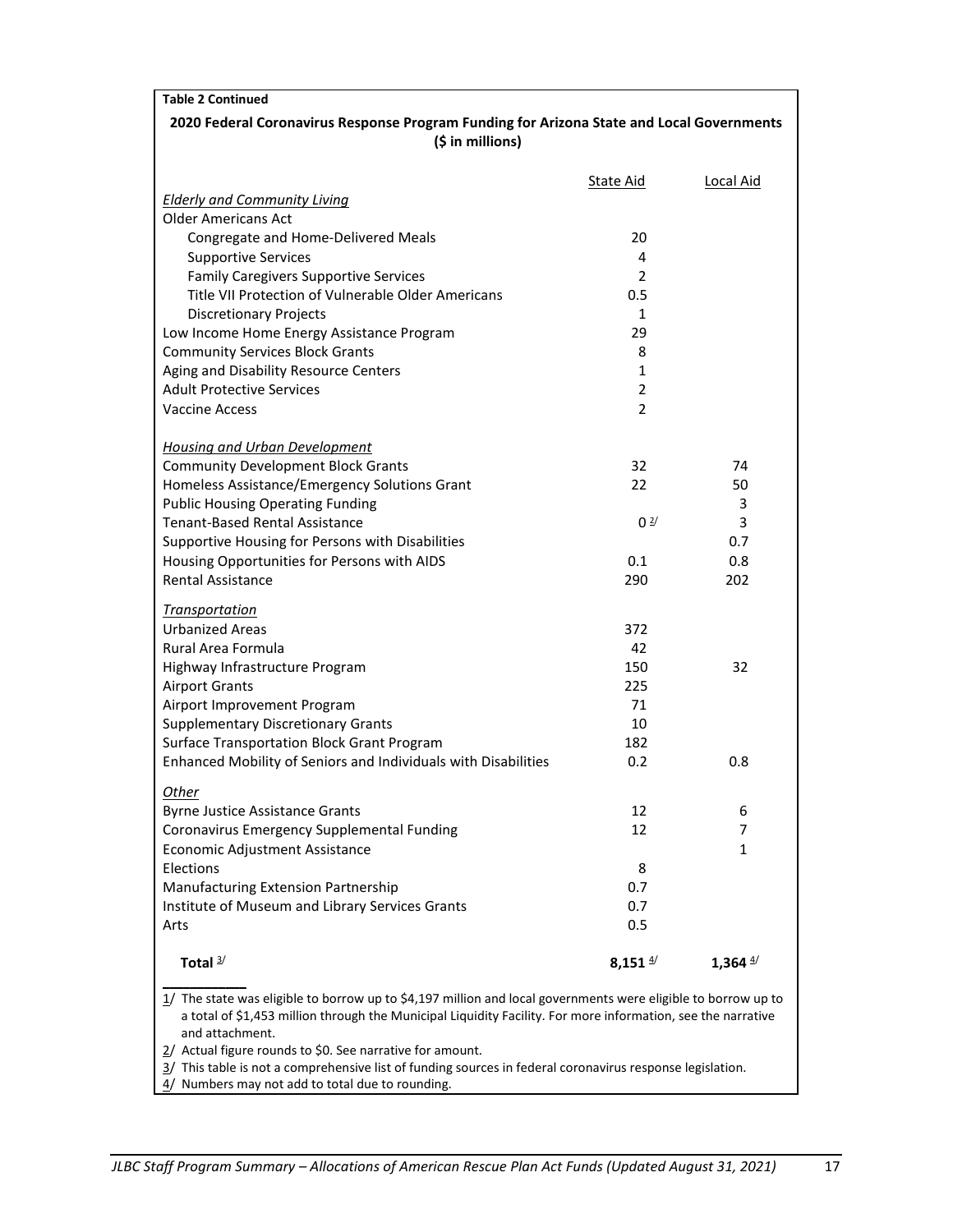| Table 3                                                                                                   |                                  |
|-----------------------------------------------------------------------------------------------------------|----------------------------------|
| 2020 Federal Coronavirus Response Program Direct Aid to Arizona Individuals and Businesses                |                                  |
| (\$ in millions)                                                                                          |                                  |
| <b>Individuals</b>                                                                                        |                                  |
| <b>UI Benefits</b>                                                                                        | 11,180                           |
| <b>SNAP Emergency Allotments</b>                                                                          | 830                              |
| Pandemic EBT                                                                                              | 903                              |
| <b>Emergency Broadband Benefit Program</b>                                                                | $N/A$ <sup>1/</sup>              |
| \$1,200/\$2,400 Taxpayer Assistance                                                                       | 9,043                            |
| Paid Sick and Family Leave                                                                                | $N/A$ $\frac{1}{2}$              |
| Charitable Contribution Deductions (Individual)                                                           | $N/A$ $\frac{1}{2}$              |
| <b>Businesses</b>                                                                                         |                                  |
| U.S. Treasury/Federal Reserve Lending Programs                                                            | $N/A$ $\frac{1}{2}$              |
| Sick and Family Leave Credits                                                                             | $N/A$ $\frac{1}{2}$              |
| <b>Employee Retention Credit</b>                                                                          | 982                              |
| <b>Charitable Contribution Deductions (Corporations)</b>                                                  | $N/A$ $\frac{1}{2}$              |
| <b>Business Interest Expense Deductions</b>                                                               | $N/A$ $\frac{1}{3}$              |
| <b>Net Operating Losses</b>                                                                               | $N/A$ $\frac{1}{3}$              |
| Qualified Improvement Property Depreciation                                                               | $N/A$ <sup>1/</sup>              |
| Paycheck Protection Program                                                                               | 12,555                           |
| Economic Injury Disaster Loans                                                                            | 3,226                            |
| <b>EIDL Advances</b>                                                                                      | 365                              |
| Relief for Existing Loans                                                                                 | $N/A$ <sup><math>1/</math></sup> |
| Payroll Support Program                                                                                   | 174                              |
| Coronavirus Food Assistance Program                                                                       | 136                              |
| Health                                                                                                    |                                  |
| <b>Emergency Response for Suicide Prevention</b>                                                          | 0.8                              |
| Ryan White HIV/AIDS                                                                                       | 0.4                              |
| <b>Community Mental Health Services Block Grant</b>                                                       | 22                               |
| <b>Poison Control Centers</b>                                                                             | 0.1                              |
| <b>NIH Research Grants</b>                                                                                | 8                                |
| Hospitals and Health Care Providers                                                                       | 2,267                            |
| <b>Community Health Centers</b>                                                                           | 40                               |
| Certified Community Behavioral Health Clinics                                                             | 8                                |
| <b>Primary Care Association</b>                                                                           | 0.1                              |
| <b>Rural Health Clinics</b>                                                                               | $\overline{2}$                   |
| <b>Health Center Controlled Networks</b>                                                                  | 0.1                              |
| Telehealth Program Grants                                                                                 | $\mathfrak z$                    |
| Small Rural Hospital Improvement Program                                                                  | 1                                |
| Other                                                                                                     |                                  |
| <b>Stafford Act Assistance</b>                                                                            | 0 <sup>2</sup>                   |
| <b>Family Violence Prevention and Services</b>                                                            | 0.1                              |
| Runaway and Homeless Youth Act                                                                            | 0.5                              |
| Centers for Independent Living                                                                            | 2                                |
| <b>Tenant-Based Rental Assistance</b>                                                                     | 0 <sup>2/</sup>                  |
| Supportive Housing for Persons with Disabilities                                                          | 0.1                              |
| Humanities                                                                                                | 0.5                              |
| Institute of Museum and Library Services Grants                                                           | 0.2                              |
| Economic Adjustment Assistance                                                                            | 2                                |
| Health Information Exchange Program                                                                       | 0.6                              |
| <b>National Science Foundation Grants</b>                                                                 | 7                                |
| Total $3/$                                                                                                | 41,759 $4/$                      |
| 1/ N/A means Arizona's allocation is not yet known.                                                       |                                  |
| 2/ Actual figure rounds to \$0. See narrative for amount.                                                 |                                  |
| 3/ This table is not a comprehensive list of funding sources in federal coronavirus response legislation. |                                  |
|                                                                                                           |                                  |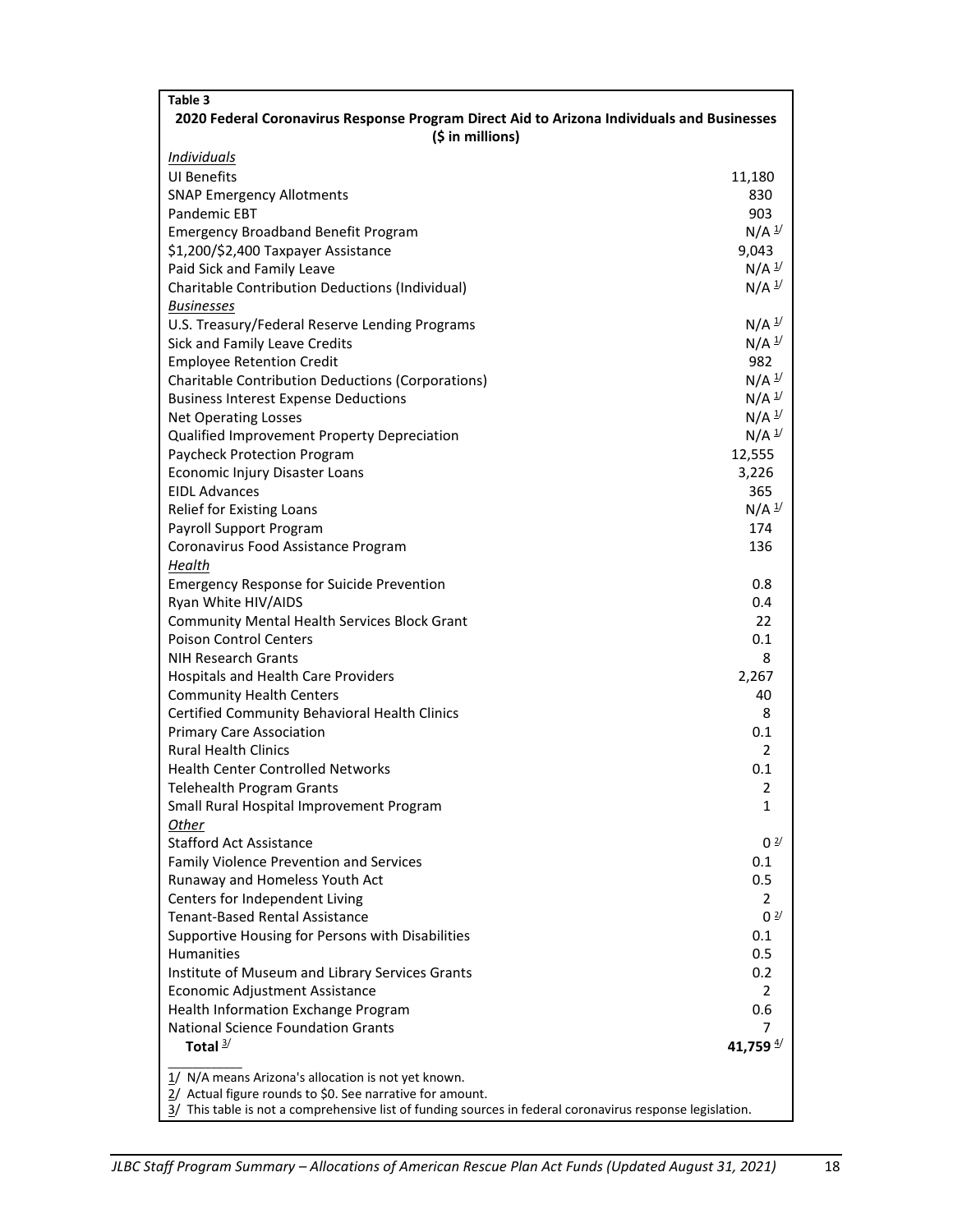# **Attachment: Coronavirus State/Local Government Loan Programs**

The CARES Act (COVID 3) directed the Treasury to provide \$454 billion for Federal Reserve Board (Fed) programs, which included the Municipal Liquidity Facility (MLF). The MLF consisted of \$35 billion from the Treasury's COVID 3 appropriation and \$465 billion from the regional Federal Reserve banks, for a total of \$500 billion. Through the MLF, the Fed bought short-term notes from states, county governments with populations of at least 500,000, city governments with populations of at least 250,000, and multi-state entities, with at least 2 eligible local governments per state. For Arizona, this meant that the state, Maricopa County, City of Phoenix, City of Mesa, City of Chandler, City of Scottsdale, City of Glendale, Pima County, and City of Tucson were eligible for the program. State and local governments must have a rating of at least BBB-/Baa3 as of April 8, 2020, from at least 2 major nationally-recognized credit rating agencies. A qualifying entity may also issue debt on behalf of political subdivisions below these population thresholds.

To be eligible for the program, short-term notes must mature in 3 years or less. These include tax anticipation notes (TANs), tax and revenue anticipation notes (TRANs), bond anticipation notes (BANs), and other similar shortterm notes. The MLF purchased notes until December 31, 2020 (mid-FY 2021). Therefore, if Arizona entities participated in the program, the latest that principal payments would be due is December 31, 2023 (mid-FY 2024). No governments in Arizona utilized the MLF.

Purchases would have an interest rate determined by the Fed and based on the government's credit rating. Details on pricing have not yet been released, but initial comments from the Fed indicate that the pricing may be higher than market rates. There was also an origination fee of 10 basis points, or 0.10%, of the principal amount. The origination fee may be paid from the proceeds of the issuance. These notes may be prepaid at any time by the issuer, subject to the approval of the Fed.

Purchases were capped at 20% of the entity's overall tax revenue and utility revenue (excluding intergovernmental revenue) in 2017, as reported by the U.S. Census Bureau. (See *Table 4*.) In Arizona, the state's overall tax revenue and utility revenue (excluding intergovernmental revenue) totaled \$21.0 billion in 2017. Therefore, the 20% cap for the state would be \$4.2 billion. However, states may request that MLF purchases exceed this cap to assist political subdivisions that are not eligible for the program.

These monies may be used to help manage revenue shortfalls. The eligible government may also use the proceeds to purchase similar notes issued by, or otherwise assist, political subdivisions that do not qualify for the program. For each eligible government unit, only one entity/office within that government may participate and issue debt under the program, unless additional issuers are approved by the Federal Reserve.

The Fed has reiterated that it will continue to monitor the market to evaluate whether additional measures are necessary. Reports on the Fed's guidance to state and local officials indicate that the MLF should be viewed as a last resort.

| Table 4<br><b>MLF Cap for State and Local Governments</b> |               |
|-----------------------------------------------------------|---------------|
| State                                                     | 4,197,400,000 |
| Maricopa County                                           | 204,800,000   |
| City of Phoenix                                           | 562,600,000   |
| City of Mesa                                              | 130,500,000   |
| City of Chandler                                          | 65,800,000    |
| City of Scottsdale                                        | 98,200,000    |
| City of Glendale                                          | 68,500,000    |
| Pima County                                               | 183,900,000   |
| City of Tucson                                            | 138,900,000   |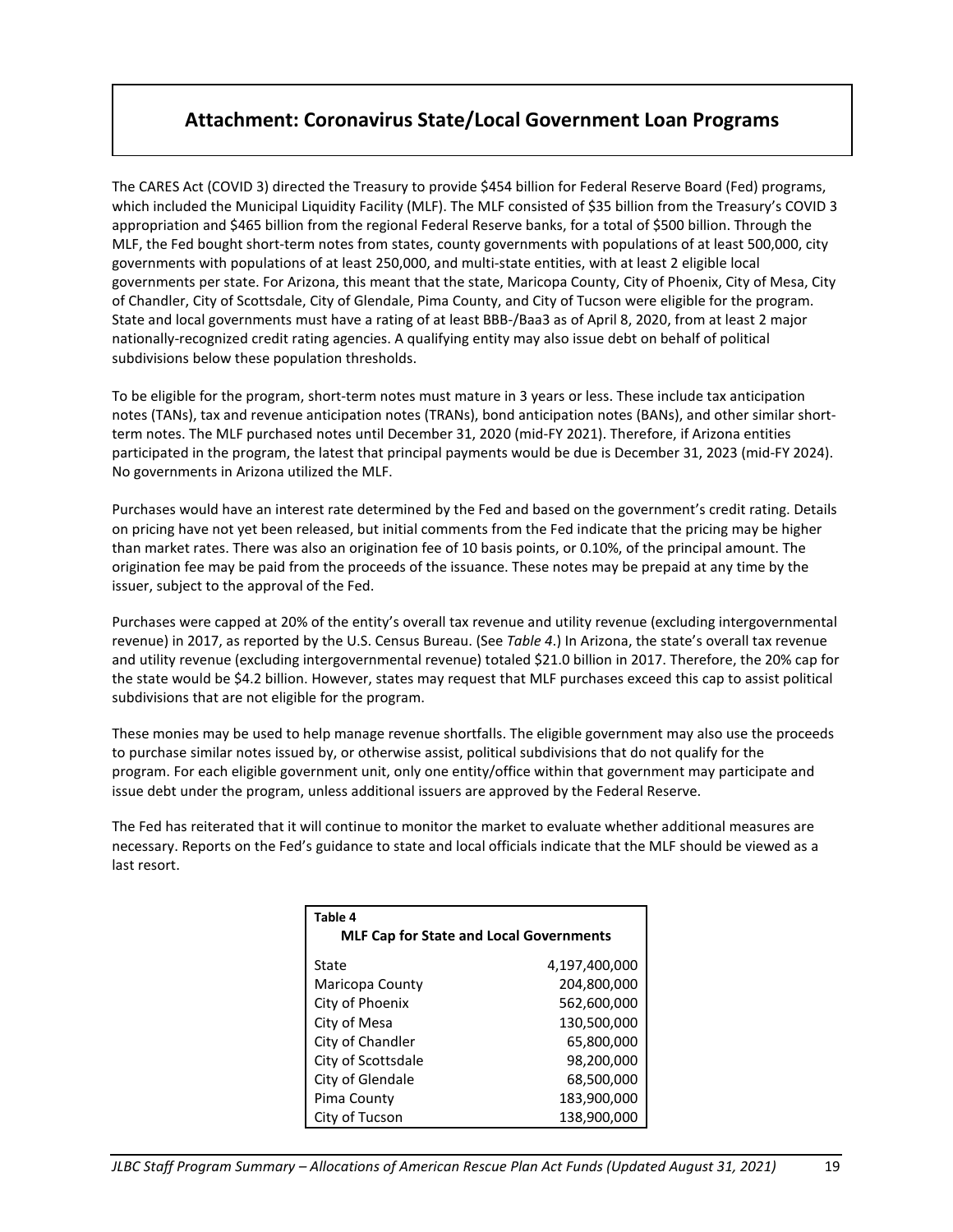# **Attachment: Higher Education Emergency Relief Fund Allocations**

The Higher Education Emergency Relief Fund (HEERF) received appropriations from the CARES Act (COVID 3), the Consolidated Appropriations Act (COVID 4), and the American Rescue Plan (ARP) Act.

#### *COVID 3 Allocations*

There are 3 types of COVID 3 HEERF allocations:

- Section 18004(a)(1) of COVID 3 outlines a distribution formula based 75% on the relative share of full-time equivalent student enrollment (FTSE) of in-person Pell Grant recipients and 25% on in-person non-Pell Grant recipients at the institution of higher education (IHE). At least 50% of these monies must be used for student grants. The minimum amount that must be used for student grants is indicated in the "Student Grants" column.
- Section 18004(a)(2) monies are allocated according to the above formula to Historically Black Colleges and Universities (HBCUs), American Indian Tribally Controlled Colleges and Universities (TCCUs), Minority Serving Institutions (MSIs), and Strengthening Institutions Program (SIP) participants.
- Section 18004(a)(3) funding is allocated through Fund for the Improvement of Postsecondary Education (FIPSE) Formula Grants, which ensure all public and private nonprofit IHEs receive at least \$500,000 in HEERF monies, and Institutional Resilience and Expanded Postsecondary Opportunity (IREPO) Competitive Grants.

From COVID 3, Arizona IHEs received \$307 million in HEERF monies, consisting of approximately \$122 million to public universities, \$85 million to community colleges, and \$101 million to private IHEs.

#### *COVID 4 Allocations*

There are 4 types of COVID 4 HEERF allocations:

- Section 314(a)(1) of COVID 4 outlines a distribution formula based 37.5% on the relative share of in-person Pell Grant FTSE, 37.5% on the relative share of in-person Pell Grant headcount, 11.5% on the relative share of in-person non-Pell Grant FTSE, 11.5% on the relative share of in-person non-Pell Grant headcount, 1% on the relative share of exclusively-online Pell Grant FTSE, and 1% on the relative share of exclusively-online Pell Grant headcount at the IHE. Of these monies, IHEs must use at least the same dollar amount as was required in COVID 3 for student grants, including the full amount of section 314(a)(1)(E) and (F) funds allocated for exclusively-online students. The minimum amount that must be used for student grants is indicated in the "Student Grants" column.
- Section 314(a)(2) allocates additional funding for HBCUs, TCCUs, MSIs, and SIP participants according to the above formula, except for the following:
	- o HBCU undergraduate programs (see the next bullet for HBCU graduate programs) will receive monies based 70% on share of Pell Grant headcount, 20% on share of total student headcount, and 10% on ratio of endowment size.
	- o HBCU graduate programs will receive an amount in proportion to funds received for guaranteed loans in the 2020 Further Consolidated Appropriations Act (P.L. 116-94).
	- o For TCCUs, up to 30% of funds may be reserved for 1-year grants of at least \$1 million for construction, maintenance, and renovation needs. Of the remaining monies, 60% will be distributed by FTSE and 40% in equal shares, with each TCCU receiving at least \$500,000.
- Section 314(a)(3) funding will be distributed to IHEs that have the greatest unmet needs related to COVID-19, at the discretion of the U.S. Secretary of Education. These include eligible IHEs that did not receive section 314(a)(1) awards, MSIs and SIP participants that did not receive section 314(a)(2) awards, and IHEs with high populations of Pell Grant recipients, students with financial needs, and graduate students.
- Section 314(a)(4) monies are allocated to proprietary IHEs based on the section 314(a)(1) formula. These monies must be used exclusively for student grants.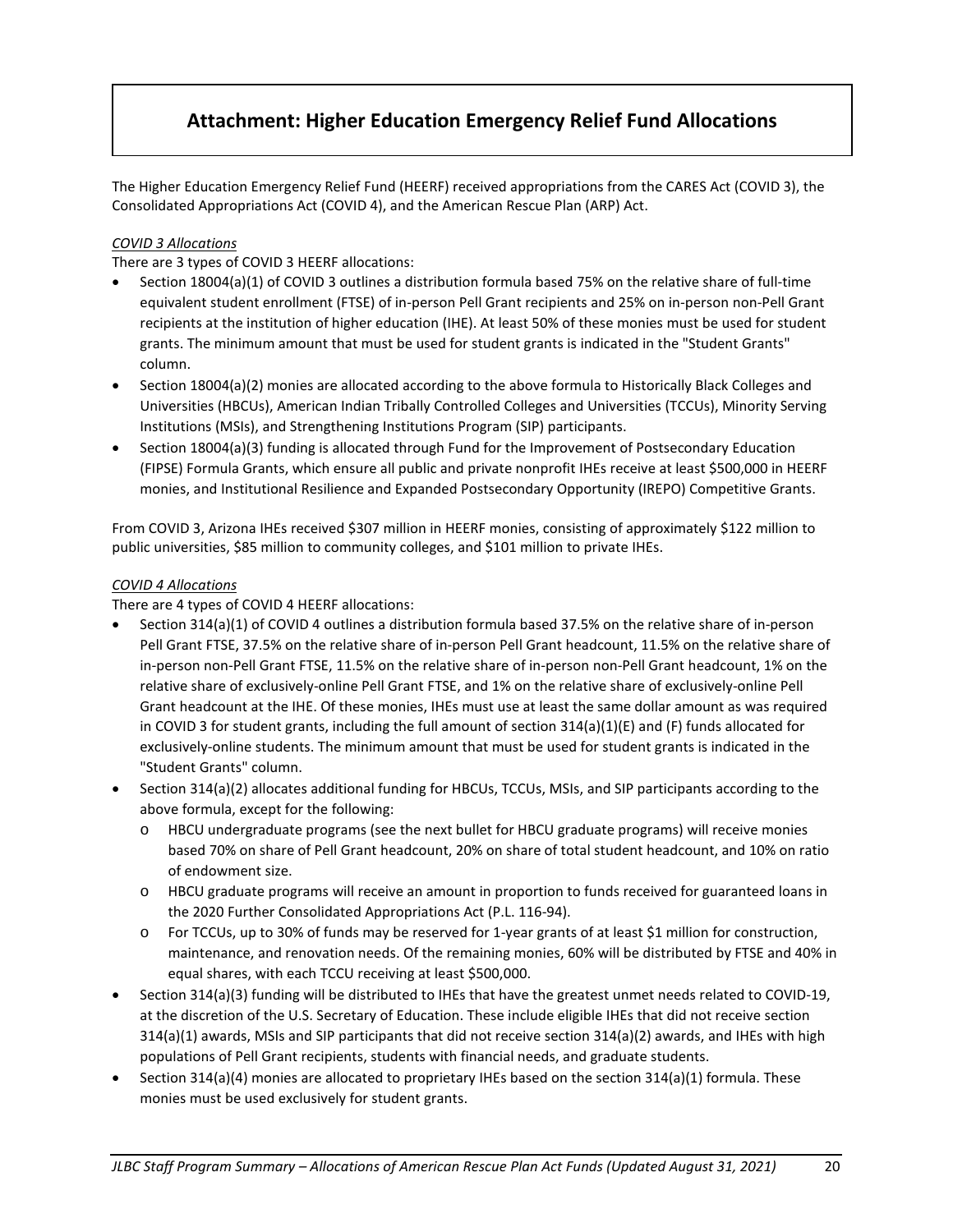The U.S. Department of Education has announced section 314(a)(1), (a)(2), and (a)(4) allocations. From COVID 4, Arizona IHEs will receive at least \$454 million in HEERF monies. Of this amount, public universities are allocated \$205 million, community colleges \$182 million, and private IHEs \$67 million.

Breakdowns of section 314(a)(3) distributions are not yet available. We expect that Arizona IHEs may receive additional funding through these allocations.

#### *ARP Allocations*

There are 4 types of ARP HEERF allocations:

- Section 2003(a)(1) outlines a distribution formula based 37.5% on the relative share of in-person Pell Grant FTSE, 37.5% on the relative share of in-person Pell Grant headcount, 11.5% on the relative share of in-person non-Pell Grant FTSE, 11.5% on the relative share of in-person non-Pell Grant headcount, 1% on the relative share of exclusively-online Pell Grant FTSE, and 1% on the relative share of exclusively-online Pell Grant headcount at the IHE. Of the section 2003(a)(1)(A) through (D) funds allocated for in-person students, IHEs must use at least 50% for student grants. In addition, IHEs must use the full amount of section 2003(a)(1)(E) and (F) funds allocated for exclusively-online students for student grants. The minimum amount that must be used for student grants is indicated in the "Student Grants" column.
- Section 2003(a)(2) allocates additional funding for HBCUs, TCCUs, MSIs, and SIP participants according to the above formula, except for the following:
	- o HBCU undergraduate programs (see the next bullet for HBCU graduate programs) will receive monies based 70% on share of Pell Grant headcount, 20% on share of total student headcount, and 10% on ratio of endowment size.
	- o HBCU graduate programs will receive an amount in proportion to funds received for guaranteed loans in the 2020 Further Consolidated Appropriations Act (P.L. 116-94).
	- o For TCCUs, up to 30% of funds may be reserved for 1-year grants of at least \$1 million for construction, maintenance, and renovation needs. Of the remaining monies, 60% will be distributed by FTSE and 40% in equal shares, with each TCCU receiving at least \$500,000.
- Section 2003(a)(3) funding will be distributed to IHEs that have the greatest unmet needs related to COVID-19, at the discretion of the U.S. Secretary of Education.
- Section 2003(a)(4) monies are allocated to proprietary IHEs based on the section 2003(a)(1) formula. These monies must be used exclusively for student grants.

The U.S. Department of Education has announced section 2003(a)(1), (a)(2), and (a)(4) allocations. From the ARP, Arizona IHEs will receive at least \$716 million in HEERF monies. Of this amount, public universities are allocated \$354 million, community colleges \$323 million, and private IHEs \$39 million.

Breakdowns of section 2003(a)(3) distributions are not yet available. We expect that Arizona IHEs will receive additional funding through these allocations.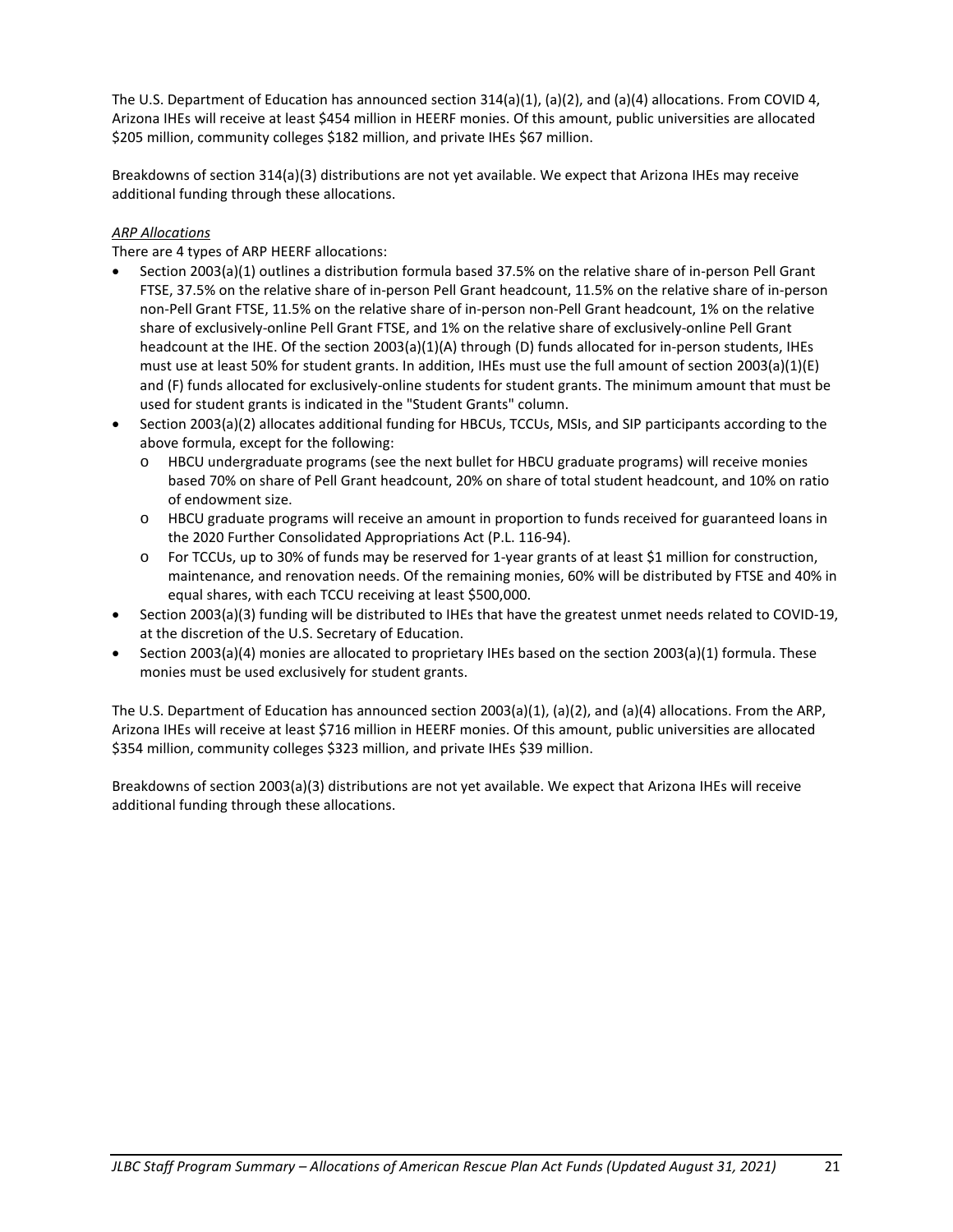| Table 5                    |             |                         |                    |                       |                     |             |            |                    | <b>HEERF Allocations by Type of Institution</b> |                                       |             |            |            |              |                         |                         |                                             |
|----------------------------|-------------|-------------------------|--------------------|-----------------------|---------------------|-------------|------------|--------------------|-------------------------------------------------|---------------------------------------|-------------|------------|------------|--------------|-------------------------|-------------------------|---------------------------------------------|
|                            |             |                         | COVID <sub>3</sub> |                       |                     |             |            | COVID <sub>4</sub> |                                                 |                                       |             |            | <b>ARP</b> |              |                         | <b>Total</b>            |                                             |
|                            | 18004(a)(1) | 18004(a)(2) 18004(a)(3) |                    | <b>Total</b>          | Student<br>Grants " | 314(a)(1)   | 314(a)(2)  | 314(a)(4)          | Total                                           | <b>Student</b><br>Grants <sup>+</sup> | 2003(a)(1)  | 2003(a)(2) | 2003(a)(4) | <b>Total</b> | Student<br>Grants       | <b>Total Allocation</b> | <b>Total Student</b><br>Grants <sup>+</sup> |
| <b>Public Universities</b> | 118,064,438 | 3,472,541               |                    | 121,536,979           | 59,032,219          | 198,390,109 | 6,673,293  |                    | 205,063,402                                     | 59,032,219                            | 341,098,371 | 12,827,684 |            | 353,926,055  | 178,523,063             | 326,600,381             | 118,064,438                                 |
| <b>Community Colleges</b>  | 72,712,674  | 9,310,304               | 2,974,668          | 84,997,646            | 36,356,337          | 167,234,509 | 15,124,666 |                    | 182,359,175                                     | 36,356,337                            | 295,189,459 | 28,259,894 |            | 323,449,353  | 151,000,040             | 562,546,280             | 223,712,714                                 |
| Private Institutions       | 97,974,699  | 224,375                 | 2.439.150          | 100,638,224           | 48,987,350          | 4,678,090   | 316,694    | 61,842,570         | 66,837,354                                      | 63,385,550                            | 3,710,304   | 53,661     | 35,276,533 | 39,040,498   | 37,189,599              | 206,516,076             | 149,562,499                                 |
| Total                      |             | 288,751,811 13,007,220  |                    | 5,413,818 307,172,849 | 144,375,906         | 370,302,708 | 22,114,653 | 61,842,570         | 454,259,931 158,774,106                         |                                       | 639,998,134 | 41,141,239 | 35,276,533 |              | 716,415,906 366,712,702 | 1,095,662,737           | 491,339,651                                 |

1/ At least 50% of the COVID 3 section 18004(a)(1) funds must be distributed to students as emergency financial aid grants. At least this same dollar amount from COVID 4 section 314(a)(1) funds must also be distributed to enrolled in exclusively distance education courses. All COVID 4 section 314(1)(4) funds must also be distributed to students. In addition, at least 50% of the ARP section 2003(a)(1)(A) through (D) funds must be distributed allocated for students enrolled in exclusively distance education courses and all ARP section 2003(a)(4) funds. These figures represent the minimum amount that must be distributed as student grants.

| Table 6                     |             |                    |                       |                        |             |                    | <b>HEERF Allocations: Public Universities</b> |                            |             |            |              |                   |                            |                                                 |
|-----------------------------|-------------|--------------------|-----------------------|------------------------|-------------|--------------------|-----------------------------------------------|----------------------------|-------------|------------|--------------|-------------------|----------------------------|-------------------------------------------------|
|                             |             | COVID <sub>3</sub> |                       |                        |             | COVID <sub>4</sub> |                                               |                            |             | <b>ARP</b> |              |                   |                            | <b>Total</b>                                    |
|                             | 18004(a)(1) | 18004(a)(2)        | <b>Total</b>          | Student<br>Grants $1/$ | 314(a)(1)   | 314(a)(2)          | <b>Total</b>                                  | Student<br><u>Grants "</u> | 2003(a)(1)  | 2003(a)(2) | <b>Total</b> | Student<br>Grants | Total<br><b>Allocation</b> | <b>Total Student</b><br>$G$ rants <sup>1/</sup> |
| Arizona State University    | 63,533,137  |                    | 63,533,137            | 31,766,569             | 112,906,424 | 1,900,835          | 114,807,259                                   | 31,766,569                 | 191,373,341 | 3,231,567  | 194,604,908  | 102,280,736       | 178,340,396                | 63,533,137                                      |
| Northern Arizona University | 23,577,854  | 1,157,111          | 24,734,965            | 11,788,927             | 37,511,826  | 1,583,041          | 39,094,867                                    | 11,788,927                 | 66,183,680  | 4,202,329  | 70,386,009   | 33,993,200        | 63,829,832                 | 23,577,854                                      |
| University of Arizona       | 30,953,447  | 2,315,430          | 33,268,877            | 15.476.724             | 47,971,859  | 3,189,417          | 51,161,276                                    | 15,476,724                 | 83,541,350  | 5,393,788  | 88,935,138   | 42,249,127        | 84,430,153                 | 30,953,447                                      |
| Total                       | 118,064,438 |                    | 3,472,541 121,536,979 | 59,032,219             | 198,390,109 | 6,673,293          | 205,063,402                                   | 59,032,219                 | 341,098,371 | 12,827,684 | 353,926,055  | 178,523,063       | 326,600,381                | 118,064,438                                     |

1/ At least 50% of the COVID 3 section 18004(a)(1) funds must be distributed to students as emergency financial aid grants. At least this same dollar amount from COVID 4 section 314(a)(1) funds must also be distributed to 314(a)(1)(E) and (F) funds allocated for students enrolled in exclusively distance education courses. In addition, at least 50% of the ARP section 2003(a)(1)(A) through (D) funds must be distributed to students as emergenc section 2003(a)(1)(E) and (F) funds allocated for students enrolled in exclusively distance education courses. These figures represent the minimum amount that must be distributed as student grants.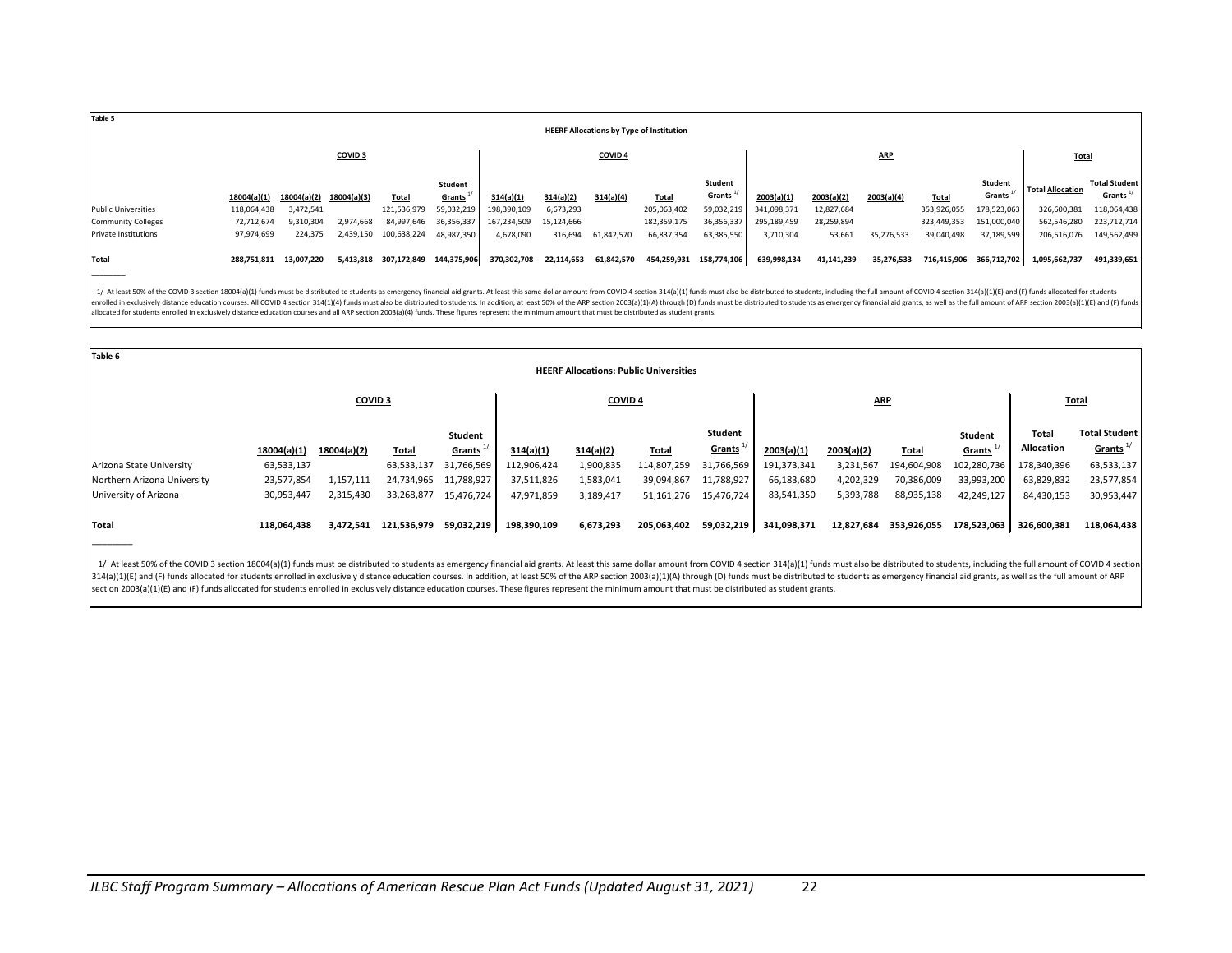| <b>Table 7</b>           |             |             |                    |            |                                |             |                                              |             |                                       |             |            |             |                                                     |                     |                                              |
|--------------------------|-------------|-------------|--------------------|------------|--------------------------------|-------------|----------------------------------------------|-------------|---------------------------------------|-------------|------------|-------------|-----------------------------------------------------|---------------------|----------------------------------------------|
|                          |             |             |                    |            |                                |             | <b>HEERF Allocations: Community Colleges</b> |             |                                       |             |            |             |                                                     |                     |                                              |
|                          |             |             | COVID <sub>3</sub> |            |                                |             | COVID <sub>4</sub>                           |             |                                       |             |            | <b>ARP</b>  |                                                     |                     | Total                                        |
|                          | 18004(a)(1) | 18004(a)(2) | 18004(a)(3)        | Total      | Student<br>Grants <sup>2</sup> | 314(a)(1)   | 314(a)(2)                                    | Total       | <b>Student</b><br>Grants <sup>2</sup> | 2003(a)(1)  | 2003(a)(2) | Total       | <b>Student</b><br>Grants <sup><math>2/</math></sup> | Total<br>Allocation | <b>Total Student</b><br>Grants <sup>2/</sup> |
| Arizona Western          | 4,528,738   | 284,360     |                    | 4,813,098  | 2,264,369                      | 9,589,819   | 521,129                                      | 10,110,948  | 2,264,369                             | 16,504,583  | 870,207    | 17,374,790  | 8,548,301                                           | 31,428,629          | 13,077,039                                   |
| Central Arizona          | 3,010,509   | 189,817     |                    | 3,200,326  | 1,505,255                      | 5,964,675   | 325,820                                      | 6,290,495   | 1,505,255                             | 12,012,760  | 628,732    | 12,641,492  | 6,073,656                                           | 21,503,581          | 9,084,165                                    |
| *Chandler-Gilbert        | 4,350,989   |             |                    | 4,350,989  | 2,175,495                      | 9,757,937   |                                              | 9,757,937   | 2,175,495                             | 17,305,778  | 965,041    | 18,270,819  | 8,717,431                                           | 31,414,704          | 13,068,420                                   |
| Cochise                  | 3,163,235   | 211,918     |                    | 3,375,153  | 1,581,618                      | 5,418,622   | 314,382                                      | 5,733,004   | 1,581,618                             | 9,568,797   | 539,242    | 10,108,039  | 4,977,476                                           | 18,676,954          | 8,140,711                                    |
| Coconino                 | 1,104,730   | 137,894     |                    | 1,242,624  | 552,365                        | 2,805,311   | 309,641                                      | 3,114,952   | 552,365                               | 4,812,964   | 516,771    | 5,329,735   | 2,454,265                                           | 9,170,540           | 3,558,995                                    |
| Diné                     | 1,346,931   | 4,844,910   |                    | 6,191,841  | 673,466                        | 2,909,862   | 5,835,175                                    | 8,745,037   | 673,466                               | 4,983,963   | 10,176,741 | 15,160,704  | 2,502,747                                           | 19,920,841          | 3,849,678                                    |
| <b>EVIT</b>              | 236,123     |             | 263,877            | 500,000    | 118,062                        | 503,990     |                                              | 503,990     | 118,062                               | 897,610     |            | 897,610     | 448,806                                             | 1,901,600           | 684,929                                      |
| Eastern Arizona          | 2,222,272   | 111,481     |                    | 2,333,753  | 1,111,136                      | 4,692,651   | 202,829                                      | 4,895,480   | 1,111,136                             | 8,306,984   | 460,616    | 8,767,600   | 4,175,514                                           | 15,536,217          | 6,397,786                                    |
| *Estrella Mountain       | 4,856,585   | 307,658     | 1,498,545          | 6,662,788  | 2,428,293                      | 11,191,621  | 608,523                                      | 11,800,144  | 2,428,293                             | 19,437,041  | 1,025,915  | 20,462,956  | 9,906,098                                           | 37,899,973          | 14,762,683                                   |
| *GateWay                 | 2,707,626   | 156,881     |                    | 2,864,507  | 1,353,813                      | 6,158,634   | 337,442                                      | 6,496,076   | 1,353,813                             | 10,830,521  | 576,464    | 11,406,985  | 5,465,359                                           | 20,191,104          | 8,172,985                                    |
| *Glendale                | 8,301,836   | 533,479     |                    | 8,835,315  | 4,150,918                      | 19,156,542  | 1,046,490                                    | 20,203,032  | 4,150,918                             | 33,424,136  | 1,773,896  | 35,198,032  | 16,919,671                                          | 62,462,483          | 25,221,507                                   |
| *Mesa                    | 7,352,103   | 478,185     |                    | 7,830,288  | 3,676,052                      | 17,795,363  | 990,108                                      | 18,785,471  | 3,676,052                             | 31,155,467  | 1,684,828  | 32,840,295  | 15,919,343                                          | 57,771,226          | 23,271,446                                   |
| Mohave                   | 1,933,935   | 94,646      |                    | 2,028,581  | 966,968                        | 4,605,866   | 188,236                                      | 4,794,102   | 966,968                               | 8,321,369   |            | 8,321,369   | 4,311,749                                           | 15,144,052          | 6,245,684                                    |
| <b>Northland Pioneer</b> | 643,137     | 83,277      | 1,212,246          | 1,938,660  | 321,569                        | 1,842,485   | 206,712                                      | 2,049,197   | 321,569                               | 3,273,884   | 358,132    | 3,632,016   | 1,703,655                                           | 7,261,741           | 2,346,792                                    |
| *Paradise Valley         | 2,586,404   |             |                    | 2,586,404  | 1,293,202                      | 6,141,870   |                                              | 6,141,870   | 1,293,202                             | 10,891,792  | 598,661    | 11,490,453  | 5,512,224                                           | 19,620,066          | 8,098,628                                    |
| *Phoenix                 | 4,772,192   | 304,728     |                    | 5,076,920  | 2,386,096                      | 11,740,227  | 640,649                                      | 12,380,876  | 2,386,096                             | 20,552,476  | 1,088,401  | 21,640,877  | 10,518,649                                          | 38,010,272          | 15,290,841                                   |
| Pima                     | 9,989,049   | 640,229     |                    | 10,629,278 | 4,994,525                      | 22,597,292  | 1,242,857                                    | 23,840,149  | 4,994,525                             | 38,689,595  | 2,069,352  | 40,758,947  | 19,906,024                                          | 73,159,022          | 29,895,073                                   |
| *Rio Salado              | 2,531,870   |             |                    | 2,531,870  | 1,265,935                      | 7,331,461   |                                              | 7,331,461   | 1,265,935                             | 14,311,941  | 839,982    | 15,151,923  | 7,680,562                                           | 24,175,272          | 10,212,432                                   |
| *Scottsdale              | 2,386,925   |             |                    | 2,386,925  | 1,193,463                      | 5,584,623   |                                              | 5,584,623   | 1,193,463                             | 9,744,370   |            | 9,744,370   | 4,944,778                                           | 17,715,918          | 7,331,703                                    |
| *South Mountain          | 2,098,614   | 132,246     |                    | 2,230,860  | 1,049,307                      | 5,018,347   | 270,185                                      | 5,288,532   | 1,049,307                             | 8,633,405   | 451,496    | 9,084,901   | 4,387,847                                           | 16,152,797          | 6,486,461                                    |
| Tohono O'odham           | 199,279     | 798,595     |                    | 997,874    | 99,640                         | 508,878     | 2,084,488                                    | 2,593,366   | 99,640                                | 840,688     | 3,635,417  | 4,476,105   | 424,742                                             | 4,431,928           | 624,021                                      |
| Yavapai                  | 2,389,592   |             |                    | 2,389,592  | 1,194,796                      | 5,918,433   |                                              | 5,918,433   | 1,194,796                             | 10,689,335  |            | 10,689,335  | 5,501,143                                           | 18,997,360          | 7,890,735                                    |
| <b>Total</b>             | 72.712.674  | 9,310,304   | 2,974,668          |            | 84,997,646 36,356,337          | 167,234,509 | 15,124,666                                   | 182,359,175 | 36,356,337                            | 295,189,459 | 28.259.894 | 323.449.353 | 151,000,040                                         | 562,546,280         | 223,712,714                                  |

Note: Asterisks indicate institutions in the Maricopa County Community College District.

 $\overline{\phantom{a}}$ 

1/ Monies to EVIT are by FIPSE formula grant. Monies to Estrella Mountain and Northland Pioneer are by IREPO competitive grant.

2/ At least 50% of the COVID 3 section 18004(a)(1) funds must be distributed to students as emergency financial aid grants. At least this same dollar amount from COVID 4 section 314(a)(1) funds must also be distributed to and (F) funds allocated for students enrolled in exclusively distance education courses. In addition, at least 50% of the ARP section 2003(a)(1)(A) through (D) funds must be distributed to students as emergency financial a funds allocated for students enrolled in exclusively distance education courses. These figures represent the minimum amount that must be distributed as student grants.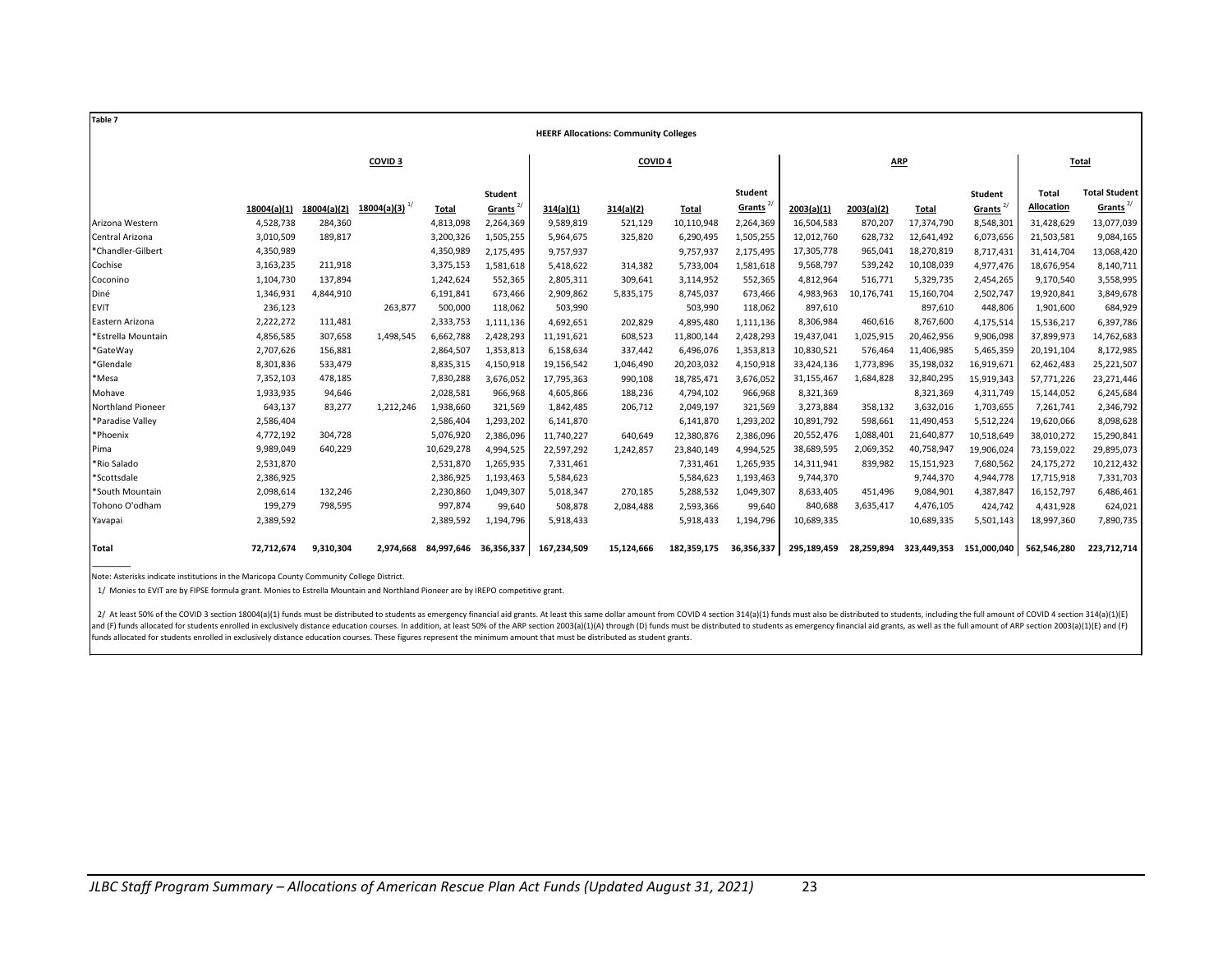| Table 8                                                                        |                 |             |                    |                                            |                                 |                                                |           |                    |                |                                |            |            |            |                  |                                       |                     |                                     |
|--------------------------------------------------------------------------------|-----------------|-------------|--------------------|--------------------------------------------|---------------------------------|------------------------------------------------|-----------|--------------------|----------------|--------------------------------|------------|------------|------------|------------------|---------------------------------------|---------------------|-------------------------------------|
|                                                                                |                 |             |                    |                                            |                                 | <b>HEERF Allocations: Private Institutions</b> |           |                    |                |                                |            |            |            |                  |                                       |                     |                                     |
|                                                                                |                 |             | COVID <sub>3</sub> |                                            |                                 |                                                |           | COVID <sub>4</sub> |                |                                |            |            | <b>ARP</b> |                  |                                       |                     | Total                               |
|                                                                                |                 |             |                    |                                            |                                 |                                                |           |                    |                |                                |            |            |            |                  |                                       |                     |                                     |
|                                                                                | 18004(a)(1)     | 18004(a)(2) | 18004(a)(3)        | <b>Total</b>                               | <b>Student</b><br><b>Grants</b> | 314(a)(1)                                      | 314(a)(2) | 314(a)(4)          | Total          | Student<br>Grants <sup>+</sup> | 2003(a)(1) | 2003(a)(2) | 2003(a)(4) | Total            | <b>Student</b><br>Grants <sup>1</sup> | Total<br>Allocation | <b>Total Student</b><br>Grants $1/$ |
| All Beauty College                                                             | 82,062          |             |                    | 82,062                                     | 41,031                          |                                                |           | 51,884             | 51,884         | 51,884                         |            |            | 30,862     | 30,862           | 30,862                                | 164,808             | 123,777                             |
| American Institute of Interior Design                                          | 47,278          |             |                    | 47,278                                     | 23,639                          |                                                |           | 25,474             | 25,474         | 25,474                         |            |            | 15,739     | 15,739           | 15,739                                | 88,491              | 64,852                              |
| American InterContinental University                                           | 1,150,405       |             |                    | 1,150,405                                  | 575,203                         |                                                |           | 1,478,251          | 1,478,251      | 1,478,251                      |            |            | 791,177    | 791,177          | 791,177                               | 3,419,833           | 2,844,631                           |
| Arizona Academy of Beauty                                                      | 107,836         |             |                    | 107,836                                    | 53,918                          |                                                |           | 61,716             | 61,716         | 61,716                         |            |            | 36,063     | 36,063           | 36,063                                | 205,615             | 151,697                             |
| Arizona Christian University                                                   | 747,009         | 36,421      |                    | 783,430                                    | 373,505                         | 1,188,662                                      | 50,006    |                    | 1,238,668      | 373,505                        | 1,945,139  |            |            | 1,945,139        | 993,195                               | 3,967,237           | 1,740,204                           |
| Arizona College                                                                | 3,665,308       |             |                    | 3,665,308                                  | 1,832,654                       |                                                |           | 1,851,990          | 1,851,990      | 1,851,990                      |            |            | 1,224,171  | 1,224,171        | 1,224,171                             | 6,741,469           | 4,908,815                           |
| Arizona Culinary Institute                                                     | 209,341         |             |                    | 209,341                                    | 104,671                         |                                                |           | 134,444            | 134,444        | 134,444                        |            |            | 84,219     | 84,219           | 84,219                                | 428,004             | 323,334                             |
| Arizona School of Acupuncture and Oriental Medicine                            | 7,856           |             |                    | 7,856                                      | 3,928                           |                                                |           | 10,665             | 10,665         | 10,665                         |            |            | 7,341      | 7,341            | 7,341                                 | 25,862              | 21,934                              |
| Arizona School of Integrative Studies                                          | 163,548         |             |                    | 163,548                                    | 81,774                          |                                                |           | 150,141            | 150,141        | 150,141                        |            |            | 89,675     | 89,675           | 89,675                                | 403,364             | 321,590                             |
| Avalon School of Cosmetology                                                   | 2,120,430       |             |                    | 2,120,430                                  | 1,060,215                       |                                                |           | 1,059,738          | 1,059,738      | 1,059,738                      |            |            | 624,026    | 624,026          | 624,026                               | 3,804,194           | 2,743,979                           |
| Aveda Institute Tucson                                                         | 598,691         |             |                    | 598,691                                    | 299,346                         |                                                |           | 317,571            | 317,571        | 317,571                        |            |            | 191,056    | 191.056          | 191,056                               | 1,107,318           | 807,973                             |
| <b>Brookline College</b>                                                       | 1,890,270       |             |                    | 1,890,270                                  | 945,135                         |                                                |           | 1,794,652          | 1,794,652      | 1,794,652                      |            |            | 1,102,634  | 1,102,634        | 1,102,634                             | 4,787,556           | 3,842,421                           |
| <b>Bryan University</b>                                                        |                 |             |                    |                                            |                                 |                                                |           | 65,408             | 65,408         | 65,408                         |            |            | 36,684     | 36,684           | 36,684                                | 102,092             | 102,092                             |
| Carrington College                                                             | 3,823,185       |             |                    | 3,823,185                                  | 1,911,593                       |                                                |           | 2,312,361          | 2,312,361      | 2,312,361                      |            |            | 1,341,784  | 1,341,784        | 1,341,784                             | 7,477,330           | 5,565,738                           |
| Charles of Italy Beauty College                                                | 74,036          |             |                    | 74,036                                     | 37,018                          |                                                |           | 49,741             | 49,741         | 49,741                         |            |            | 28,955     | 28,955           | 28,955                                | 152,732             | 115,714                             |
| CollegeAmerica - Flagstaff                                                     | 1,792,797       | 173,258     |                    | 1,966,055                                  | 896,399                         | 2,524,521                                      | 242,724   |                    | 2,767,245      | 896,399                        |            |            |            | $\Omega$         | $\Omega$                              | 4,733,300           | 1,792,797                           |
| Conservatory of Recording Arts & Sciences                                      | 926,993         |             |                    | 926,993                                    | 463,497                         |                                                |           | 568,120            | 568,120        | 568,120                        |            |            | 378,948    | 378,948          | 378,948                               | 1,874,061           | 1,410,565                           |
| <b>Grand Canyon University</b>                                                 | 22,351,397      |             |                    | 22,351,397                                 | 11,175,699                      |                                                |           | 18,004,836         | 18,004,836     | 18,004,836                     |            |            | 10,854,795 | 10,854,795       | 10,854,795                            | 51,211,028          | 40,035,330                          |
| <b>HDS Truck Driving Institute</b>                                             | 167,052         |             |                    | 167,052                                    | 83,526                          |                                                |           | 126,462            | 126,462        | 126,462                        |            |            | 76,430     | 76,430           | 76,430                                | 369,944             | 286,418                             |
| International Baptist College and Seminary                                     | 70,347          |             | 429,653            | 500,000                                    | 35,174                          | 98,089                                         |           |                    | 98,089         | 35,174                         | 170,809    | 7,505      |            | 178,314          | 85,682                                | 776,403             | 156,029                             |
| <b>International Barber College</b>                                            | 91,467          |             |                    | 91,467                                     | 45,734                          |                                                |           | 44,469             | 44,469         | 44,469                         |            |            | 29,508     | 29,508           | 29,508                                | 165,444             | 119,711                             |
| Kor Beauty Academy                                                             | 37,326          |             |                    | 37,326                                     | 18,663                          |                                                |           | 21,442             | 21,442         | 21,442                         |            |            | 12,553     | 12,553           | 12,553                                | 71,321              | 52,658                              |
| National Paralegal College                                                     |                 |             |                    |                                            |                                 |                                                |           | 21,300             | 21,300         | 21,300                         |            |            | 11,947     | 11,947           | 11,947                                | 33,247              | 33,247                              |
| Paul Mitchell The School Phoenix                                               | 306,817         |             |                    | 306,817                                    | 153,409                         |                                                |           | 143,625            | 143,625        | 143,625                        |            |            | 84,197     | 84,197           | 84,197                                | 534,639             | 381,231                             |
| Penrose Academy                                                                | 412,035         |             |                    | 412,035                                    | 206,018                         |                                                |           | 241,548            | 241,548        | 241,548                        |            |            | 147,777    | 147.777          | 147,777                               | 801,360             | 595,343                             |
| Phoenix Institute of Herbal Medicine & Acupuncture                             | 37,245          |             |                    | 37,245                                     | 18,623                          |                                                |           | 47,035             | 47,035         | 47,035                         |            |            | 32,392     | 32,392           | 32,392                                | 116,672             | 98,050                              |
| <b>Phoenix Seminary</b>                                                        | 42,117          |             | 457,883            | 500,000                                    | 21,059                          | 71,977                                         |           |                    | 71,977         | 21,059                         | 133,714    |            |            | 133,714          | 66,858                                | 705,691             | 108,975                             |
| Pima Medical Institute                                                         | 21,285,691      |             |                    | 21,285,691                                 | 10,642,846                      |                                                |           | 10,834,945         | 10,834,945     | 10,834,945                     |            |            | 5,857,077  | 5,857,077        | 5,857,077                             | 37,977,713          | 27,334,868                          |
| <b>Prescott College</b>                                                        | 301,297         | 14,696      | 184,007            | 500,000                                    | 150,649                         | 589,575                                        | 23,964    |                    | 613,539        | 150,649                        | 1,080,517  | 46,156     |            | 1,126,673        | 577,268                               | 2,240,212           | 878,565                             |
| Pure Aesthetics Natural Skincare School                                        | 32,907          |             |                    | 32,907                                     | 16,454                          |                                                |           | 26,535             | 26,535         | 26,535                         |            |            | 16,189     | 16,189           | 16,189                                | 75,631              | 59,178                              |
| <b>Refrigeration School</b>                                                    | 1,786,314       |             |                    | 1,786,314                                  | 893,157                         |                                                |           | 989,615            | 989,615        | 989,615                        |            |            | 592,817    | 592,817          | 592,817                               | 3,368,746           | 2,475,589                           |
| Regional Center for Border Health                                              | 13,967          |             | 486,033            | 500,000                                    | 6.984                           | 49,729                                         |           |                    | 49,729         | 6,984                          | 92,060     |            |            | 92,060<br>12,226 | 46,030                                | 641,789             | 59,997<br>49,603                    |
| Roberto-Venn School of Luthiery                                                | 35,092<br>3,492 |             | 496,508            | 35,092                                     | 17,546                          |                                                |           | 19,831             | 19,831         | 19,831                         | 17,737     |            | 12,226     |                  | 12,226                                | 67,149              |                                     |
| School of Architecture at Taliesin<br>Sessions College for Professional Design |                 |             |                    | 500,000                                    | 1,746                           | 9,577                                          |           | 6,354              | 9,577<br>6,354 | 1,746<br>6,354                 |            |            | 3,564      | 17,737<br>3,564  | 8,869<br>3,564                        | 527,314<br>9,918    | 12,361<br>9,918                     |
| Sonoran Desert Institute                                                       |                 |             |                    |                                            |                                 |                                                |           | 35,423             | 35,423         | 35,423                         |            |            | 19,861     | 19,861           | 19,861                                | 55,284              | 55,284                              |
| Southwest College of Naturopathic Medicine & Health Sciences                   | 114,934         |             | 385,066            | 500,000                                    | 57,467                          | 145,960                                        |           |                    | 145,960        | 57,467                         | 270,328    |            |            | 270,328          | 135,164                               | 916,288             | 250,098                             |
| Southwest Institute of Healing Arts                                            | 339,100         |             |                    | 339,100                                    | 169,550                         |                                                |           | 343,108            | 343,108        | 343,108                        |            |            | 235,695    | 235,695          | 235,695                               | 917,903             | 748,353                             |
| Southwest University of Visual Arts                                            | 239,538         |             |                    | 239,538                                    | 119,769                         |                                                |           |                    | $\Omega$       |                                |            |            |            | $\Omega$         | $\Omega$                              | 239,538             | 119.769                             |
| Studio Academy of Beauty                                                       | 994,090         |             |                    | 994,090                                    | 497,045                         |                                                |           | 608,619            | 608,619        | 608,619                        |            |            | 357,909    | 357,909          | 357,909                               | 1,960,618           | 1,463,573                           |
| <b>Tucson College of Beauty</b>                                                | 180,991         |             |                    | 180,991                                    | 90,496                          |                                                |           | 97,325             | 97,325         | 97,325                         |            |            | 56,838     | 56,838           | 56,838                                | 335,154             | 244,659                             |
| <b>Turning Point Beauty College</b>                                            | 94,238          |             |                    | 94,238                                     | 47,119                          |                                                |           | 112,588            | 112,588        | 112,588                        |            |            | 74,696     | 74,696           | 74,696                                | 281,522             | 234,403                             |
| Universal Technical Institute                                                  | 24,281,085      |             |                    | 24,281,085                                 | 12,140,543                      |                                                |           | 12,290,482         | 12,290,482     | 12,290,482                     |            |            | 7,139,643  | 7,139,643        | 7,139,643                             | 43,711,210          | 31,570,668                          |
| University of Advancing Technology                                             | 759,682         |             |                    | 759,682                                    | 379,841                         |                                                |           | 450,942            | 450,942        | 450,942                        |            |            | 259,240    | 259,240          | 259,240                               | 1,469,864           | 1,090,023                           |
| University of Phoenix                                                          | 6,589,433       |             |                    | 6,589,433                                  | 3,294,717                       |                                                |           | 7,443,930          | 7,443,930      | 7,443,930                      |            |            | 3,417,845  | 3,417,845        | 3,417,845                             | 17,451,208          | 14,156,492                          |
|                                                                                |                 |             |                    |                                            |                                 |                                                |           |                    |                |                                |            |            |            |                  |                                       |                     |                                     |
| <b>Total</b>                                                                   | 97,974,699      | 224.375     |                    | 2,439,150 100,638,224 48,987,350 4,678,090 |                                 |                                                | 316,694   | 61,842,570         | 66,837,354     | 63,385,550                     | 3.710.304  | 53.661     | 35,276,533 |                  | 39,040,498 37,189,599                 | 206,516,076         | 149.562.499                         |
|                                                                                |                 |             |                    |                                            |                                 |                                                |           |                    |                |                                |            |            |            |                  |                                       |                     |                                     |

1/ At leas 50% of the COVID 3 section 18004(a)[1) funds must be distributed to students as emergency financial aid grants. At least this same dollar amount from COVID 4 section 314(a)[1) funds must also be distributed to s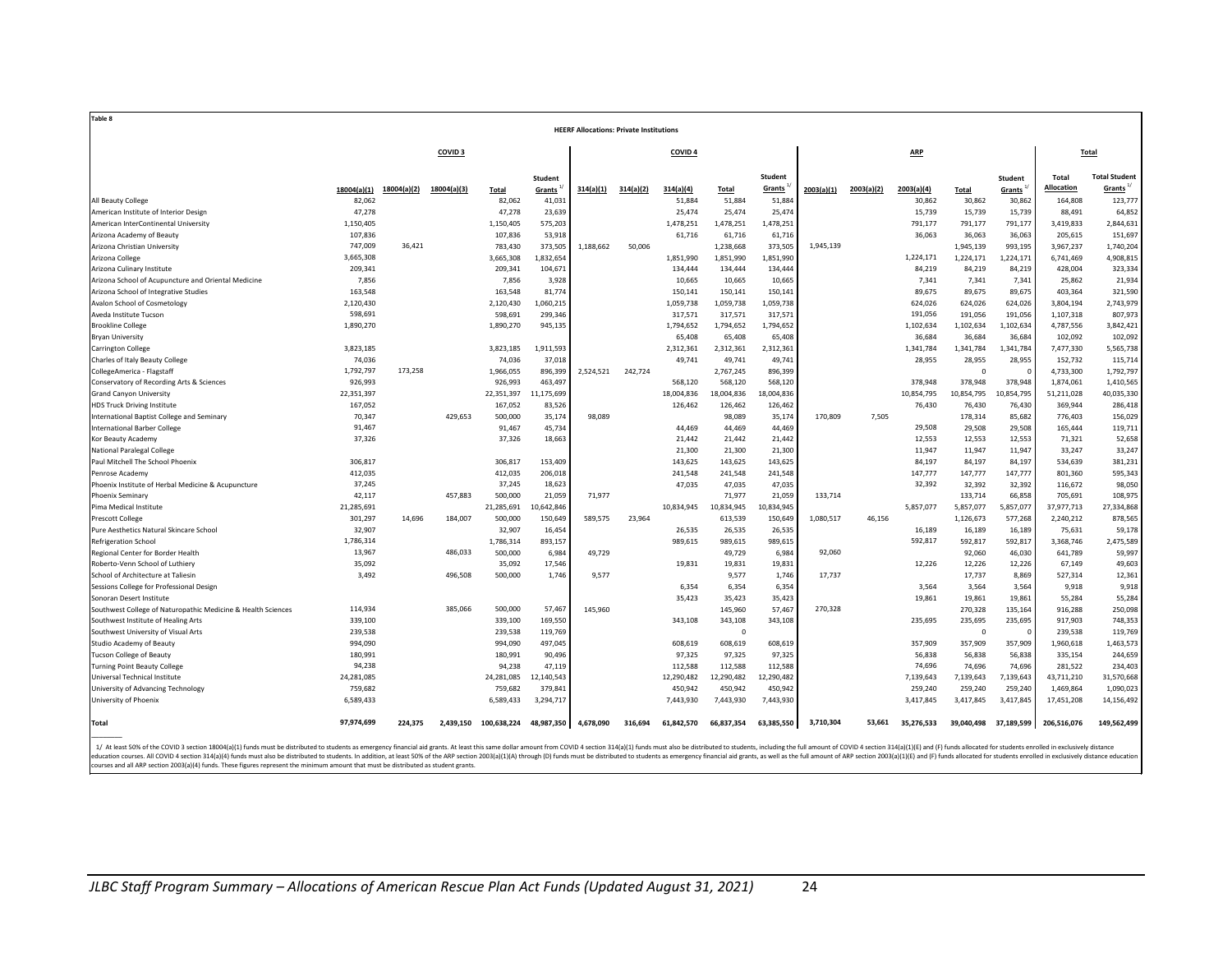# **Attachment: FEMA Stafford Act Assistance**

The Federal Emergency Management Agency (FEMA), part of the U.S. Department of Homeland Security, provides disaster assistance under the Stafford Disaster Relief and Emergency Assistance Act ("Stafford Act"). Federal assistance is paid for through the Disaster Relief Fund, which received \$45 billion in the CARES Act (COVID 3).

There are 2 types of Stafford Act declarations: emergency declarations and major disaster declarations. On March 13, 2020, the President issued a national emergency declaration due to the COVID-19 pandemic. The Governor subsequently requested a major disaster declaration for Arizona, which was approved on April 4, 2020.

There are 3 major categories of federal assistance under the Stafford Act: (1) Public Assistance (PA); (2) Hazard Mitigation Assistance; and (3) Individual Assistance (IA). The federal cost-share for PA, Hazard Mitigation Assistance, and some IA programs is a minimum of 75%, but can be increased by the President on the recommendation of FEMA or through a legislative (Congressional) waiver. For example, Congress waived the costshare following Hurricane Katrina and 9/11, and the Executive waived the cost-share following Hurricane Sandy and the Columbia Space Shuttle incident.

As a result of the national emergency declaration, all states became eligible for PA Category B (emergency protective measures) spending with a 75% federal cost-share. In Arizona's major disaster declaration request, the Governor sought a waiver of Arizona's cost-share portion, as well as:

- 1. PA Category B eligibility (which Arizona was already entitled to, due to the national emergency declaration), including direct federal assistance;
- 2. Hazard Mitigation Assistance; and
- 3. Access to the following IA programs:
	- Crisis Counseling Program
	- Disaster Case Management
	- Disaster Unemployment Assistance
	- Disaster Legal Services
	- Disaster Supplemental Nutrition Assistance Program

The major disaster declaration was approved for PA Category B spending (item #1 above), which Arizona was already eligible for, due to the national emergency declaration. However, the federal government did not waive Arizona's 25% state match requirement.

The federal approval also did not initially expand Arizona's eligibility to include Hazard Mitigation Assistance or any IA programs (items #2 and #3 above). However, the major disaster declaration for Arizona was later amended to include one IA program, the Crisis Counseling Program (for more information, see Crisis Counseling Program section).

On February 2, 2021, the President provided a waiver for the state cost-share requirement, retroactive to January 20, 2020.

#### *Public Assistance*

Eligible entities (such as state agencies, cities, counties, tribal governments, and some "critical" nonprofits) have 30 days from the approval of the major disaster declaration (until May 4, 2020) to submit requests for PA to the state coordinating agency. In Arizona, the state coordinating agency is the Department of Emergency and Military Affairs (DEMA). DEMA then submits requests and supporting documentation to FEMA, which reviews and approves the funding package.

As of August 23, 2021, FEMA has obligated to Arizona a total of \$181.5 million in PA monies, consisting of \$176.8 million in Category B funds and \$4.7 million for state management costs. Of these monies, \$168.4 million went to state agencies, \$11.5 million to local governments, and \$1.5 million to tribal entities. Nonprofits also received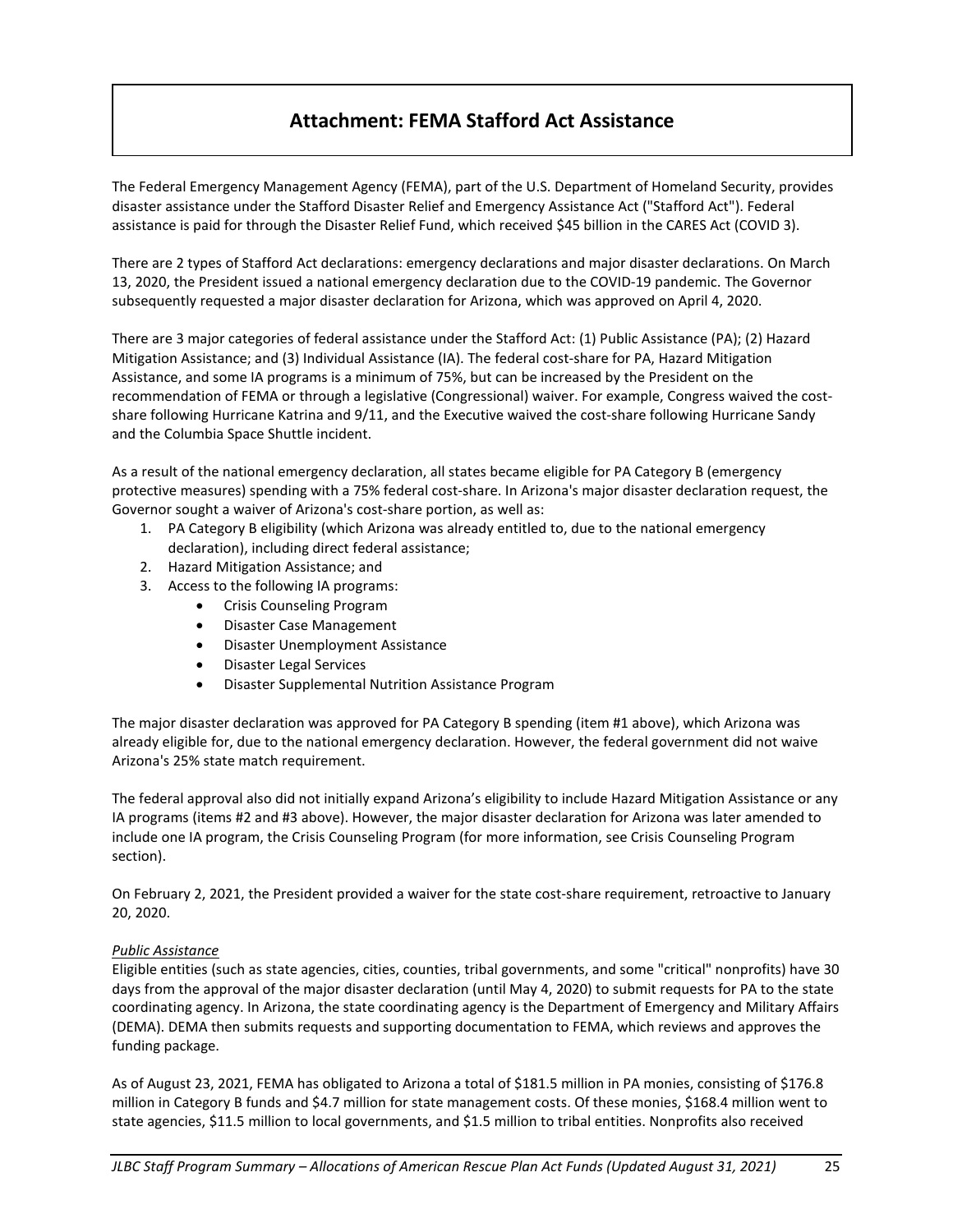\$33,872. A total of 43 applicants have received funding for 86 projects. For a more detailed breakdown of projects, see *Table 9*.

Critical supplies delivered (as of June 9, 2020) include 485,055 N95 respirators, 356,208 gloves, 86,993 face shields, 566,477 surgical masks, 100 ventilators, and 8,564 non-contact infrared thermometers. Additional FEMA assistance is expected.

### *National Guard*

COVID 3 provides \$1.4 billion nationwide to support deployment of 20,000 members of the National Guard for 6 months. Under U.S.C. Title 32, state governments pay 25% of the cost of operating the National Guard, while the federal government provides the remaining 75%. On April 7, 2020, the President issued a memorandum allowing FEMA to fully fund National Guard activities in Arizona for 31 days. The 100% federal cost share was extended through May 31, 2020 (in an April 20, 2020, memorandum), through June 24, 2020 (in a May 8, 2020, memorandum), and through August 21, 2020 (in a June 2, 2020 memorandum). On August 3, 2020, the President issued a memorandum allowing FEMA to provide a 75% federal cost share for National Guard activities through December 31, 2020. According to NCSL, mobilization of 1,000 troops costs \$9 million per month. As of November 17, 2020, 730 Arizona National Guard members are deployed in response to COVID-19.

#### *Crisis Counseling Program*

FEMA oversees the Crisis Counseling Assistance and Training Program (CCP) in partnership with the Substance Abuse and Mental Health Services Administration (SAMSHA), a branch of the U.S. Department of Health and Human Services. The CCP supports short-term interventions to assist disaster survivors in understanding their current situation and their reactions, stress management, disaster recovery options, coping strategies, and emotional support. CCP services include individual or group crisis counseling, community networking, educational materials, connection to resources, and media/public messaging partnerships.

State, local, and tribal mental health authorities may receive funds through the Immediate Services Program (ISP), which provides funds for 60 days of services from IA approval and is monitored by FEMA, or the Regular Services Program (RSP), which funds 9 months of services from notice of award and is monitored by SAMHSA. Funding for entities is contingent on the provision of regular progress and financial status reports, a site visit by FEMA and SAMSHA during the grant period, and detailed documentation of services.

The CCP does not have cost-sharing requirements and is funded 100% by the federal Disaster Relief Fund.

On June 3, 2020, FEMA awarded Arizona an ISP grant of \$0.5 million. The state launched Resilient Arizona CCP on June 22, 2020. Services are available to the general public, with a specific focus on healthcare workers, youth, families, those 65 and older, and tribal communities. FEMA provided Arizona with an ISP funding extension of \$2.5 million, allowing ISP services to continue through September 2020, and SAMHSA granted \$2.3 million to fund RSP services through June 2021. In addition, FEMA and SAMHSA provided an additional \$3.3 million for both ISP and RSP services through December 2, 2021. Across ISP and RSP programs, Arizona has received a total of approximately \$8.1 million in CCP monies.

#### *Relationship to State Emergency Declaration*

On March 11, 2020, the Governor issued a state emergency declaration due to the COVID-19 pandemic.

Stafford Act assistance may be tied to a state emergency declaration. Relief under the Stafford Act is not a formula grant, in which the level of funding provided to a state is based on a pre-determined formula. Stafford Act aid to Arizona is dependent on the dollar level of COVID-related expenditures approved for reimbursement by the federal government.

The FEMA guide to the disaster declaration process states that "the Governor must take appropriate action under State law and direct execution of the State's emergency plan" to qualify for Stafford Act funding. In Arizona's major disaster declaration request, the Governor was required to certify that he had "taken appropriate action under State… law and [has] directed the execution of the State... Emergency Plan on March 11, 2020, in accordance with the Stafford Act". In an April 1, 2020, press release, the Governor referenced the state emergency declaration as being required to receive federal Stafford Act disaster relief monies.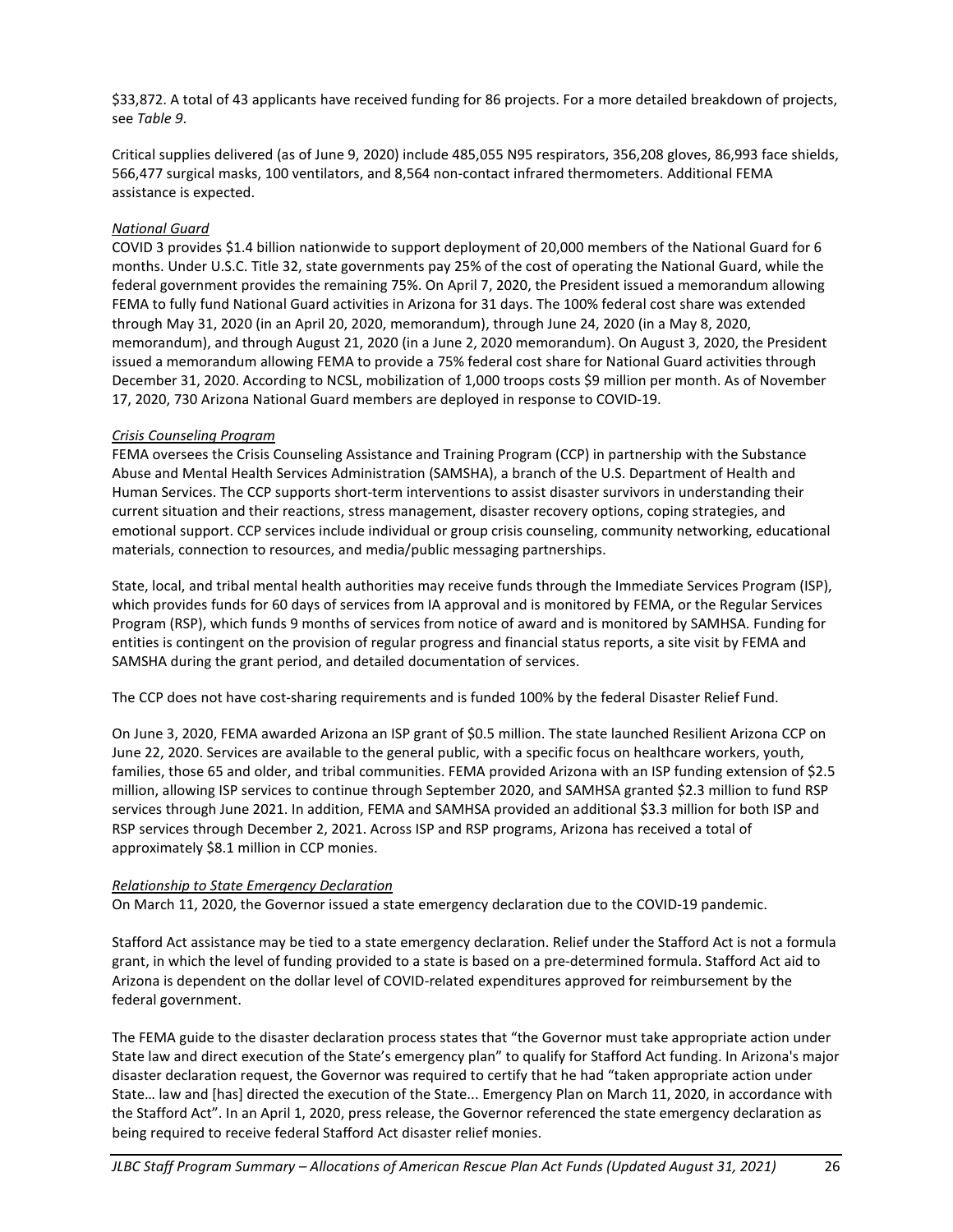| Table 9                                         |                            |                                                                         |
|-------------------------------------------------|----------------------------|-------------------------------------------------------------------------|
|                                                 |                            | FEMA Stafford Act Public Assistance Grants by Project                   |
|                                                 | <b>Federal Share of</b>    | <b>Additional</b>                                                       |
| <b>Recipient</b>                                | <u>Project Cost</u>        | <b>Project Information</b>                                              |
| <b>DHS</b>                                      | \$<br>47,711,174 Materials |                                                                         |
|                                                 |                            | 360,156 Logistical Facility                                             |
|                                                 |                            | 551,709 Materials                                                       |
|                                                 | 17,716,359 PPE             |                                                                         |
|                                                 |                            | 4,500,000 State Farm                                                    |
|                                                 |                            | 16,000,000 State Farm                                                   |
|                                                 |                            | 12,491,776 Phoenix Vaccine Point of Dispensing (POD) - First 30 Days    |
|                                                 |                            | 7,756,850 Public Service Announcements                                  |
|                                                 |                            | 12,733,000 ASU Testing                                                  |
|                                                 |                            | 1,045,474 Testing Blitz                                                 |
|                                                 |                            | 23,941,235 Phoenix Vaccine POD 03/06/2021-06/04/2021                    |
| Subtotal                                        | 144,807,733                |                                                                         |
| DEMA, Division of Emergency Management          | 13,437,000 Coveralls       |                                                                         |
|                                                 | 2,882,079 PPE              |                                                                         |
|                                                 |                            | 4,707,678 State Management Costs                                        |
|                                                 |                            | 309,365 State Emergency Operations Center (SEOC) Expenses               |
| Subtotal                                        | 21,336,123                 |                                                                         |
| Navajo Nation Reservation                       |                            | 269,710 Health Command Operations Center (HCOC) Force Account Materials |
|                                                 |                            | 25,173 Local Temp Hire to Process Chapter House                         |
| Subtotal                                        | 294,883                    |                                                                         |
| Pascua Yaqui Indian Reservation                 |                            | 64,475 Food Procurement & Distribution                                  |
|                                                 |                            | 123,342 Food Procurement & Distribution                                 |
|                                                 |                            | 46,338 Food Procurement & Distribution                                  |
|                                                 |                            | 49,744 Food Procurement & Distribution                                  |
|                                                 |                            | 71,000 Food Procurement & Distribution                                  |
|                                                 |                            | 35,608 EOC Activation and Health Response                               |
|                                                 |                            | 47,410 Food Procurement & Distribution                                  |
|                                                 |                            | 19,277 Food Procurement & Distribution                                  |
|                                                 |                            | 62,434 Food Procurement & Distribution                                  |
|                                                 |                            | 94,045 Food Procurement & Distribution                                  |
|                                                 |                            | 33,726 Food Procurement & Distribution                                  |
|                                                 |                            | 63,338 Food Procurement & Distribution                                  |
|                                                 |                            | 39,261 Food Procurement & Distribution                                  |
|                                                 |                            | 49,410 Food Procurement & Distribution                                  |
|                                                 |                            | 73,158 Food Procurement & Distribution                                  |
|                                                 |                            | 63,681 Food Procurement & Distribution                                  |
|                                                 |                            | 16,298 Food Procurement & Distribution                                  |
| Subtotal                                        | 952,546                    |                                                                         |
| Eloy                                            | 20,959                     |                                                                         |
| Subtotal                                        | 6,785<br>27,743            |                                                                         |
| Verde Valley Fire District                      | 13,575                     |                                                                         |
|                                                 | 8,702                      |                                                                         |
| Subtotal                                        | 22,277                     |                                                                         |
| Santa Cruz County                               |                            | 266,193 EOC Activation and Health Response                              |
|                                                 | 518,996 PPE                |                                                                         |
|                                                 | 22,837 PPE                 |                                                                         |
| Subtotal                                        | 808,025                    |                                                                         |
| <b>Superstition Fire &amp; Medical District</b> | 57,543                     |                                                                         |
|                                                 | 14,225                     |                                                                         |
| Subtotal                                        | 71,768                     |                                                                         |
|                                                 |                            |                                                                         |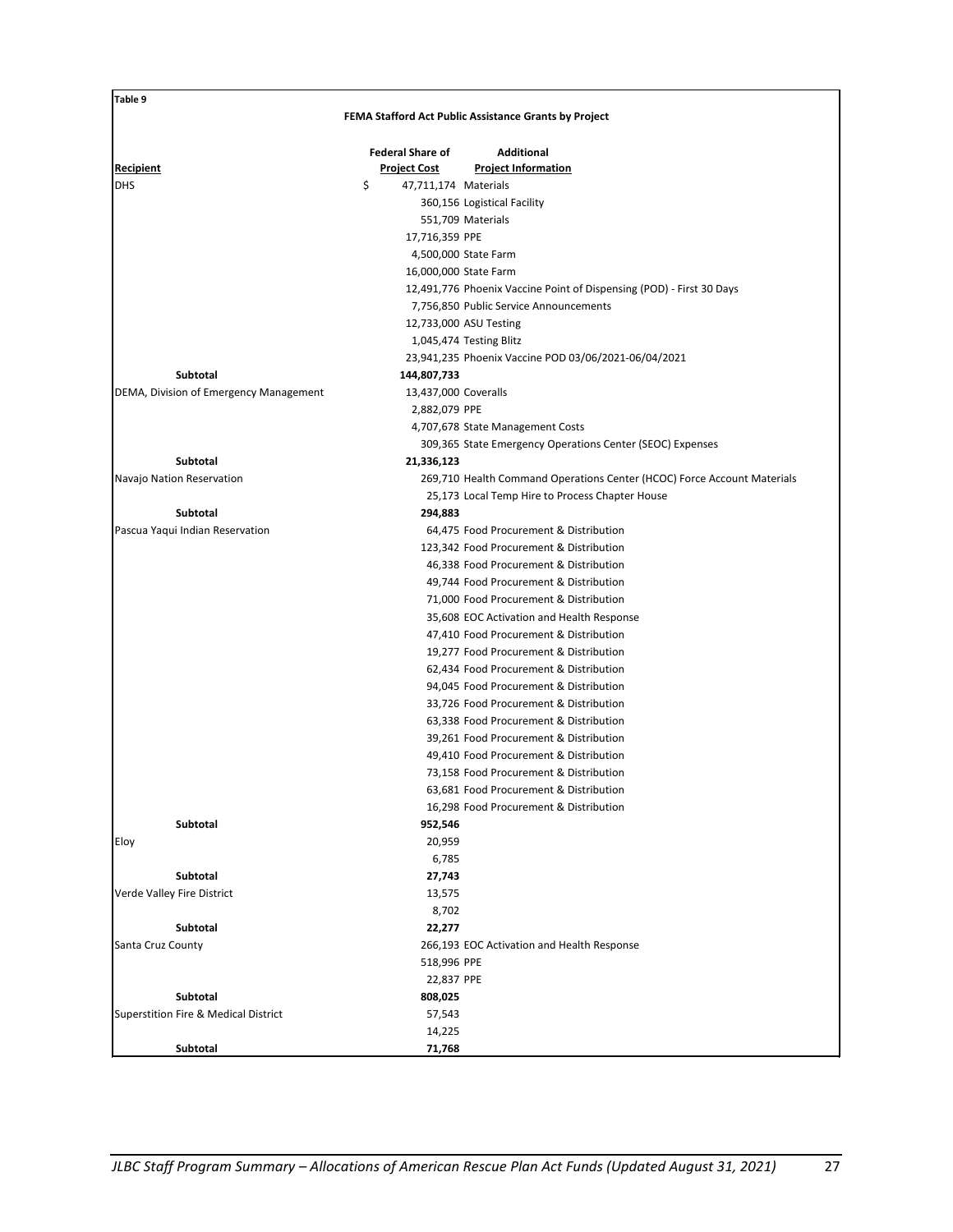| <b>Table 9 Continued</b>                   |                         |                                                                       |
|--------------------------------------------|-------------------------|-----------------------------------------------------------------------|
|                                            |                         | FEMA Stafford Act Public Assistance Grants by Project                 |
|                                            |                         |                                                                       |
|                                            | <b>Federal Share of</b> | <b>Additional</b>                                                     |
| <b>Recipient</b><br>Copper Queen Hospital  | <b>Project Cost</b>     | <b>Project Information</b><br>10,770 Sanitation and Cleaning Supplies |
|                                            |                         | 18,472 Glass Barriers and Face Shields                                |
| Subtotal                                   | 29,242                  |                                                                       |
| Maricopa County                            |                         | 471,273 Border Response - Phoenix Inn 04/01/2021-05/01/2021           |
|                                            |                         | 456,398 Border Response - Days Inn 04/01/2021-05/01/2021              |
| <b>Subtotal</b>                            | 927,671                 |                                                                       |
| Coconino County                            |                         | 586,433 Temporary Isolation Housing Site                              |
|                                            |                         | 6,325 Vaccine POD 12/28/2020 - 01/27/2021                             |
| Subtotal                                   | 592,758                 |                                                                       |
| Sun City Fire Department                   |                         | 14,911 Q1 Actuals                                                     |
|                                            |                         | 34,701 Q2 Actuals                                                     |
| Subtotal                                   | 49,613                  |                                                                       |
| Yavapai-Apache Nation Indian Reservation   | 61,291                  |                                                                       |
|                                            |                         | 110,325 Police                                                        |
|                                            |                         | 110,325 Police                                                        |
| Subtotal                                   | 281,940                 |                                                                       |
| Pima County                                |                         | 7,250 Emergency Operations Center                                     |
|                                            |                         | 4,932,716 Vaccine POD 12/17/2020 - 01/16/2021                         |
| Subtotal                                   | 4,939,966               |                                                                       |
| Tucson                                     |                         | 56,377 PPE                                                            |
|                                            |                         | 3,361,203 Non-Congregate Sheltering                                   |
| <b>Subtotal</b>                            | 3,417,579               |                                                                       |
| DEMA, Military Affairs                     |                         | 2,049,505 Expedited ADEM Military Affairs - Food Distribution         |
| <b>ADOA</b>                                | 226,304                 |                                                                       |
| Apache County                              | 8,552                   |                                                                       |
| El Mirage                                  | 5,176                   |                                                                       |
| Guadalupe                                  |                         | 6,245 PPE                                                             |
| <b>Forest Lakes Fire District</b>          | 3,597                   |                                                                       |
| Pleasant Valley Fire District              |                         | 3,802 PPE                                                             |
| Three Points Fire Department               | 4,673                   |                                                                       |
| Somerton                                   | 4,354                   |                                                                       |
| Yuma                                       | 44,460                  |                                                                       |
| Winslow                                    | 80,000                  |                                                                       |
| Green Valley Fire District                 |                         | 23,905 PPE                                                            |
| Apache Junction                            | 9,574                   |                                                                       |
| <b>Bullhead City Fire Department</b>       | 9,904                   |                                                                       |
| Marana                                     |                         | 28,459 PPE                                                            |
| Northwest Fire District                    | 165,610                 |                                                                       |
| Phoenix Children's Hospital                | 4,630                   |                                                                       |
| Sedona                                     |                         | 6,439 PPE                                                             |
| Clarkdale                                  | 4,500                   |                                                                       |
| Douglas                                    | 13,820                  |                                                                       |
| Cochise County<br>Scottsdale               | 6,631                   | 18,329 EOC & PPE                                                      |
| Drexel Heights Fire District               |                         | 16,894 Decontamination                                                |
| Arizona Department of Juvenile Corrections |                         | 21,121 PPE                                                            |
| <b>Tubac Fire Department</b>               | 5,371                   |                                                                       |
| Navajo County                              |                         | 21,326 EOC & PPE                                                      |
| Yuma County                                |                         | 53,818 Health District & One-Day                                      |
| Yavapai County                             |                         | 108,229 Yavapai Mobile Clinic 60 Days                                 |
|                                            |                         |                                                                       |
| Total                                      | \$<br>181,515,096       |                                                                       |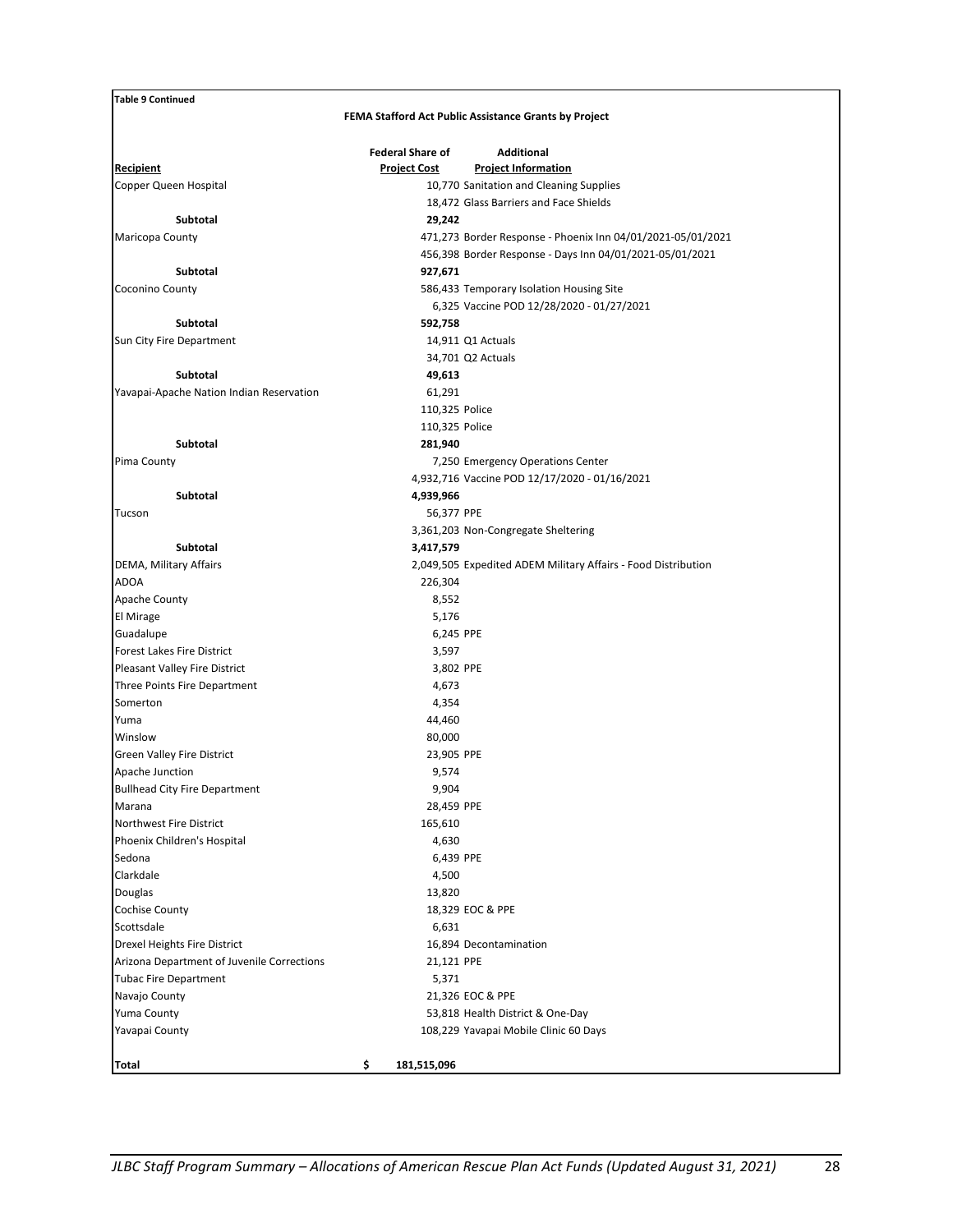|                                            |                       |                     |                          |                                                                                       | <b>Federal Coronavirus Response Funds to Tribal Entities</b> |           |                |                   |           |           |                      |                       |         |                       |                           |                   |                       |
|--------------------------------------------|-----------------------|---------------------|--------------------------|---------------------------------------------------------------------------------------|--------------------------------------------------------------|-----------|----------------|-------------------|-----------|-----------|----------------------|-----------------------|---------|-----------------------|---------------------------|-------------------|-----------------------|
|                                            |                       |                     | <b>Coronavirus State</b> |                                                                                       |                                                              |           |                |                   |           |           |                      |                       |         | <b>Rural Tribal</b>   | <b>IHS</b>                | Epidemiology      |                       |
|                                            |                       |                     | <b>Fiscal Recovery</b>   | <b>Aid to Tribal</b>                                                                  | Welfare                                                      |           | <b>ESF TCU</b> |                   |           | Emergency | <b>Behavioral</b>    | Suicide               |         | COVID-19              | Self-Determination &      | Cooperative       | Community             |
| <b>Tribal Entity</b>                       | Location              | $CRE$ <sup>1/</sup> | Funds                    | Governments                                                                           | <b>Assistance</b>                                            | BIE       | Set-Aside      | <b>Head Start</b> | CDC       | Grants    | <b>Health Grants</b> | Prevention Telehealth |         | Response              | Self-Governance           | <b>Agreements</b> | <b>Health Centers</b> |
| Ak-Chin Indian Community                   | Maricopa              | 15,166,882          | 6,854,425                | 437,612                                                                               | 7,904                                                        |           |                |                   | 157,935   |           |                      |                       |         |                       | 92,932                    |                   |                       |
| Cocopah Indian Tribe                       | Somerton              | 6,112,305           | 7,217,566                | 500,127                                                                               | 10,178                                                       |           |                | 47,525            |           | 1,586,266 |                      |                       |         |                       |                           |                   |                       |
| Colorado River Indian Tribe *              | Parker                | 15,364,177          |                          | 1,500,382                                                                             | 48,105                                                       |           |                | 434,859           | 135,380   |           |                      |                       |         |                       |                           |                   |                       |
| Diné College                               |                       |                     |                          |                                                                                       |                                                              | 2,522,270 | 1,523,984      |                   |           |           |                      |                       |         |                       |                           |                   |                       |
| Fort Defiance Indian Hospital Board, Inc   | Fort Defiance         |                     |                          |                                                                                       |                                                              |           |                |                   | 1,122,068 |           |                      |                       |         | 300,000               | 72,026,831                |                   |                       |
| Fort McDowell Yavapai Nation               | <b>Fountain Hills</b> | 12,527,172          | 5,755,688                | 500,127                                                                               | 10,037                                                       |           |                |                   |           |           |                      |                       |         |                       |                           |                   |                       |
| Fort Mojave Indian Tribe *                 | Needles, California   | 9,213,765           | 8,330,270                | 718,933                                                                               | 15,548                                                       |           |                |                   |           |           |                      |                       |         |                       |                           |                   |                       |
| Gila River Health Care Corporation         | Sacaton               |                     |                          |                                                                                       |                                                              |           |                |                   | 758,964   | 427,499   |                      |                       |         |                       |                           |                   |                       |
| Gila River Indian Community                | Sacaton               | 97,327,409          | 107,537,808              | 2,407,613                                                                             | 221,729                                                      |           |                | 834,073           | 125,000   |           |                      |                       |         |                       | 151,858,897               |                   |                       |
| Havasupai Tribe                            | Supai                 | 2,719,030           | 5,183,041                | 437,612                                                                               | 7,947                                                        |           |                | 85,546            | 154,640   |           | 97,402               |                       |         |                       |                           |                   |                       |
| Hopi Tribe                                 | Kykotsmovi            | 92,996,823          | 69,868,833               | 2,407,613                                                                             | 156,149                                                      |           |                | 99,174            | 226,360   |           | 97,402               |                       |         | 300,000               |                           |                   |                       |
| Hualapai Indian Tribe                      | Peach Springs         | 11,651,422          | 12,883,509               | 843,965                                                                               | 23,094                                                       |           |                | 135,448           | 183,151   | 807,974   |                      |                       |         |                       |                           |                   |                       |
| Inter-Tribal Council of Arizona, Inc       | Phoenix               |                     |                          |                                                                                       |                                                              |           |                |                   | 4,257,964 |           |                      |                       |         |                       |                           | 1,000,000         |                       |
| Kaibab Band of Paiute Indians              | Fredonia              | 1,858,226           | 3,348,710                | 194,246                                                                               | 3,118                                                        |           |                |                   |           |           |                      |                       |         |                       |                           |                   |                       |
| Native American Community Health Center    | Phoenix               |                     |                          |                                                                                       |                                                              |           |                |                   |           |           | 97,402               |                       |         |                       |                           |                   | 1,068,930             |
| Navajo Nation <sup>*</sup>                 | <b>Window Rock</b>    | 714,189,631         | 1,861,554,458            | 4,000,000                                                                             | 3,008,211                                                    |           |                | 2,607,973         | 3,375,000 |           |                      |                       | 954,990 |                       | 48,395,463                | 1,000,000         |                       |
| Navajo Nation Health Foundation            | Ganado                |                     |                          |                                                                                       |                                                              |           |                |                   |           |           |                      |                       |         |                       | 14,580,812                |                   |                       |
| Navajo Technical University                |                       |                     |                          |                                                                                       |                                                              | 2,534,030 | 1,528,059      |                   |           |           |                      |                       |         |                       |                           |                   |                       |
| Navajo Tribal Utility Authority            | Fort Defiance         |                     |                          |                                                                                       |                                                              |           |                |                   | 491,175   |           |                      |                       |         |                       |                           |                   |                       |
| Pascua Yaqui Tribe                         | Tucson                | 43,800,816          | 99,665,081               | 2,407,613                                                                             | 199,652                                                      |           |                | 171,092           | 243,963   |           | 97,402               | 800,000               |         |                       | 21,056,662                |                   |                       |
| Phoenix Indian Center, Inc                 | Phoenix               |                     |                          |                                                                                       |                                                              |           |                |                   |           |           | 97,402               |                       |         |                       |                           |                   |                       |
| Quechan Indian Tribe *                     | Yuma                  | 21,539,160          | 20,048,576               | 1,250,319                                                                             | 36,682                                                       |           |                | 206,736           | 368,281   |           |                      |                       |         |                       |                           |                   |                       |
| Salt River Pima-Maricopa Indian Community  | Scottsdale            | 60,445,469          | 51,977,117               | 1,750,446                                                                             | 114,150                                                      |           |                | 238,315           | 162,770   |           |                      |                       |         |                       | 10,398,408                |                   |                       |
| San Carlos Apache Healthcare Corporation   | Peridot               |                     |                          |                                                                                       |                                                              |           |                |                   | 173,462   |           |                      |                       |         |                       |                           |                   |                       |
| San Carlos Apache Older Adult Center       |                       |                     |                          |                                                                                       |                                                              |           |                |                   |           |           |                      |                       |         |                       |                           |                   |                       |
| San Carlos Apache Tribe                    | San Carlos            | 57,930,809          | 79,720,217               | 2,407,613                                                                             | 158,661                                                      |           |                | 731,894           | 363,442   |           |                      |                       |         |                       |                           |                   |                       |
| San Juan Southern Paiute Tribe             | <b>Tuba City</b>      | 1,552,337           | 2,510,690                | 116,965                                                                               | 2,252                                                        |           |                |                   |           |           |                      |                       |         |                       |                           |                   |                       |
| Tohono O'odham Community College           |                       |                     |                          |                                                                                       |                                                              | 480,290   | 817,579        |                   |           |           |                      |                       |         |                       |                           |                   |                       |
| Tohono O'odham Nation                      | Sells                 | 61,115,398          | 166, 315, 563            | 2,407,613                                                                             | 288,792                                                      |           |                | 510,900           | 585,602   |           | 97,402               |                       |         | 298,403               | 67,221,234                |                   |                       |
| <b>Tonto Apache Tribe</b>                  | Payson                | 2,302,670           | 2,468,789                | 116,965                                                                               | 1,895                                                        |           |                |                   | 45,589    |           |                      |                       |         |                       |                           |                   |                       |
| Tuba City Regional Health Care Corporation | Tuba City             |                     |                          |                                                                                       |                                                              |           |                |                   | 1,115,993 |           |                      |                       |         |                       | 79,553,715                |                   | 763,037               |
| White Mountain Apache Tribe                | Whiteriver            | 61,356,787          | 81,126,228               | 2,407,613                                                                             | 143,243                                                      |           |                | 598,822           | 663,999   |           |                      |                       |         | 300,000               |                           |                   |                       |
| Winslow Indian Health Care Center          | Winslow               |                     |                          |                                                                                       |                                                              |           |                |                   | 675,962   |           |                      |                       |         |                       | 83,494,122                |                   |                       |
| Yavapai-Apache Nation                      | Camp Verde            | 4,598,672           | 13,782,052               | 843,965                                                                               | 23,105                                                       |           |                |                   | 30,469    |           |                      |                       |         |                       |                           |                   |                       |
| Yavapai-Prescott Indian Tribe              | Prescott              | 2,931,883           | 2,473,445                | 116,965                                                                               | 1,808                                                        |           |                |                   |           |           |                      |                       |         |                       |                           |                   |                       |
| Zuni Tribe <sup>*</sup>                    | Zuni, New Mexico      | 31,466,013          |                          | 1,750,446                                                                             | 111,065                                                      |           |                |                   |           |           |                      |                       |         |                       |                           |                   |                       |
| Total                                      |                       | \$1,328,166,856     | \$2.608.622.066          | \$29,524,753 \$4,593,325 \$5,536,590 \$3,869,622 \$6,702,357 \$15,417,169 \$2,821,739 |                                                              |           |                |                   |           |           |                      | \$584,412 \$800,000   |         | \$954,990 \$1,198,403 | \$548,679,076 \$2,000,000 |                   | \$1,831,967           |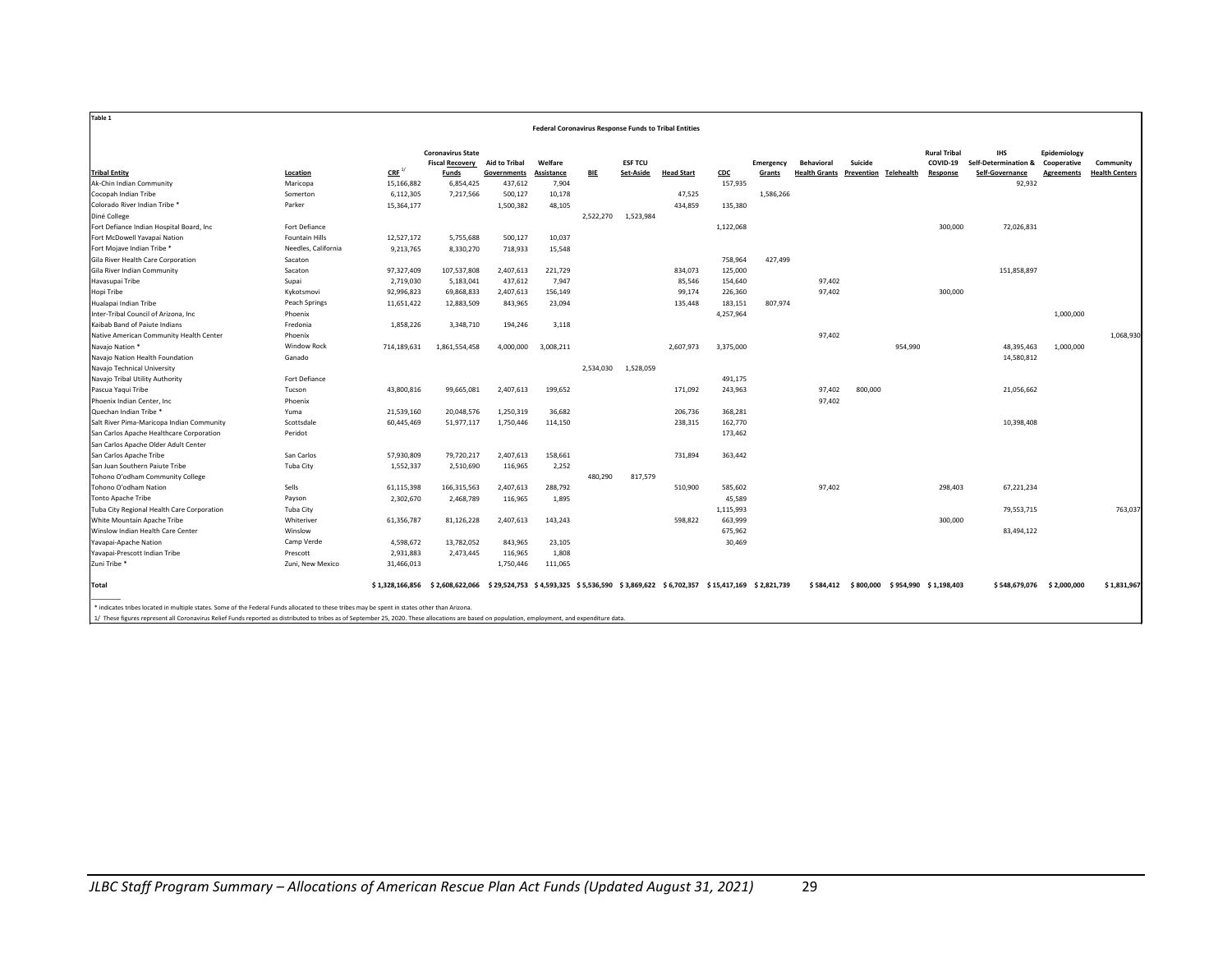| <b>Table 1 Continued</b><br><b>Federal Coronavirus Response Funds to Tribal Entities</b>                                                      |                                     |                                               |              |                  |                                     |         |              |             |            |                                                                                                                                             |             |             |             |                |                  |             |                     |
|-----------------------------------------------------------------------------------------------------------------------------------------------|-------------------------------------|-----------------------------------------------|--------------|------------------|-------------------------------------|---------|--------------|-------------|------------|---------------------------------------------------------------------------------------------------------------------------------------------|-------------|-------------|-------------|----------------|------------------|-------------|---------------------|
|                                                                                                                                               | <b>Local Community-</b>             | <b>FEMA</b>                                   |              | Child<br>Welfare | <b>Promoting Safe</b><br>and Stable |         |              |             |            |                                                                                                                                             |             |             |             | Public         |                  |             |                     |
| <b>Tribal Entity</b>                                                                                                                          | <b>Based Workforce Stafford Act</b> |                                               | <b>CCDBG</b> | <b>Services</b>  | <b>Families</b>                     | Chafee  | <b>FVPSA</b> | <b>TANE</b> | <b>OAA</b> | <b>LIHEAP</b>                                                                                                                               | <b>CSBG</b> | <b>CDBG</b> | <b>IHBG</b> | <b>Transit</b> | <b>Byrne JAG</b> | <b>CESE</b> | <b>Tribal Total</b> |
| Ak-Chin Indian Community                                                                                                                      |                                     |                                               |              |                  |                                     |         |              |             | 143,360    |                                                                                                                                             |             |             | 145,971     |                |                  |             | \$23,007,021        |
| Cocopah Indian Tribe                                                                                                                          |                                     |                                               | 428,927      |                  |                                     |         |              |             | 129,530    | 15,459                                                                                                                                      |             |             | 280,235     | 83,124         |                  |             | \$16,411,242        |
| Colorado River Indian Tribe *                                                                                                                 |                                     |                                               |              | 2,430            | 5.251                               |         |              |             | 289,340    | 49,580                                                                                                                                      |             |             | 791,184     |                |                  |             | \$18,620,688        |
| Diné College                                                                                                                                  |                                     |                                               |              |                  |                                     |         |              |             |            |                                                                                                                                             |             |             |             |                |                  |             | \$4,046,254         |
| Fort Defiance Indian Hospital Board, Inc                                                                                                      |                                     |                                               |              |                  |                                     |         |              |             |            |                                                                                                                                             |             |             |             |                |                  |             | \$73,448,899        |
| Fort McDowell Yavapai Nation                                                                                                                  |                                     |                                               | 3,473,048    |                  |                                     |         |              |             |            |                                                                                                                                             |             |             | 43,958      |                |                  |             | \$22,310,030        |
| Fort Mojave Indian Tribe *                                                                                                                    |                                     |                                               |              |                  |                                     |         |              |             |            |                                                                                                                                             |             |             | 455,392     |                |                  |             | \$18,733,908        |
| Gila River Health Care Corporation                                                                                                            |                                     |                                               |              |                  |                                     |         |              |             |            |                                                                                                                                             |             |             |             |                |                  |             | \$1,186,463         |
| Gila River Indian Community                                                                                                                   |                                     |                                               | 9,651,303    | 12,389           | 26,043                              |         |              |             | 289,340    | 156,013                                                                                                                                     |             |             | 2,343,367   | 405,243        | 70,429           |             | \$373,266,656       |
| Havasupai Tribe                                                                                                                               |                                     |                                               |              |                  |                                     |         |              |             | 132,950    |                                                                                                                                             |             |             | 49,760      | 54,498         |                  |             | \$8,922,426         |
| Hopi Tribe                                                                                                                                    |                                     |                                               | 4,420,243    | 7,349            | 14,787                              |         |              | 186.283     | 258,260    |                                                                                                                                             |             |             | 2,016,465   | 891,741        |                  |             | \$173,947,482       |
| Hualapai Indian Tribe                                                                                                                         |                                     |                                               | 1,492,732    |                  |                                     |         | 114,852      |             | 190,610    |                                                                                                                                             |             |             | 512,923     | 776,148        |                  |             | \$29,615,828        |
| Inter-Tribal Council of Arizona, Inc                                                                                                          |                                     |                                               |              |                  |                                     |         |              |             | 167,670    |                                                                                                                                             |             |             |             |                |                  |             | \$5,425,634         |
| Kaibab Band of Paiute Indians                                                                                                                 |                                     |                                               |              |                  |                                     |         |              |             |            |                                                                                                                                             |             |             | 129,314     | 136,889        |                  |             | \$5,670,503         |
| Native American Community Health Center                                                                                                       |                                     |                                               |              |                  |                                     |         |              |             |            |                                                                                                                                             |             |             |             |                |                  |             | \$1,166,332         |
| Navajo Nation <sup>*</sup>                                                                                                                    |                                     | 294,883                                       | 106,533,308  | 150,251          | 312,361                             |         | 2,662,553    | 8,064,017   | 371,640    | 10,417,998                                                                                                                                  | 1,825,255   |             | 22,333,177  | 1,866,942      | 486,348          | 486,348     | \$2,794,890,807     |
| Navajo Nation Health Foundation                                                                                                               |                                     |                                               |              |                  |                                     |         |              |             |            |                                                                                                                                             |             |             |             |                |                  |             | \$14,580,812        |
| Navajo Technical University                                                                                                                   |                                     |                                               |              |                  |                                     |         |              |             |            |                                                                                                                                             |             |             |             |                |                  |             | \$4,062,089         |
| Navajo Tribal Utility Authority                                                                                                               |                                     |                                               |              |                  |                                     |         |              |             |            |                                                                                                                                             |             |             |             |                |                  |             | \$491,175           |
| Pascua Yaqui Tribe                                                                                                                            |                                     | 610,160                                       | 6,729,930    | 12,100           | 25,435                              | 159,923 |              | 447,503     | 356,800    | 241,298                                                                                                                                     |             |             | 1,548,753   | 123,408        |                  |             | \$178,697,591       |
| Phoenix Indian Center, Inc.                                                                                                                   |                                     |                                               |              |                  |                                     |         |              |             |            |                                                                                                                                             |             |             |             |                |                  |             | \$97,402            |
| Quechan Indian Tribe *                                                                                                                        |                                     |                                               | 1,631,846    |                  |                                     |         |              |             | 164,540    | 29,516                                                                                                                                      | 28,000      |             | 520,734     |                |                  |             | \$45,824,390        |
| Salt River Pima-Maricopa Indian Community                                                                                                     |                                     |                                               | 25,289,246   | 8,749            | 18,392                              | 148,220 |              | 174,613     | 249,470    | 57,563                                                                                                                                      |             |             | 663,145     | 351,039        | 107.346          | 107,346     | \$152,261,804       |
| San Carlos Apache Healthcare Corporation                                                                                                      |                                     |                                               |              |                  |                                     |         |              |             |            |                                                                                                                                             |             |             |             |                |                  |             | \$173,462           |
| San Carlos Apache Older Adult Center                                                                                                          |                                     |                                               |              |                  |                                     |         |              |             | 31,080     |                                                                                                                                             |             |             |             |                |                  |             | \$31,080            |
| San Carlos Apache Tribe                                                                                                                       | 710,097                             |                                               | 7,642,348    | 10,303           | 20,561                              |         |              | 510,361     | 273,100    | 94,923                                                                                                                                      | 86,173      |             | 1,917,041   | 1,214,438      | 132,065          |             | \$153,924,046       |
| San Juan Southern Paiute Tribe                                                                                                                |                                     |                                               |              |                  |                                     |         |              |             |            |                                                                                                                                             |             |             | 30,771      |                |                  |             | \$4,213,015         |
| Tohono O'odham Community College                                                                                                              |                                     |                                               |              |                  |                                     |         |              |             |            |                                                                                                                                             |             |             |             |                |                  |             | \$1,297,869         |
| Tohono O'odham Nation                                                                                                                         |                                     |                                               | 17,480,504   | 22,882           | 50,955                              |         | 362,146      |             | 370,640    |                                                                                                                                             |             | 1,500,000   | 1,303,136   |                | 41,434           |             | \$319,972,604       |
| Tonto Apache Tribe                                                                                                                            |                                     |                                               |              |                  |                                     |         |              |             |            |                                                                                                                                             |             |             | 15,455      |                |                  |             | \$4,951,363         |
| Tuba City Regional Health Care Corporation                                                                                                    |                                     |                                               |              |                  |                                     |         |              |             |            |                                                                                                                                             |             |             |             |                |                  |             | \$81,432,745        |
| White Mountain Apache Tribe                                                                                                                   |                                     |                                               | 12,822,261   |                  |                                     |         |              | 495,282     | 371,640    | 135,605                                                                                                                                     | 102,055     | 3,000,000   | 2,173,423   | 540,727        | 218,971          |             | \$166,456,656       |
| Winslow Indian Health Care Center                                                                                                             |                                     |                                               |              |                  |                                     |         |              |             |            |                                                                                                                                             |             |             |             |                |                  |             | \$84,170,084        |
| Yavapai-Apache Nation                                                                                                                         |                                     | 156,293                                       | 1,586,839    |                  | 4,039                               |         |              |             | 100,090    |                                                                                                                                             |             |             | 341,182     | 229,553        |                  |             | \$21,696,259        |
| Yavapai-Prescott Indian Tribe                                                                                                                 |                                     |                                               |              |                  |                                     |         | 103,350      |             |            |                                                                                                                                             |             |             | 15,455      |                |                  |             | \$5,642,906         |
| Zuni Tribe                                                                                                                                    |                                     |                                               |              |                  |                                     |         |              |             |            |                                                                                                                                             |             |             | 855,794     |                |                  |             | \$34,183,318        |
| Total                                                                                                                                         |                                     | \$710,097 \$1,061,336 \$199,182,535 \$226,453 |              |                  |                                     |         |              |             |            | \$477,824 \$308,143 \$3,242,901 \$9,878,059 \$3,890,060 \$11,197,955 \$2,041,483 \$4,500,000 \$38,486,635 \$6,673,750 \$1,056,593 \$593,694 |             |             |             |                |                  |             | \$4,844,830,843     |
| * indicates tribes located in multiple states. Some of the Federal Funds allocated to these tribes may be spent in states other than Arizona. |                                     |                                               |              |                  |                                     |         |              |             |            |                                                                                                                                             |             |             |             |                |                  |             |                     |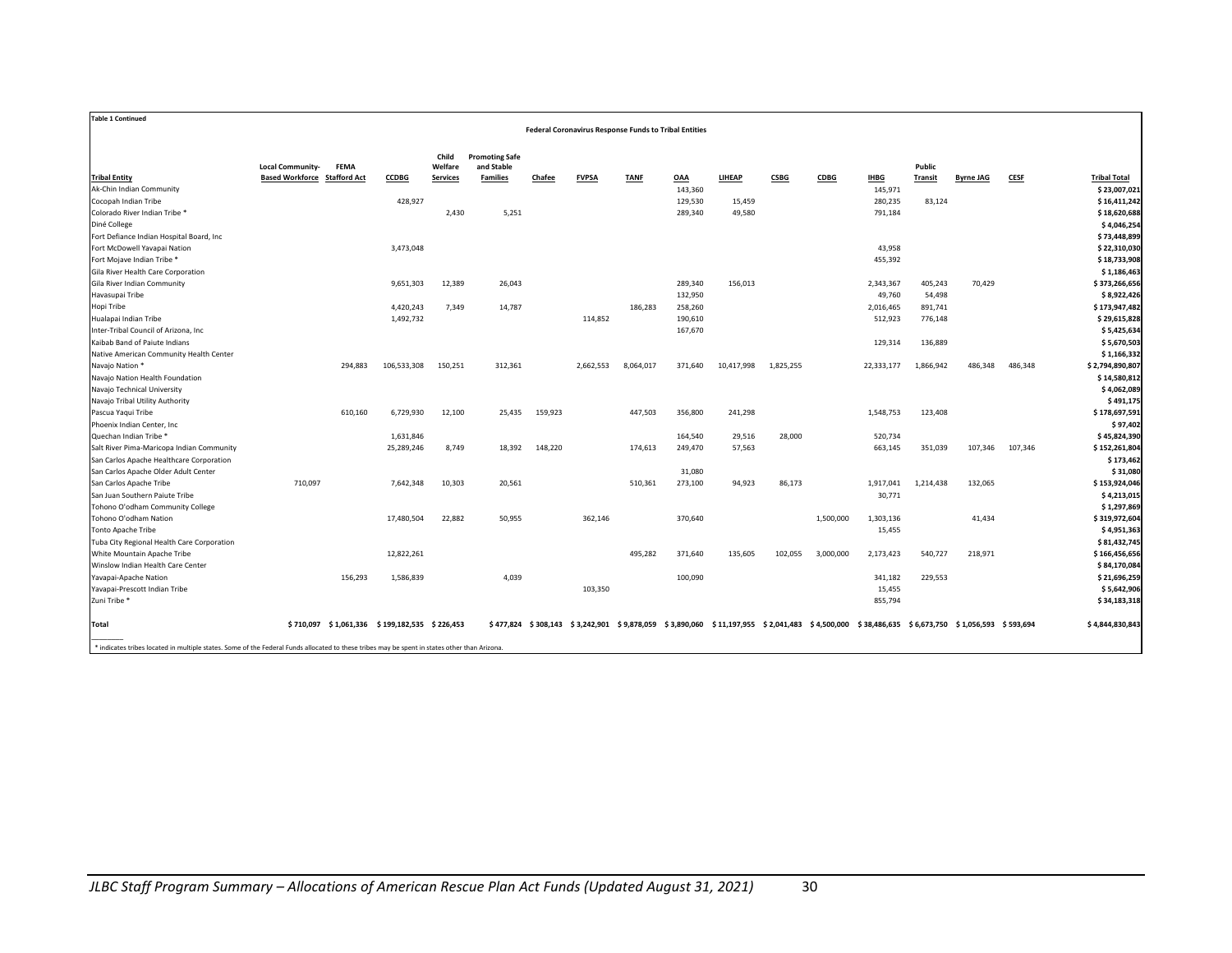# **2021 American Rescue Plan Act**

**Summary** – The American Rescue Plan (ARP) Act of 2021 (P.L. 117-2), the latest round of federal COVID-19 relief, was enacted on March 11, 2021. Provisions are organized according to broad topics. We have listed the affected state agency at the beginning of each program. Our estimates for Arizona's share are listed in parentheses and are bolded.

We estimate that the bill will result in at least \$11.3 billion to the state, \$2.6 billion to local governments, \$827 million in business aid, and \$12.0 billion in tax provisions and economic impact payments (the stimulus payments). Please see *Table 11* for a listing of each program. These amounts do not include the additional federal aid from an extension of unemployment compensation benefits, tax credits, and some other business aid.

Amounts include actual allocations published by federal agencies as well as estimates based on 2% of the total nationwide amount for the program or program-specific allocation formulas. Some estimates come from the Federal Funds Information for States, a collaboration between the National Conference of State Legislatures (NCSL) and the National Governors Association that tracks the fiscal impact of federal actions on states.

#### State/Local Government Aid **(\$7.0 billion)**

- Coronavirus State and Local Fiscal Recovery Funds (name has been changed from Coronavirus Relief Fund): For more information, see "Attachment: Coronavirus State and Local Fiscal Recovery Funds".
	- o States: \$195.3 billion **(\$4.2 billion)**: Available through December 31, 2024. Funds may be used to respond to COVID-19 or its negative economic impacts, premium pay to essential workers (up to \$13/hour, maximum of \$25,000 per worker), lost revenues, and water/sewer/broadband infrastructure. May not be used to reduce taxes directly or indirectly or make payments to pension funds. For allocations of these monies, see the Program Summary on [Allocations of American Rescue Plan Act Funds.](https://www.azleg.gov/jlbc/allocationsofamericanrescueplanactfunds082321.pdf)
	- o Locals: \$130.2 billion **(\$2.6 billion)**: Available through December 31, 2024.
		- Cities with a population of 50,000 or more: \$45.6 billion nationwide (\$1.0 billion).
		- Nonentitlement units of local government (cities and towns with a population of less than 50,000): \$19.5 billion nationwide (\$227 million).
			- o Distributed to states (from locals fund) for redistribution to local governments, based on population.
			- o Total amount received by nonentitlement unit (small city or town) may not exceed 75% of most recent budget as of January 27, 2020.
		- Counties: \$65.1 billion nationwide (\$1.4 billion). Distributed based on population, with hold-harmless provision relative to CDBG formula for urban counties.
	- o Coronavirus Capital Projects Fund: \$10 billion **(\$187 million)** for capital projects to carry out "critical capital projects directly enabling work, education and health monitoring, including remote options, in response to the public health emergency." The legislation directs the U.S. Secretary of the Treasury to establish an application process within 60 days after the bill's enactment. Available until expended.
	- o Local Assistance and Tribal Consistency Fund: \$2 billion nationwide. Available until September 30, 2023. To counties that experienced negative revenue impacts due to changes in federal programs, \$750 million in FY 2022 and \$750 million in FY 2023 based on economic conditions. Monies may be used for any governmental purpose other than lobbying.

Education **(\$3.6 billion)** – Arizona Department of Education (ADE), Department of Economic Security (DES), Governor's Office, Universities, Community Colleges, Arizona Commerce Authority (ACA)

- ADE Elementary and Secondary School Emergency Relief Fund (ESSERF): added \$122.8 billion to original CARES Act program **(\$2.6 billion)**. Monies remain available through September 30, 2024.
	- o Local Education Agencies (districts and charters) will receive 90% **(\$2.3 billion)**, according to prior formula, and must reserve at least 20% **(\$465 million)** to address learning loss.
	- o ADE 5% **(\$129 million)** retained by ADE to address learning loss as well. With LEA share, represents total of **\$594 million** related to learning loss.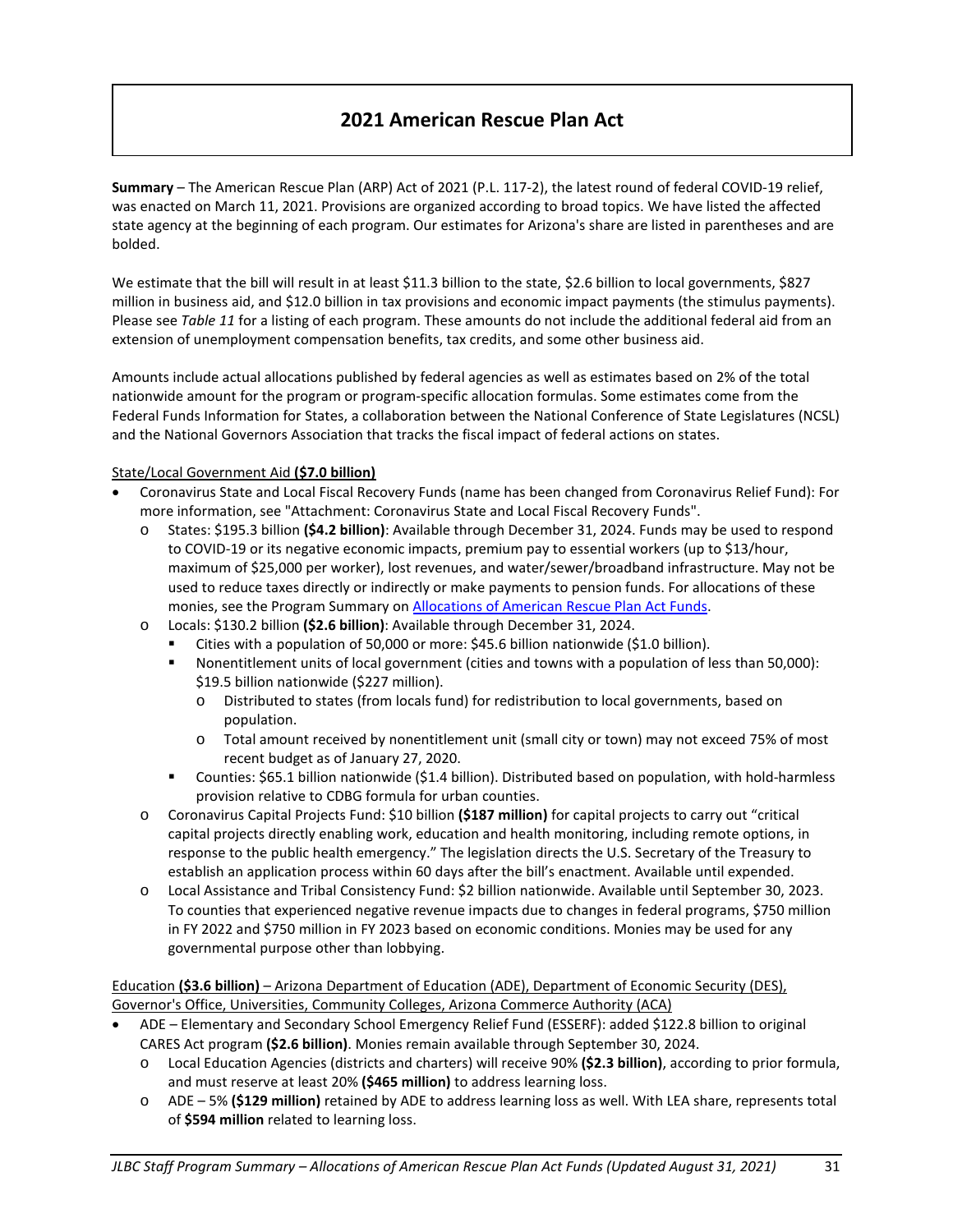- o ADE 1% **(\$26 million)** for summer enrichment programs for children that are disadvantaged/fostered/homeless.
- o ADE 1% **(\$26 million)** for afterschool programs for children that are disadvantaged/fostered/homeless.
- o ADE 0.5% **(\$13 million)** for administrative costs.
- o ADE 2.5% **(\$65 million)** at the Superintendent's discretion.
- o The U.S. Department of Education will also use \$800 million nationwide of ESSERF monies for wraparound services and assistance to enable homeless youth to attend school.
- Individuals with Disabilities Education Act funding: \$3 billion **(\$53 million)**:
	- o ADE \$46 million (based on formula) for special education formula grants.
	- $\circ$  ADE \$3 million (based on formula) for grants for preschool for children with disabilities.
	- o DES \$4 million for early intervention services for infants and toddlers with developmental delays.
- Governor's Office, ADE Emergency Assistance to Non-Public Schools: \$2.75 billion **(\$54 million)** for services for private schools, to be allocated by the Governor. Available through September 30, 2023.
- Universities, Community Colleges Higher Education Emergency Relief Fund (HEERF): \$39.6 billion **(\$716 million)**. Of the \$716 million so far allocated, **\$677 million** is allocated to public universities and community colleges. Public and private nonprofit institutions of higher education (IHEs) must spend at least 50% of ARP allocations on student grants; other (i.e., for-profit) IHEs must spend 100% of ARP allocations on student grants. Monies remain available through September 30, 2024. For a breakdown of ARP HEERF funds received by Arizona IHEs, see "Attachment: Higher Education Emergency Relief Fund Allocations".
- ADE Maintenance of Effort (applies only to ESSERF): maintain FY 2022 and FY 2023 spending levels on both K-12 and higher education at the proportionate level of state spending on those categories averaged from FY 2017, FY 2018, and FY 2019. Allows for waiver by U.S. Secretary of Education.
- ACA Emergency Connectivity Fund: \$7.2 billion **(\$205 million)** to provide funding to schools and libraries for the provision of connected devices, internet service, and equipment. Available until September 30, 2030. As noted above, State Fiscal Recovery Funds may also be spent on broadband.

# Health **(\$855 million)** – Department of Health Services (DHS), AHCCCS, DES

- DHS Centers for Disease Control (CDC) vaccine grants: \$7.5 billion **(\$71 million)**. Available until expended.
- DHS COVID-19 testing, contact tracing, and mitigation: \$48 billion **(\$219 million)**. Available until expended.
- DHS COVID-19 expand genomic sequencing grants: \$240 million **(\$5 million)**.
- DHS Public health workforce: \$7.7 billion **(\$153 million)** in awards to state/local public health departments for recruiting, hiring, and training of public health workers. Available until expended.
- Community Health Centers (CHCs): \$7.6 billion **(\$135 million)**. Available until expended. The federal government would grant these monies directly to CHCs.
- AHCCCS Grants for Teaching Health Centers that operate Graduate Medical Education: \$330 million **(\$7 million)**. Available until September 30, 2023.
- AHCCCS Community Mental Health Services Block Grant: \$1.5 billion **(\$39 million**). Must be expended by states by September 30, 2025.
- DHS Substance Abuse Prevention Treatment Block Grant: \$1.5 billion **(\$33 million)**. Must be expended by states by September 30, 2025.
- Health Resources and Services Administration (HRSA) mental and behavioral health training for health care professionals, paraprofessionals, and public safety officers: \$80 million **(\$2 million)**. Available until expended.
- Mental and behavioral health promotion among health professional workforce: \$40 million **(\$0.8 million)**. Available until expended. The federal government would grant these monies directly to entities providing health care.
- Behavioral Health Workforce Education and Training: \$100 million **(\$1 million)**.
- DHS Maternal, Infant, and Early Childhood Home Visiting: \$40 million **(\$1 million)** to support the delivery of evidence-based home visiting services to children and families living in communities at risk for poor maternal and child health outcomes.
- AHCCCS Local substance use disorder services: \$30 million **(\$0.6 million)** to be awarded to states and local governments. Available until expended.
- AHCCCS Local behavioral health needs: \$50 million **(\$1 million)** to be awarded to states and local governments. Available until expended.
- AHCCCS Certified Community Behavioral Health Clinic Expansion Grants: \$420 million **(\$2 million)** to Terros.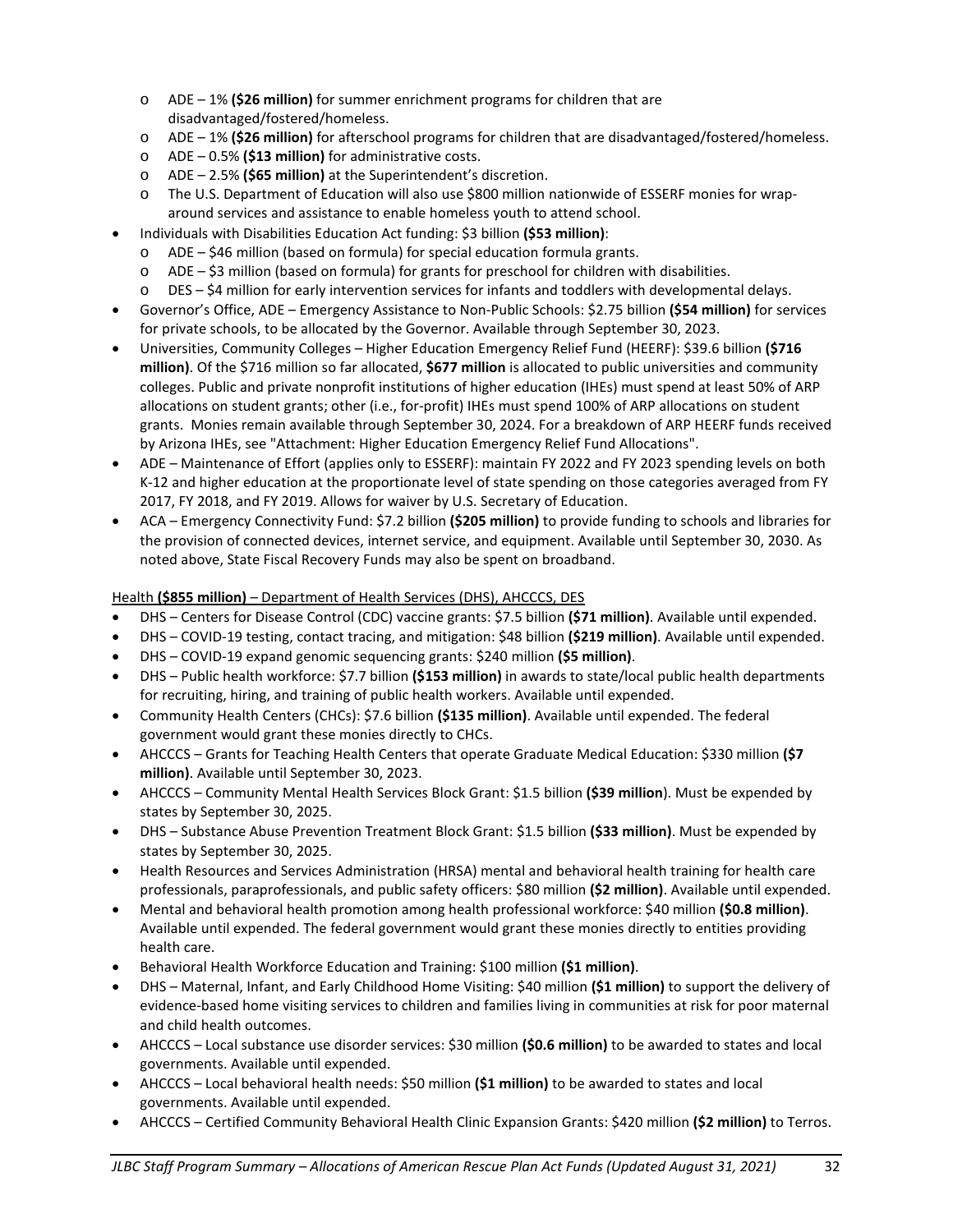- AHCCCS Medicaid/KidsCare:
	- o 100% federal match for Medicaid and Kids Care COVID-19 vaccines.
	- o State option to provide coverage to uninsured for COVID-19 vaccines and treatment without cost sharing through the public health emergency, with vaccines matched at 100% federal match.
	- o State option to extend eligibility to women for 12 months postpartum, for 5 years.
	- o Enhanced federal match at 85% for mobile crisis intervention services.
	- o 100% federal match for services to beneficiaries under Urban Indian Organizations for 2 years.
	- o Eliminates cap on drug rebates, beginning in CY 2024. We estimate this would increase Prescription Drug Rebate Fund revenues by \$13 million.
	- o Temporary federal match increase of 10% (with COVID 2 federal match, total of 86.21%) for states to make improvements to Medicaid Home and Community Based Services for 1 year. Contains supplement not supplant requirement.
- Nursing facilities strike teams: \$250 million **(\$5 million)**. Available until expended.
- Rural health care providers: \$8.5 billion **(\$170 million)** for rural health care related expenses and lost revenues as a result of the pandemic. Health care providers would apply directly to the federal government for these funds.
- Emergency rural development grants: \$500 million **(\$10 million)** for rural health care, including vaccine distribution and lost revenues. Funds would be available through September 30, 2023. Monies will not be distributed according to a formula.
- Subsidies for workers eligible for continuation coverage under the Consolidated Omnibus Reconciliation Act of 1985 (COBRA) due to involuntary termination or reduction in hours: 85% premium assistance available through September 30, 2021; provides refundable payroll tax credit to allow employers and health plans to be reimbursed for the full amount of COBRA premiums.

#### Human Services **(\$1.1 billion)** – DES, ADE, Department of Child Safety (DCS), Department of Veterans' Services (DVS)

- DES SNAP (Food Stamps) administration: \$1.1 billion **(\$18 million)** for FY 2021-FY 2023.
- DES Extends, from June 30, 2021, to September 30, 2021, the requirement that SNAP benefits be calculated at 115% of the regular level.
- DES Commodity Supplemental Food Program: \$37 million **(\$44,327)**, available through September 30, 2023.
- DHS Women, Infants, and Children (WIC) food program: **(\$10 million)**. U.S. Secretary of Agriculture may temporarily boost the value of the Cash Value Voucher up to \$35/month for women and children for a 4 month period.
- ADE Child and Adult Care Food Program: temporarily expands the age of eligibility at emergency homeless shelters from 18 to 25 during COVID.
- DES Pandemic Electronic Benefit Transfer: may be implemented for any school year during COVID and may be extended through the summer. Extends earlier COVID relief program which provides SNAP-like benefits to children who have received free or reduced price school meals if not for COVID-related school closures or reduced hours.
- DES Pandemic Emergency Assistance Fund: \$1 billion **(\$15 million)** through September 30, 2022. Up to 15% may be spent on administrative costs. Benefits may be used for non-recurrent short-term benefits in cash or other forms. May not supplant other federal or state monies. This is a new program.
- DES Adult Protective Services (APS): \$276 million for FY 2021 and FY 2022 **(\$2 million)**.
- DES Older Americans Act: \$1.4 billion **(\$32 million)**, available until expended.
	- o \$750 million for nutrition programs **(\$17 million)**.
	- o \$460 million for home- and community-based preventative and support services programs **(\$11 million)**.
	- o \$44 million for evidence-based health promotion and disease prevention **(\$1 million)**.
	- o \$145 million for the National Family Caregiver Support Program **(\$3 million)**.
	- o \$10 million for the long-term care ombudsman program **(\$0.2 million)**.
- DES Child Care and Development Block Grant Program: \$15 billion for FY 2021-2023 **(\$372 million)** to provide assistance to workers deemed essential during the pandemic without regard to income eligibility requirements. Funding must be obligated by September 30, 2023. Includes supplement not supplant provision. Along with the Child Care Stabilization Grants, these monies are subject to legislative appropriation.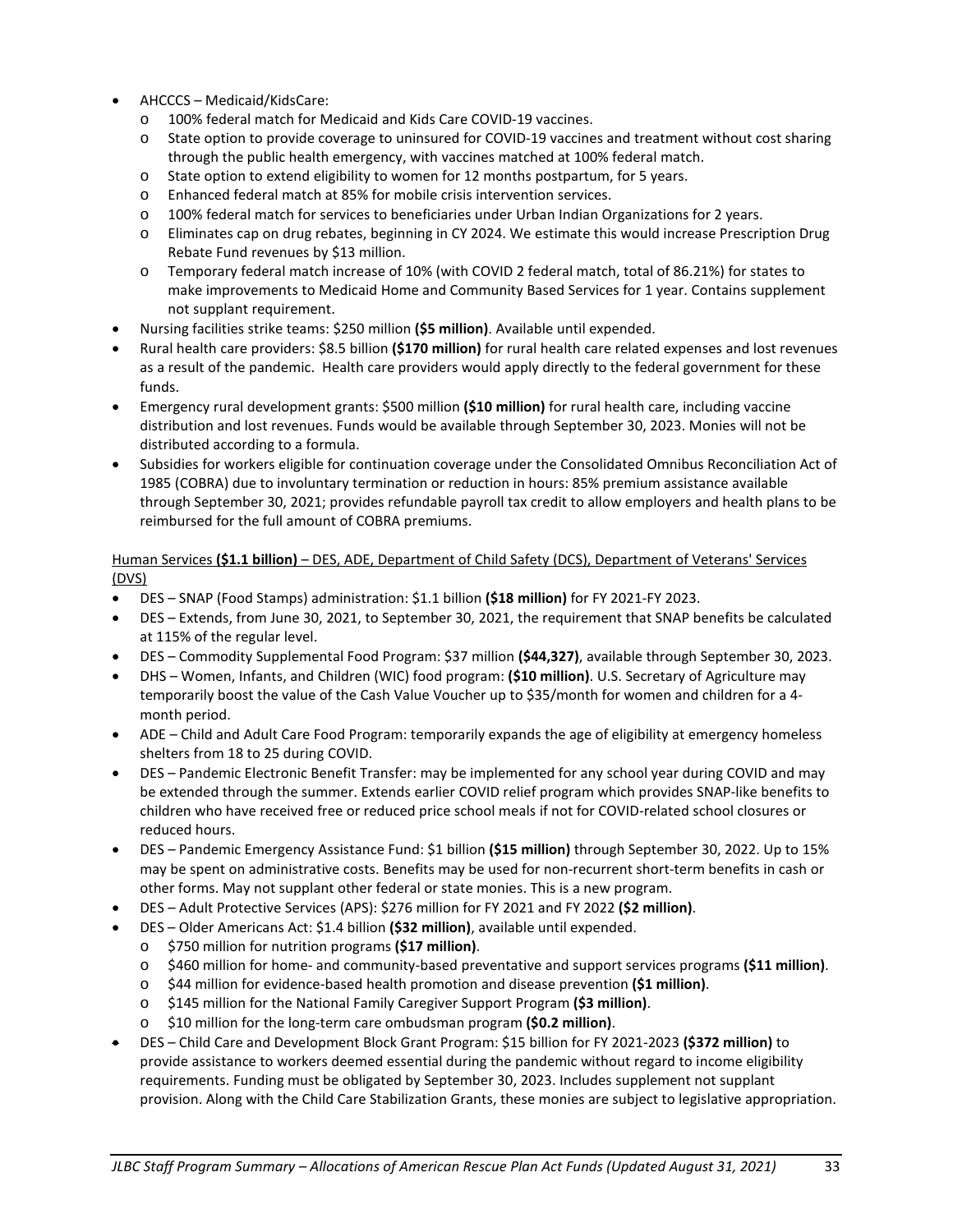These monies are in addition to \$249 million for Arizona child care in December's Consolidated Appropriations Act (CAA) of 2021.

- DES Child Care Stabilization Grants: \$24 billion **(\$596 million)**. DES may reserve up to 10% for administrative and technical assistance costs. Remainder must be awarded to qualified child care providers either open or closed due to COVID, based on current operating expenses. Funds must be used to supplement and not supplant other federal or state child care funds. DES is to notify the federal government if it is unable to obligate at least 50% of the funds within 9 months of the bill's enactment. Available through September 30, 2021.
- DES Child Care Entitlement to States: **(\$11 million)**. Suspends state match on funding for FY 2021 and FY 2022.
- Local Education Agencies Head Start: \$1 billion **(\$16 million)** to be awarded based on number of children enrolled. Available through September 30, 2022.
- DES Family Violence Prevention and Services Act: \$180 million **(\$3 million)** for formula grants, not subject to matching requirements. Available through September 30, 2025.
- DCS Child Abuse Prevention and Treatment Act: **(\$8 million)**. \$250 million child abuse and neglect prevention programs, not subject to matching; \$100 million for child abuse and neglect treatment and response state grant program, without regard to discretionary activity allocation requirements. Available through September 30, 2023.
- DES Low Income Home Energy Assistance Program (LIHEAP): \$4.5 billion **(\$24 million)** through September 30, 2022.
- DVS State Veteran's Homes: \$500 million in construction funds, with matching requirements. \$250 million one-time funds for state-operated facilities based on number of beds. Available until September 30, 2022.

# Housing **(\$784 million**) – DES, Department of Housing (DOH)

- DES Water Assistance Program: \$500 million **(\$11 million)** to assist low income consumers in paying for drinking water and wastewater expenses. Available until expended.
- DES Emergency Rental Assistance: \$18.7 billion **(\$389 million)**. ARP funds remain available until September 30, 2027. December's CAA of 2021 included \$492 million for Arizona. CAA funds remain available until September 30, 2022 (extended). Makes other changes to eligibility and program administration.
- DOH Homeowner Assistance Fund: \$10 billion **(\$197 million)**, to remain available until September 30, 2025. Monies may be used for mortgage and utilities payment assistance.
- DOH Homeless Assistance and Supportive Services Program/HOME Investment Partnerships: \$5 billion **(\$83 million)**, for tenant-based rental assistance, affordable housing development, supportive services, and noncongregate shelter units. Individuals and households qualify based on homelessness/domestic violence/veteran status. Monies remain available through September 30, 2025. Of the \$83 million to Arizona, \$22 million in non-entitlement funds are allocated to the state.
- Emergency Housing Choice Vouchers: \$5 billion **(\$100 million)** for individuals or households based on homelessness/domestic violence. Formula based on public housing capacity and geographic diversity. Available until September 30, 2030.
- DES Emergency assistance for rural housing: \$100 million **(\$2 million)**, available until September 30, 2022. For payments to households that have experienced income loss.
- DOH Housing Counseling: \$100 million **(\$2 million)** for Neighborhood Reinvestment Coalition (NeighborWorks) grants, to remain available until September 30, 2025.

## Transportation **(\$562 million)** – Arizona Department of Transportation

- Federal Transit Administration mass transit grants: Available until September 30, 2024.
	- o Urbanized areas: \$26.1 billion **(\$259 million)**. Allocations are for Avondale-Goodyear (\$0.5 million), Flagstaff (\$3 million), Phoenix-Mesa (\$208 million), Sierra Vista (\$0.2 million), Tucson (\$47 million), and Yuma (\$0.5 million).
	- o Seniors and persons with disabilities: \$50 million **(\$1 million)**. The state received \$0.2 million, Phoenix-Mesa \$0.6 million, and Tucson \$0.2 million.
	- o Rural areas: \$317 million **(\$1 million)**.
	- o Intercity bus formula: \$100 million **(\$2 million)**.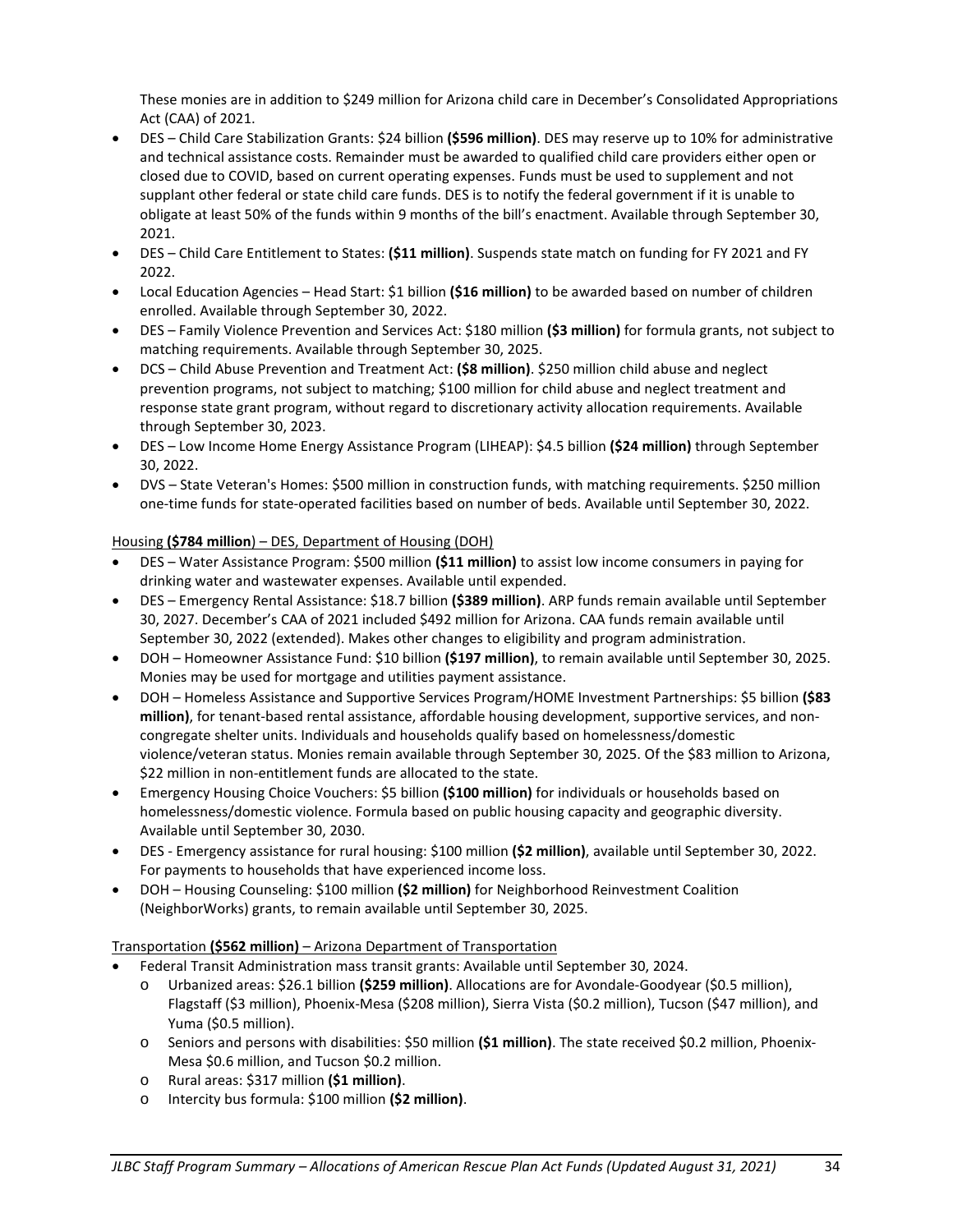- o Capital investment grants: \$1.7 billion **(\$99 million)**. Phoenix received \$81 million for the light rail extension and Tempe received \$17 million for its streetcar project.
- o Indian reservations: **(\$3 million)**.
- Airports: \$8 billion **(\$197 million)**. Available until September 30, 2024.

Other **(\$26 million)** – DES, Department of Emergency and Military Affairs (DEMA), Secretary of State (SOS), Arts **Commission** 

- DES UI Equity Grants: \$260 million **(\$7 million)** to improve claimant outreach and customer service processes, implement strategies to reduce backlog, and improve access for lower-income claimants.
- DEMA Emergency Management Performance Grants: \$100 million **(\$2 million)**. Available until September 30, 2025.
- DEMA Emergency Food and Shelter Program: \$400 million **(\$11 million)**. Available until September 30, 2025.
- SOS Institute of Museum and Library Services: \$200 million **(\$4 million)**. Available until expended.
- Arts Commission National Endowment for the Arts grants: \$135 million **(\$0.9 million)**. Available until expended.
- National Endowment for the Humanities: \$135 million **(\$1 million)**. Available until expended.

# Business Aid **(\$827 million)** – ACA

- Reauthorizes State Small Business Credit Initiative Act of 2010. Provides \$10 billion **(\$59 million)** to support small business financing, to be expended by September 30, 2030. Arizona's employment based allocation is \$55 million and very small business allocation is \$4 million.
- Paycheck Protection Program (PPP): Expands eligibility to 501(c) nonprofits (except 501c4) and larger nonprofits, as well as internet-only news and periodical publishers. Provides additional \$7.25 billion for PPP **(\$145 million)**.
- Targeted Economic Injury Disaster Loan (EIDL) Advances: \$15 billion **(\$16 million)**. Advances for small businesses of up to \$10,000 may be converted to grants if used to cover business's operating expenses. As of August 19, 2021, Arizona businesses have received \$16 million in 2021 supplemental targeted advances.
- Shuttered Venue Operators Grant: \$16 billion **(\$194 million)**. As of August 23, 2021, Arizona has received 177 grants for a total of \$194 million.
- Assistance to restaurants: \$25 billion **(\$294 million)**. Grants of up to \$10 million per entity (maximum of \$5 million per location) based on difference between 2020 and 2019 revenue. Available until expended. May be used for payroll, rent, operational expenses, etc. As of June 30, 2021, Arizona has received 1,325 grants for a total of \$294 million.
- Economic Adjustment Assistance: \$3 billion **(\$60 million)**. Provides competitive technical, planning, and public works and infrastructure assistance to regions experiencing adverse economic impacts. Available until September 30, 2022.
- Payroll Support Program: \$14 billion to air carriers, \$1 billion to contractors **(\$59 million)**. Available until September 30, 2023. Passenger carriers based in Arizona received \$57 million and contractors received \$2 million.

## Tax Provisions **(\$3.3 billion)**

- Child tax credit: \$105.1 billion **(\$2.1 billion)**. Fully refundable for 2021. Amount increased from \$2,000 to \$3,000 per child (or \$3,600 per child under 6). Allows 17-year-olds to qualify.
- Earned Income Tax Credit, changes for 2021: \$11.9 billion **(\$238 million)**. Minimum age lowered from 25 to 19 and maximum age eliminated. Increases phaseout percentage from 7.65% to 15.3%. Maximum credit increases from \$543 to \$1,502 for childless adults.
- Child and Dependent Care Tax Credit, changes for 2021: \$8.1 billion **(\$162 million)**. Makes credit fully refundable. Increases maximum credit rate to 50%. Increases phaseout threshold from \$15,000 to \$125,000.
- Paid Sick and Family Leave Credits: \$6.3 billion **(\$125 million)**. Extended from March 31, 2021, through September 30, 2021. Increased from \$10,000 to \$12,000 per employee. Allows state and local governments to access credits.
- Employee Retention Credit: \$10.2 billion **(\$204 million)**. Extended through December 31, 2021. Employers whose gross receipts declined by at least (20)% compared to the same quarter in 2019 or the prior quarter are allowed a payroll tax credit of 70% of wages, up to \$10,000 per employee per quarter.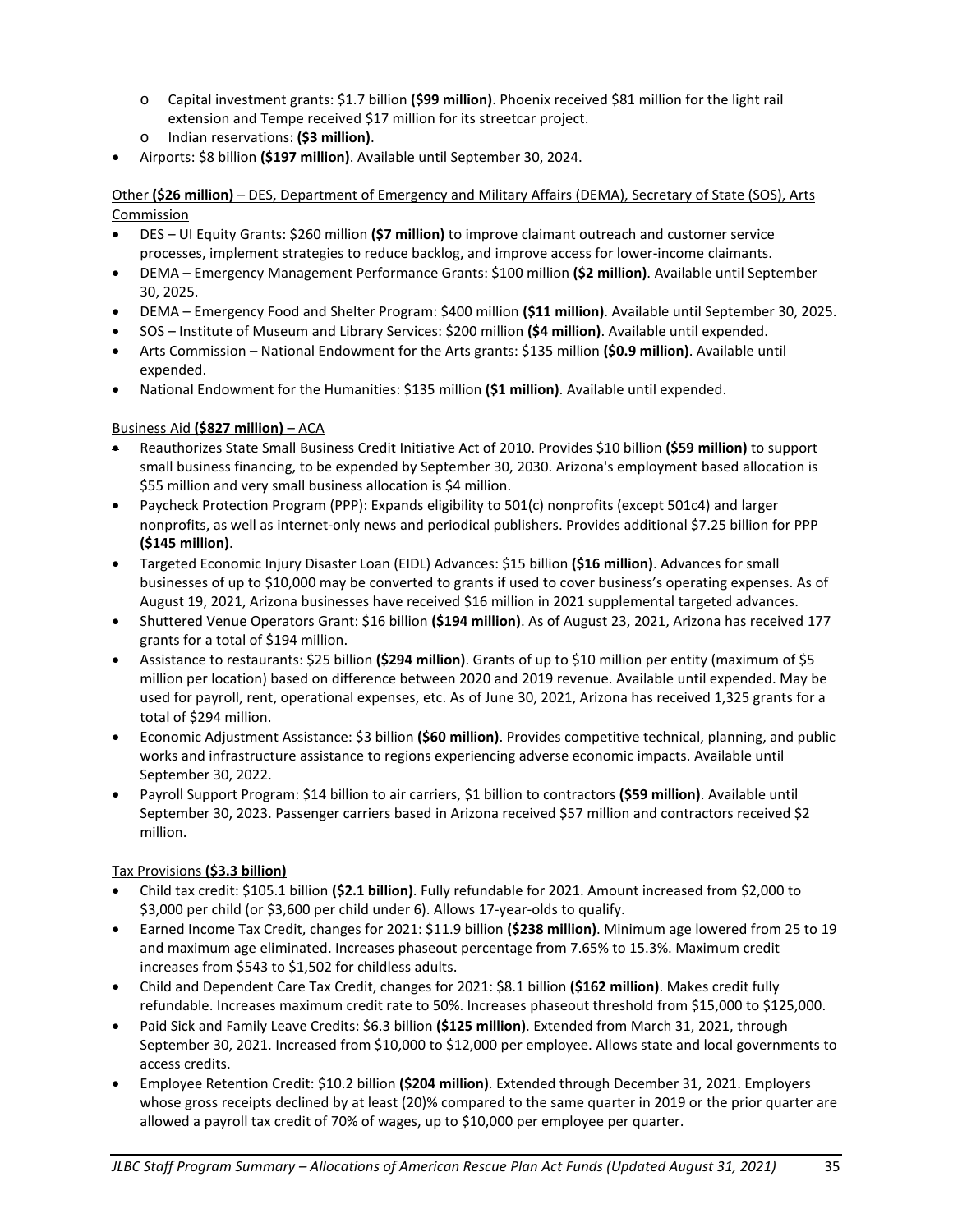- 36B Credits: Allows individuals with income up to 400% of federal poverty line to qualify for the refundable Health Insurance Premium Tax Credit in TY 2021 and TY 2022.
- EIDL Advances: exempts EIDL grants from tax.
- Restaurant Revitalization Grants: exempts from tax.
- COVID-related student loan relief: exempt from tax.
- Exempts \$10,200 of Unemployment Insurance benefits from federal taxation for households with incomes up to \$150,000: \$25.0 billion **(\$499 million)**. State conformity will reduce General Fund revenues by \$(30) million.

## Individual Aid **(\$8.7 billion)**

• Economic Impact Payments (Stimulus Payments): **(\$8.7 billion)**. \$1,400 for single filer (\$2,800 for joint filer) and \$1,400 per child or non-child dependent. Full amount provided to filers with Adjusted Gross Income (AGI) of \$75,000 single and \$150,000 married filing jointly). In Arizona, 3,567,885 individuals received payments.

## UI – DES

- Federal Pandemic Unemployment Compensation (additional \$300/week): 100% federal funding extended through September 6, 2021.
- Pandemic Unemployment Assistance (self-employed): 100% federal funding extended through September 6, 2021; total number of weeks of benefits increased from 50 to 79.
- Pandemic Emergency Unemployment Compensation (increase in number of weeks): increases number of weeks from 24 to 53, and extends program through September 6, 2021, at 100% federal funding
- Extended Benefits (EB): extends through September 6, 2021, 100% federal funding of extended benefits for high-unemployment states (waives 50% state cost share). Arizona's 13-week EB period was triggered beginning the week of June 14, 2020.
- Waiving waiting week: full reimbursement, retroactive to December 31, 2020, and continued through September 6, 2021.
- Short-time compensation: extends 100% federal financing of short-time compensation through September 6, 2021.
- Reimbursing employers (50% subsidy to government and nonprofit entities): subsidy increases from 50% to 75% after March 31, 2021; extends reimbursement through September 6, 2021 at 75% rate.
- Allows states to take federal loans with 0% interest through September 6, 2021.
- Exempts \$10,200 of UI income from federal taxation for households with incomes up to \$150,000 (see last bullet of Tax Provisions in the section above).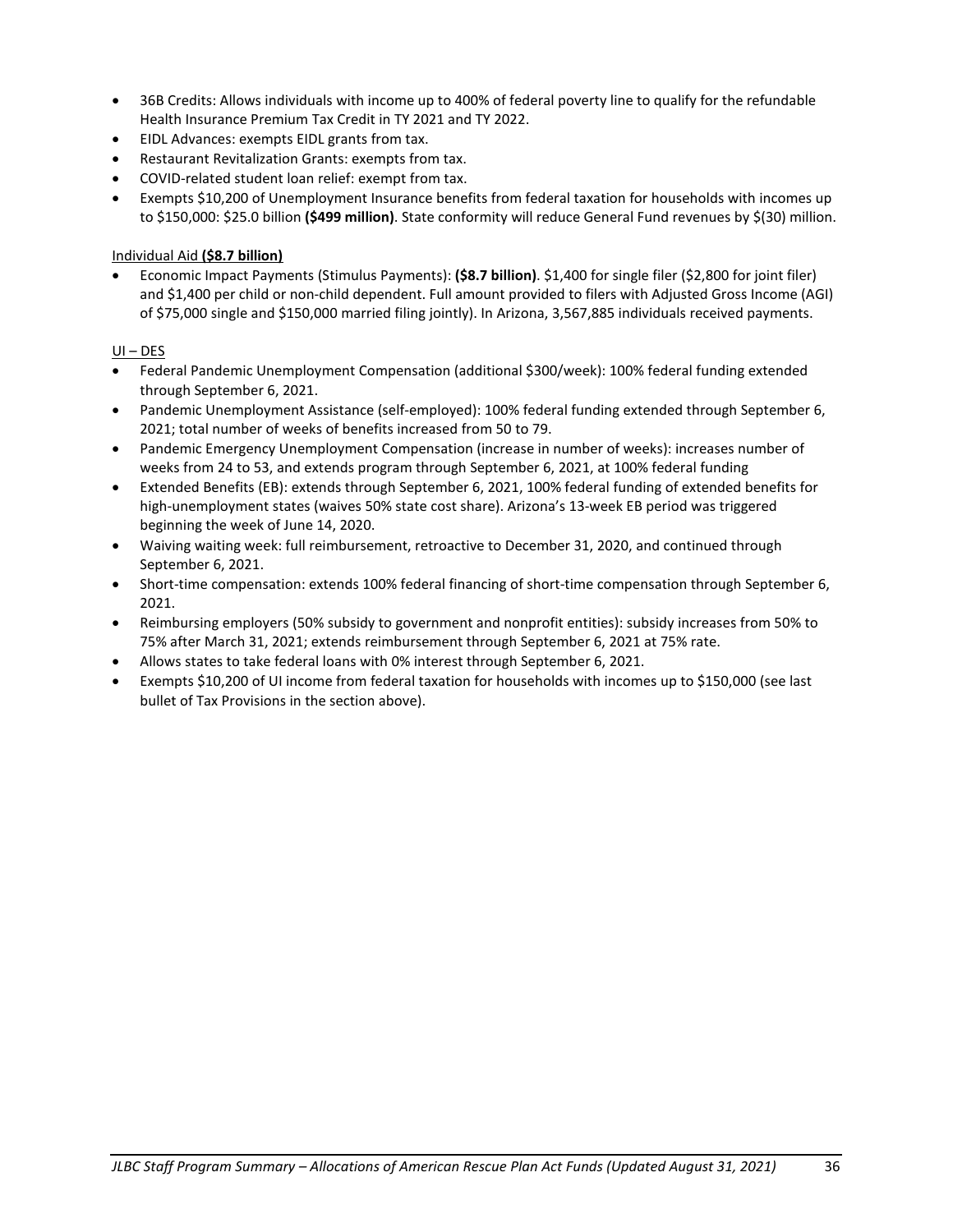| Table 11                                                                                    |                   |  |  |  |
|---------------------------------------------------------------------------------------------|-------------------|--|--|--|
| 2021 American Rescue Plan Act Programs 1/                                                   |                   |  |  |  |
|                                                                                             | \$ in Millions    |  |  |  |
|                                                                                             |                   |  |  |  |
| <b>State/Local Government Aid</b>                                                           |                   |  |  |  |
| State Fiscal Recovery Fund                                                                  | 4,183             |  |  |  |
| Local Fiscal Recovery Fund                                                                  | 2,644             |  |  |  |
| Coronavirus Capital Projects Fund                                                           | 187 <sup>2/</sup> |  |  |  |
|                                                                                             |                   |  |  |  |
| Education                                                                                   |                   |  |  |  |
| K-12 Emergency Relief Fund (ESSERF)                                                         | 2,582             |  |  |  |
| Individuals with Disabilities Education Act (IDEA)                                          | 53                |  |  |  |
| <b>Emergency Assistance to Non-Public Schools</b>                                           | 54                |  |  |  |
|                                                                                             | 677               |  |  |  |
| Higher Education Emergency Relief Fund (HEERF) - Public Universities and Community Colleges |                   |  |  |  |
| Emergency Connectivity Fund - Schools and Libraries                                         | 205               |  |  |  |
| Health                                                                                      |                   |  |  |  |
| <b>CDC Vaccine Grants</b>                                                                   | 71                |  |  |  |
| COVID-19 Testing, Contact Tracing, and Mitigation                                           | 219               |  |  |  |
|                                                                                             | 5                 |  |  |  |
| <b>COVID-19 Expand Genomic Sequencing</b><br><b>Public Health Workforce</b>                 | 153 <sup>2</sup>  |  |  |  |
|                                                                                             |                   |  |  |  |
| <b>Community Health Centers</b>                                                             | 135               |  |  |  |
| <b>Graduate Medical Education</b>                                                           | $7^{\frac{2}{}}$  |  |  |  |
| <b>Community Mental Health Services Block Grant</b>                                         | 39                |  |  |  |
| <b>Substance Abuse Prevention Treatment Block Grant</b>                                     | 33                |  |  |  |
| Mental and Behavioral Health Training                                                       | $2^{2/2}$         |  |  |  |
| Mental and Behavioral Health for Healthcare Workers                                         | $0.8 \frac{2}{3}$ |  |  |  |
| Behavioral Health Workforce Education and Training                                          | 1                 |  |  |  |
| Maternal, Infant, and Early Childhood Home Visiting                                         | $\mathbf{1}$      |  |  |  |
| Local Substance Use Disorder Services                                                       | $0.6 \frac{2}{3}$ |  |  |  |
| <b>Local Behavioral Health Needs</b>                                                        | $1^{2/}$          |  |  |  |
| Certified Community Behavioral Health Clinic Expansion Grants                               | $\overline{2}$    |  |  |  |
| <b>Nursing Facilities Strike Teams</b>                                                      | 5 <sup>2</sup>    |  |  |  |
| <b>Rural Health Care Providers</b>                                                          | $170^{2/5}$       |  |  |  |
| <b>Emergency Rural Development Grants</b>                                                   | $10^{2/}$         |  |  |  |
|                                                                                             |                   |  |  |  |
| <b>Human Services</b>                                                                       |                   |  |  |  |
| <b>SNAP Administration</b>                                                                  | 18                |  |  |  |
| <b>Commodity Supplemental Food Program</b>                                                  | $0^{\frac{3}{2}}$ |  |  |  |
| Women, Infants, and Children Food Program                                                   | 10                |  |  |  |
| Pandemic Emergency Assistance Fund - 1-time, short-term benefits                            | 15                |  |  |  |
| <b>Adult Protective Services</b>                                                            | 2                 |  |  |  |
| <b>Older Americans Act</b>                                                                  | 32                |  |  |  |
|                                                                                             |                   |  |  |  |
| Child Care and Development Block Grant                                                      | 372               |  |  |  |
| <b>Child Care Stabilization Grants</b>                                                      | 596               |  |  |  |
| Child Care Entitlement to States                                                            | 11                |  |  |  |
| <b>Head Start</b>                                                                           | 16                |  |  |  |
| Family Violence Prevention and Services Act                                                 | 3                 |  |  |  |
| <b>Child Abuse Prevention and Treatment Act</b>                                             | 8                 |  |  |  |
| Low Income Home Energy Assistance Program                                                   | 24                |  |  |  |
| <b>State Veterans' Homes</b>                                                                | $N/A$ $4/$        |  |  |  |
|                                                                                             |                   |  |  |  |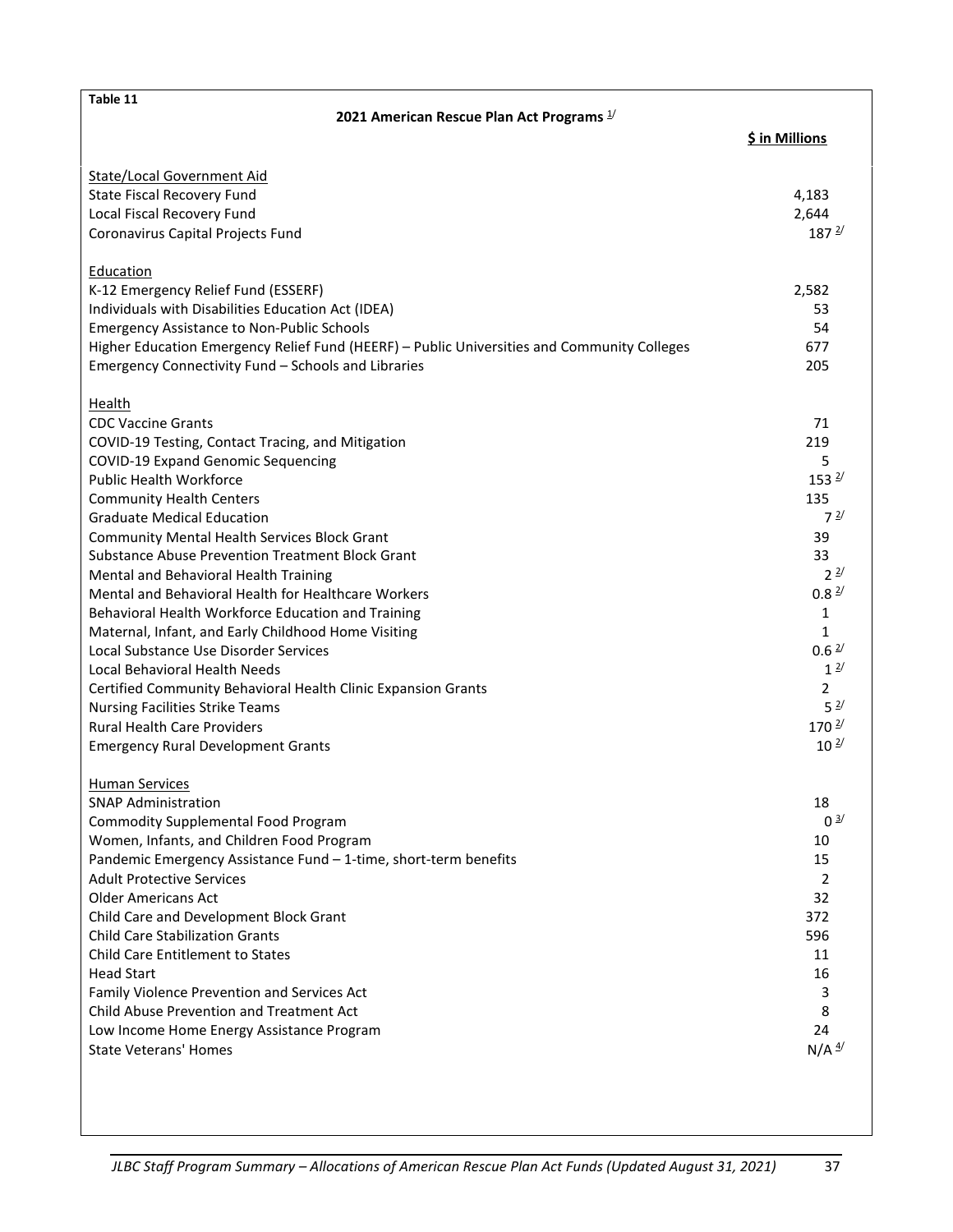| Table 11 (Continued)                                                                                                                                                                                                                                                                                                                                                                                                                                      |                                                                                                      |
|-----------------------------------------------------------------------------------------------------------------------------------------------------------------------------------------------------------------------------------------------------------------------------------------------------------------------------------------------------------------------------------------------------------------------------------------------------------|------------------------------------------------------------------------------------------------------|
| 2021 American Rescue Plan Act Programs 1/                                                                                                                                                                                                                                                                                                                                                                                                                 |                                                                                                      |
|                                                                                                                                                                                                                                                                                                                                                                                                                                                           | \$ in Millions                                                                                       |
| Housing<br>Low Income Drinking Water Assistance<br><b>Emergency Rental Assistance</b><br>Homeowner Assistance Fund<br>Homeless Assistance and Supportive Services Program/HOME Investment Partnerships<br><b>Emergency Housing Choice Vouchers</b><br><b>Emergency Assistance for Rural Housing</b><br><b>Housing Counseling</b>                                                                                                                          | 11<br>389<br>197<br>83<br>$100^{2/}$<br>$2^{\frac{2}{3}}$<br>2 <sup>2</sup>                          |
| <b>Transportation</b><br><b>Federal Transit Administration Mass Transit Grants</b><br><b>Urbanized Areas</b><br>Seniors and Persons with Disabilities<br><b>Rural Areas</b><br>Intercity Bus Formula<br><b>Indian Reservations</b><br><b>Capital Investment Grants</b><br>Airports                                                                                                                                                                        | 259<br>1<br>1<br>2<br>3<br>99<br>197                                                                 |
| Other<br><b>UI Equity Grants</b><br><b>Emergency Management Performance Grants</b><br><b>Emergency Food and Shelter Program</b><br>Institute of Museum and Library Services<br>National Endowment for the Arts<br>National Endowment for the Humanities                                                                                                                                                                                                   | 7<br>$\overline{2}$<br>11<br>4<br>0.9<br>1                                                           |
| <b>Business Aid</b><br><b>Small Business Financing</b><br>Paycheck Protection Program<br>Targeted Economic Injury Disaster Loan Advances<br>Shuttered Venue Operators Grant<br><b>Assistance to Restaurants</b><br>Economic Adjustment Assistance<br>Payroll Support Program (Air Carriers)                                                                                                                                                               | 59<br>145 <sup>2</sup><br>16<br>194<br>294<br>$60^{2/}$<br>59                                        |
| <b>Tax Provisions</b><br><b>Child Tax Credit</b><br>Earned Income Tax Credit<br>Child and Dependent Care Tax Credit<br>Paid Sick and Family Leave Credits<br><b>Employee Retention Credit</b><br>UI \$10,200 Tax-Free                                                                                                                                                                                                                                     | $2,102 \frac{5}{2}$<br>$238^{5/}$<br>$162^{5/2}$<br>125 <sup>5/</sup><br>$204 \frac{5}{ }$<br>499 5/ |
| Individual Aid<br>Economic Impact Payments (Stimulus Payments)                                                                                                                                                                                                                                                                                                                                                                                            | 8,661                                                                                                |
| <b>Total</b>                                                                                                                                                                                                                                                                                                                                                                                                                                              | 26,737 $\frac{6}{1}$                                                                                 |
| Unless otherwise noted, figures represent the actual allocation.<br>$\frac{1}{2}$<br>$\frac{2}{3}$<br>Estimate assumes Arizona will receive 2% of the national funding level.<br>Actual figure rounds to \$0. See narrative for amount.<br>$\frac{3}{2}$<br>N/A means Arizona's allocation is not yet known.<br>4/<br>These estimates are based on pro-rated nationwide amounts.<br>$\overline{5}$<br>6/<br>Numbers may not add to total due to rounding. |                                                                                                      |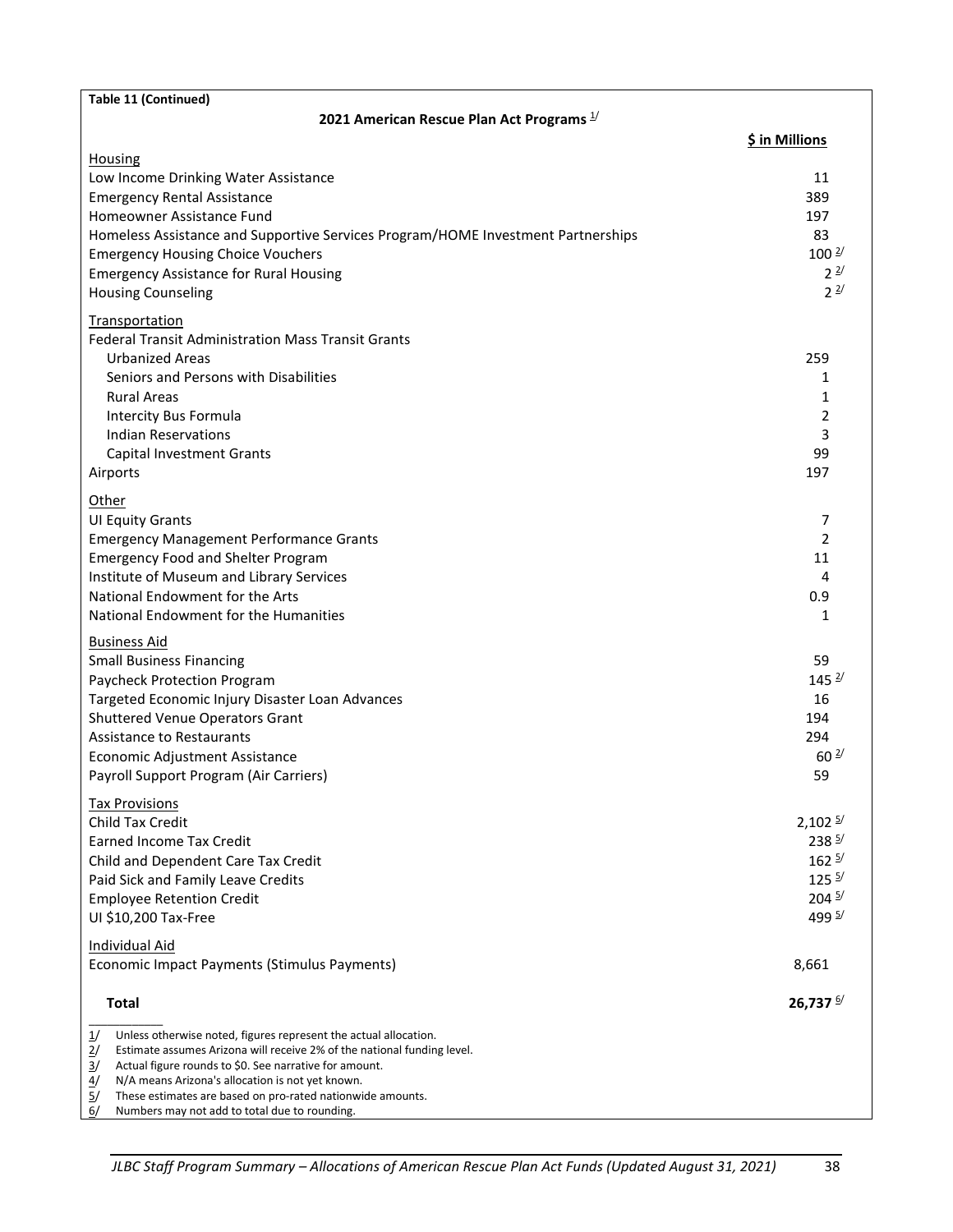# **Attachment: Coronavirus State and Local Fiscal Recovery Funds**

We provide further details on the uses, restrictions, and recoupment provisions related to the Coronavirus State and Local Fiscal Recovery Funds according to the American Rescue Plan Act (P.L. 117-2). Our description is largely verbatim from the bill text.

#### Coronavirus State Fiscal Recovery Fund

Uses – The state must use monies received from the Coronavirus State and Local Fiscal Recovery Funds to cover costs incurred by December 31, 2024:

- A. To respond to the public health emergency with respect to COVID-19 or its negative economic impacts, including assistance to households, small businesses, and nonprofits, or aid to impacted industries such as tourism, travel, and hospitality;
- B. To respond to workers performing essential work during the COVID-19 public health emergency by providing premium pay (up to \$13 per hour in addition to regular wages or remuneration, with a maximum of \$25,000 per worker) to eligible workers of the state (workers needed to maintain continuity of operations of essential critical infrastructure sectors and additional sectors designated by the Governor as critical to protect the health and well-being of the state's residents) or by providing grants to employers with eligible workers;
- C. For the provision of government services to the extent of the reduction in revenue due to the COVID-19 public health emergency relative to revenues collected in the most recent full state fiscal year prior to the emergency (i.e., SFY 2019);
- D. To make necessary investments in water, sewer, or broadband infrastructure.

Restrictions – In addition, the state may not use monies received from the Coronavirus State and Local Fiscal Recovery Funds:

- A. To either directly or indirectly offset a reduction in the state's net tax revenue resulting from a change in law, regulation, or administrative interpretation between March 3, 2021, and the last day of the fiscal year in which all Coronavirus State Fiscal Recovery Fund monies have been expended (or returned to or recovered by the U.S. Treasury) that reduces any tax (by providing for a reduction in a rate, a rebate, a deduction, a credit, or otherwise) or delays the imposition of any tax or tax increase;
- B. For deposit into any pension fund.

Recoupment – If the state fails to comply with these uses and restrictions, the state shall be required to repay to the U.S. Treasury an amount equal to the amount of funds used in violation. In the case of a violation of Restriction A, the amount the state shall be required to repay is the lesser of:

- The amount of the applicable reduction to net tax revenue attributable to such violation;
- The amount of funds received by the state from the Coronavirus State and Local Fiscal Recovery Funds.

## Coronavirus Local Fiscal Recovery Fund

Uses – The metropolitan city, nonentitlement unit (small city or town), or county must use monies received from the Coronavirus Local Fiscal Recovery Fund to cover costs incurred by December 31, 2024:

- A. To respond to the public health emergency with respect to COVID-19 or its negative economic impacts, including assistance to households, small businesses, and nonprofits, or aid to impacted industries such as tourism, travel, and hospitality;
- B. To respond to workers performing essential work during the COVID-19 public health emergency by providing premium pay (up to \$13 per hour in addition to regular wages or remuneration, with a maximum of \$25,000 per worker) to eligible workers of the local government (workers needed to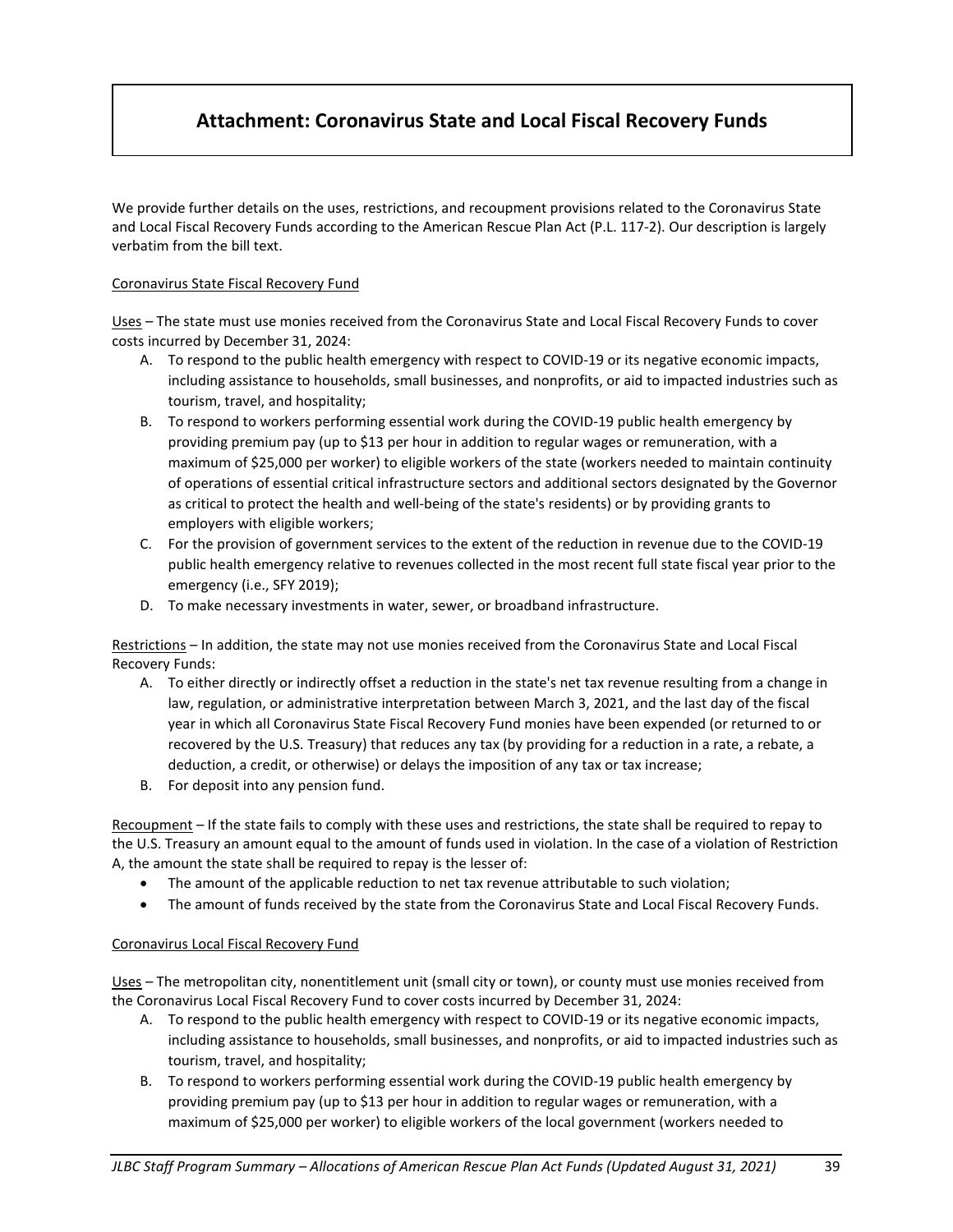maintain continuity of operations of essential critical infrastructure sectors and additional sectors designated by the local government's chief executive officer as critical to protect the health and wellbeing of the local government's residents) or by providing grants to employers with eligible workers;

- C. For the provision of government services to the extent of the reduction in revenue due to the COVID-19 public health emergency relative to revenues collected in the most recent full fiscal year prior to the emergency (i.e., FY 2019);
- D. To make necessary investments in water, sewer, or broadband infrastructure.

Restrictions – In addition, the metropolitan city, nonentitlement unit (small city or town), or county may not use monies received from the Coronavirus Local Fiscal Recovery Fund for deposit into any pension fund.

Recoupment – If the metropolitan city, nonentitlement unit (small city or town), or county fails to comply with these uses and restrictions, the local government shall be required to repay to the U.S. Treasury an amount equal to the amount of funds used in violation.

Allocations – See *Table 12* for allocations from the Coronavirus Local Fiscal Recovery Fund.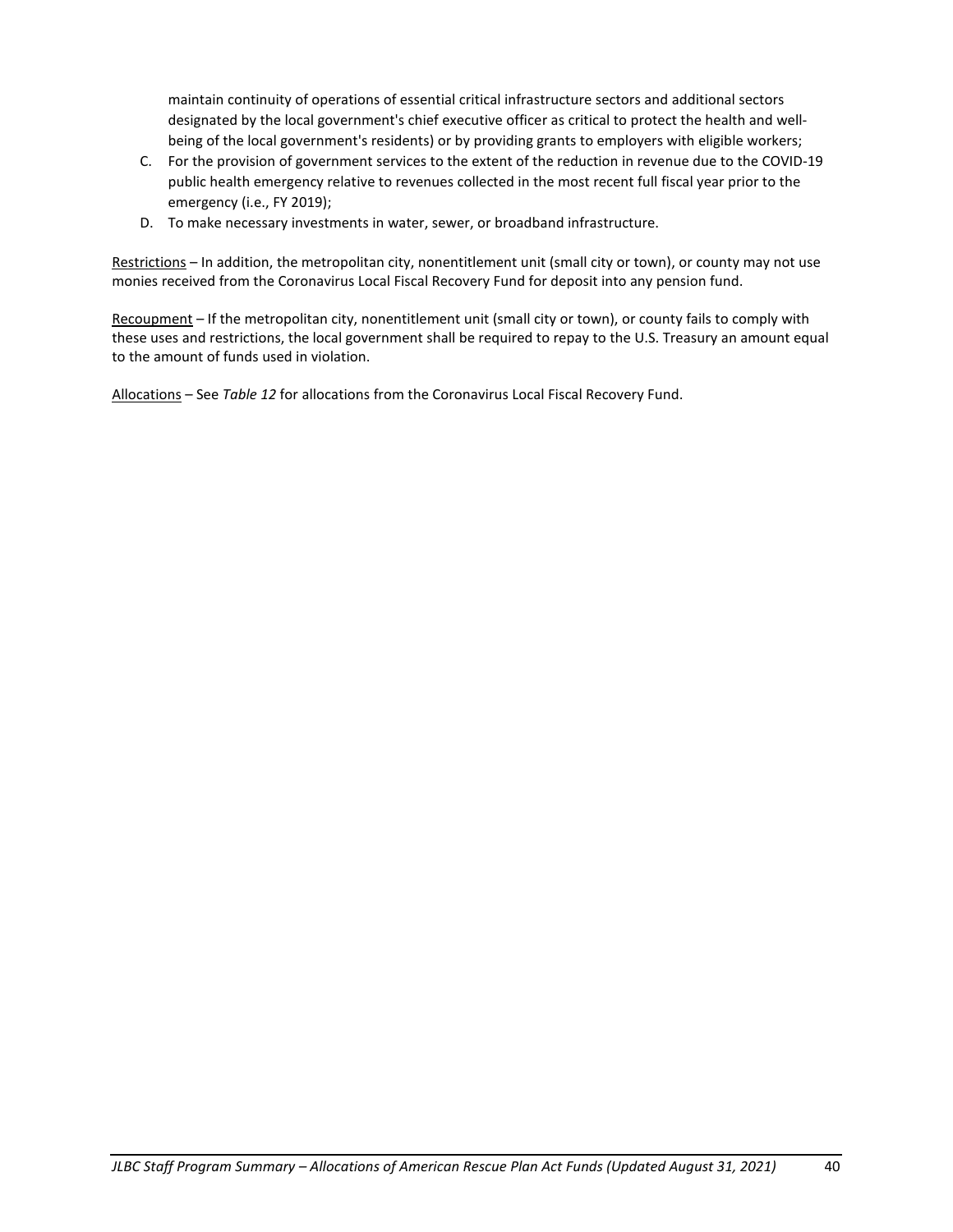#### **Table 12**

### **Coronavirus Local Fiscal Recovery Fund Allocations**

|                                  | \$ in Millions    |                                       | \$ in Millions        |
|----------------------------------|-------------------|---------------------------------------|-----------------------|
| <b>Metropolitan Cities</b>       |                   | Metropolitan Cities (Continued)       |                       |
| Avondale                         | 18                | Mesa                                  | 106                   |
| <b>Buckeye</b>                   | 11                | Peoria                                | 21                    |
| Casa Grande                      | 11                | Phoenix                               | 396                   |
| Chandler                         | 35                | Prescott                              | 6                     |
| Douglas                          | 4                 | <b>Prescott Valley</b>                | 8                     |
| Flagstaff                        | 13                | Queen Creek                           | 5                     |
| Gilbert                          | 24                | Scottsdale                            | 29                    |
| Glendale                         | 60                | Sierra Vista                          | 6                     |
| Goodyear                         | 10                | Surprise                              | 16                    |
| Kingman                          | 5                 | Tempe                                 | 46                    |
| Lake Havasu City                 | 9                 | Tucson                                | 136                   |
| Maricopa                         | $\overline{7}$    | Yuma                                  | 23                    |
|                                  |                   | <b>Metropolitan Cities Subtotal</b>   | $1,003$ $\frac{1}{3}$ |
| Small Cities/Towns <sup>2/</sup> |                   | <b>Small Cities/Towns (Continued)</b> |                       |
| Apache Junction                  | 14                | Nogales                               | 8                     |
| Benson                           | $\overline{2}$    | Oro Valley                            | 15                    |
| <b>Bisbee</b>                    | $\overline{2}$    | Page                                  | $\overline{2}$        |
| <b>Bullhead City</b>             | 14                | Paradise Valley                       | 5                     |
| Camp Verde                       | 4                 | Parker                                | $\mathbf{1}$          |
| Carefree                         | 1                 | Patagonia                             | 0 <sup>3</sup>        |
| Cave Creek                       | $\overline{2}$    | Payson                                | 5                     |
| Chino Valley                     | 4                 | Pima                                  | $\mathbf{1}$          |
| Clarkdale                        | 1                 | Pinetop-Lakeside                      | 1                     |
| Clifton                          | $\mathbf{1}$      | Quartzsite                            | 1                     |
| Colorado City                    | $\overline{2}$    | Safford                               | 3                     |
| Coolidge                         | 4                 | Sahuarita                             | 11                    |
| Cottonwood                       | 4                 | San Luis                              | 13                    |
| Dewey-Humboldt                   | 1                 | Sedona                                | 3                     |
| Duncan                           | 0 <sup>3/</sup>   | Show Low                              | $\overline{2}$        |
| Eagar                            | $\overline{2}$    | Snowflake                             | 6                     |
| El Mirage                        | 11                | Somerton                              | 6                     |
| Eloy                             | 6                 | South Tucson                          | $\overline{2}$        |
| Florence                         | 9                 | Springerville                         | 1                     |
| <b>Fountain Hills</b>            | 8                 | St. Johns                             | 1                     |
| Fredonia                         | $0^{\frac{3}{2}}$ | <b>Star Valley</b>                    | $\mathbf{1}$          |
| Gila Bend                        | $\mathbf{1}$      | Superior                              | $\mathbf{1}$          |
| Globe                            | $\overline{2}$    | Taylor                                | $\mathbf{1}$          |
| Guadalupe                        | $\overline{2}$    | Thatcher                              | $\overline{2}$        |
| Hayden                           | 0 <sup>3/</sup>   | Tolleson                              | $\overline{2}$        |
| Holbrook                         | $\overline{2}$    | Tombstone                             | 0 <sup>3/</sup>       |
| Huachuca City                    | $\mathbf{1}$      | Tusayan                               | 0 <sup>3</sup>        |
| Jerome                           | 0 <sup>3/</sup>   | Wellton                               | $\mathbf{1}$          |
| Kearny                           | $\mathbf{1}$      | Wickenburg                            | 3                     |
| Litchfield Park                  | $\overline{2}$    | Willcox                               | $\mathbf{1}$          |
| Mammoth                          | $\mathbf{1}$      | Williams                              | $\mathbf{1}$          |
| Marana                           | 17                | Winkelman                             | 0 <sup>3/</sup>       |
| Miami                            | $\mathbf{1}$      | Winslow                               | 3                     |
|                                  |                   | Youngtown                             | $\overline{2}$        |
|                                  |                   | <b>Small Cities/Towns Subtotal</b>    | 227                   |